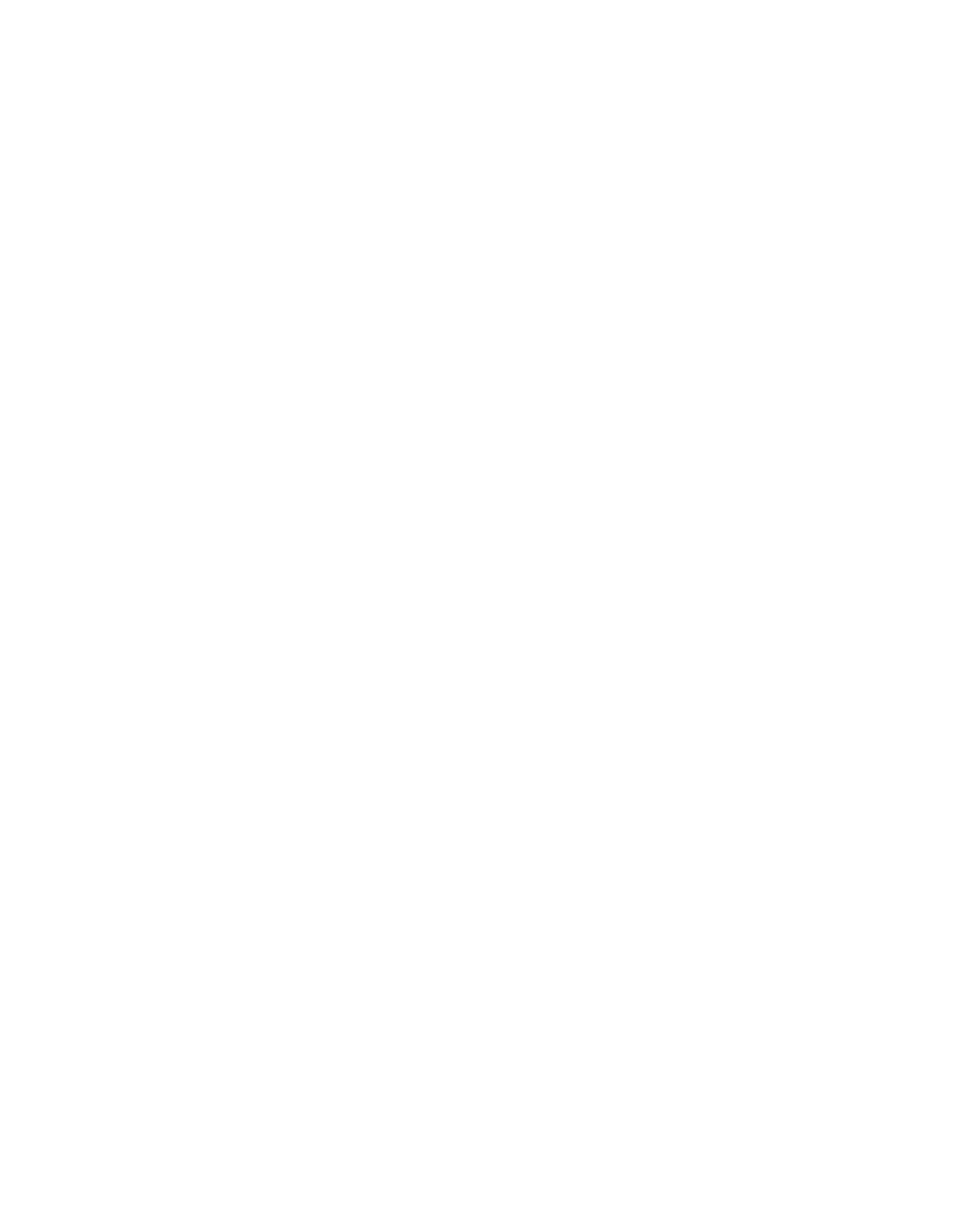| PROCEDURE FOR AFTER-HOURS MOVES, LARGE DELIVERIES AND CONSTRUCTION:  48 |  |
|-------------------------------------------------------------------------|--|
| PROCEDURE FOR RESERVING THE LOADING DOCK/FREIGHT ELEVATOR: 48           |  |
|                                                                         |  |
|                                                                         |  |
|                                                                         |  |
|                                                                         |  |
|                                                                         |  |
|                                                                         |  |
|                                                                         |  |
|                                                                         |  |
|                                                                         |  |
|                                                                         |  |
|                                                                         |  |
|                                                                         |  |
|                                                                         |  |
|                                                                         |  |
|                                                                         |  |
|                                                                         |  |
|                                                                         |  |
|                                                                         |  |
|                                                                         |  |
|                                                                         |  |
|                                                                         |  |
|                                                                         |  |
|                                                                         |  |
|                                                                         |  |
|                                                                         |  |
|                                                                         |  |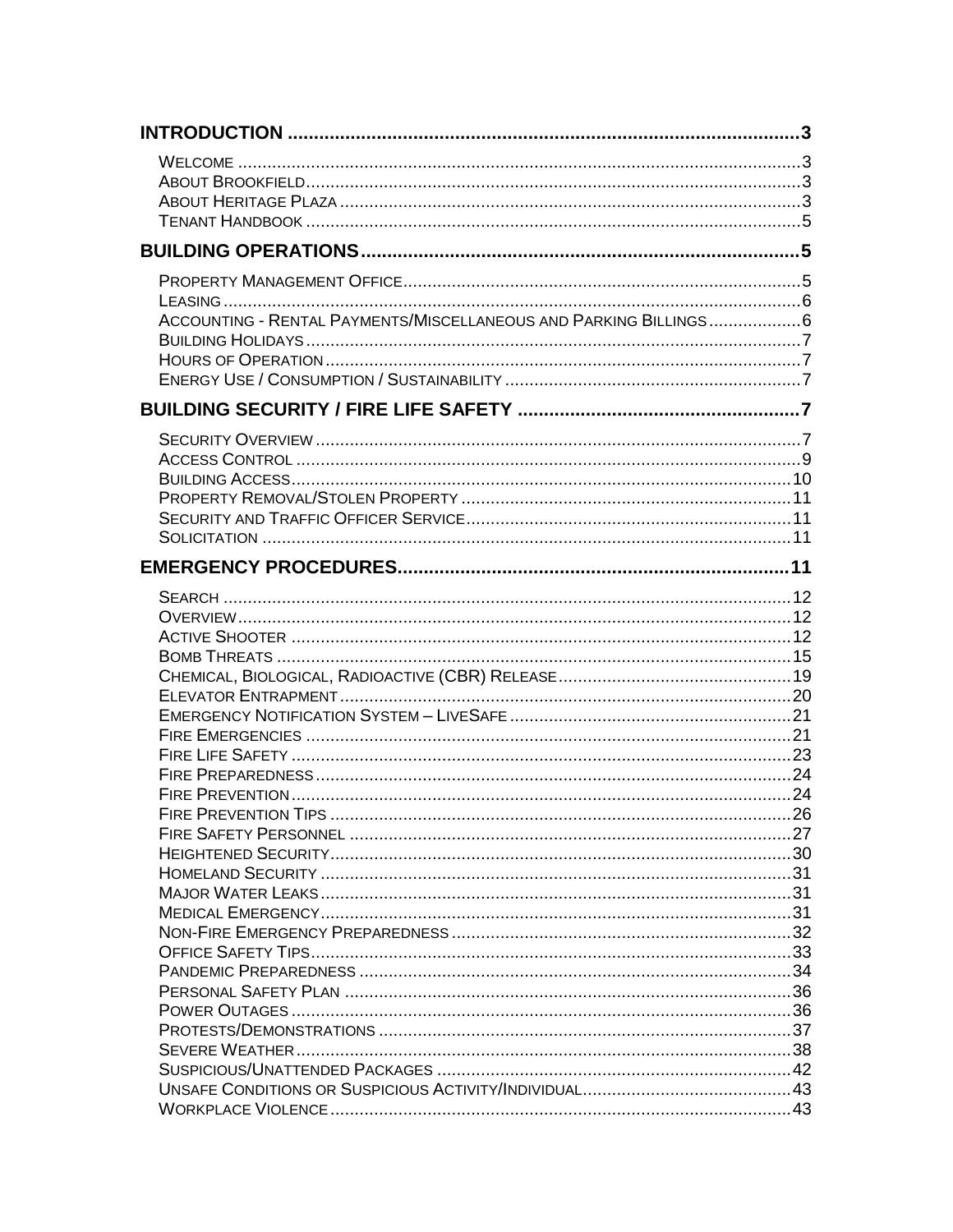# **Introduction**

# Welcome

Brookfield Properties is committed to providing you the highest level of Tenant Services and Support. Please let us know how we can assist you, as we would be happy to provide any information or coordinate any services that you may require.

This Tenant Handbook should answer many of the immediate questions you may have about property regulations, policies, and operating procedures. We have provided important Building personnel names and phone numbers, as well as emergency contact phone numbers.

The information contained within this Handbook is general in nature and may differ from your lease. In all cases, the lease takes precedence over the Tenant Handbook.

Brookfield Properties prides itself on quality service and responsive attention to the needs of our tenants. We encourage you to work with us in upholding our service goals and provide feedback to improve our premises and your surrounding business environment.

We hope you find this Tenant Handbook to be a useful guide.

# About Brookfield

Brookfield Properties is a premier real estate operating company, providing integrated services across all property investment strategies of Brookfield Asset Management ("Brookfield") – a global alternative asset manager with over \$265 billion in AUM. The combination of Brookfield's highly regarded network of investment professionals around the globe and vast access to capital, along with Brookfield Properties' well-established position as the commercial property landlord of choice in many of the world's most dynamic markets, provides a competitive advantage in the marketplace. More importantly, it assures premier quality and optimal outcomes for our tenants, business partners and the communities in which we do business.

# About Heritage Plaza

Heritage Plaza was launched October 22, 1984. The \$250 million dollar building was developed by Wortham, Van Lew & Horn which incorporated the existing Federal Land Bank Building, providing 1.2 million square feet of office space.

A plow drawn mule broke ground for the 53 story Heritage Plaza. The mule was used as a nostalgic gesture since the project would preserve the existing building formerly occupied by the Federal Land Bank; historically called the Farm Credit Banks Building. Built in 1929, the bank provided long term, low interest loans to area farmers and ranchers. The decision to preserve the former FLBB was made since the building was renovated in 1978 and was in excellent condition.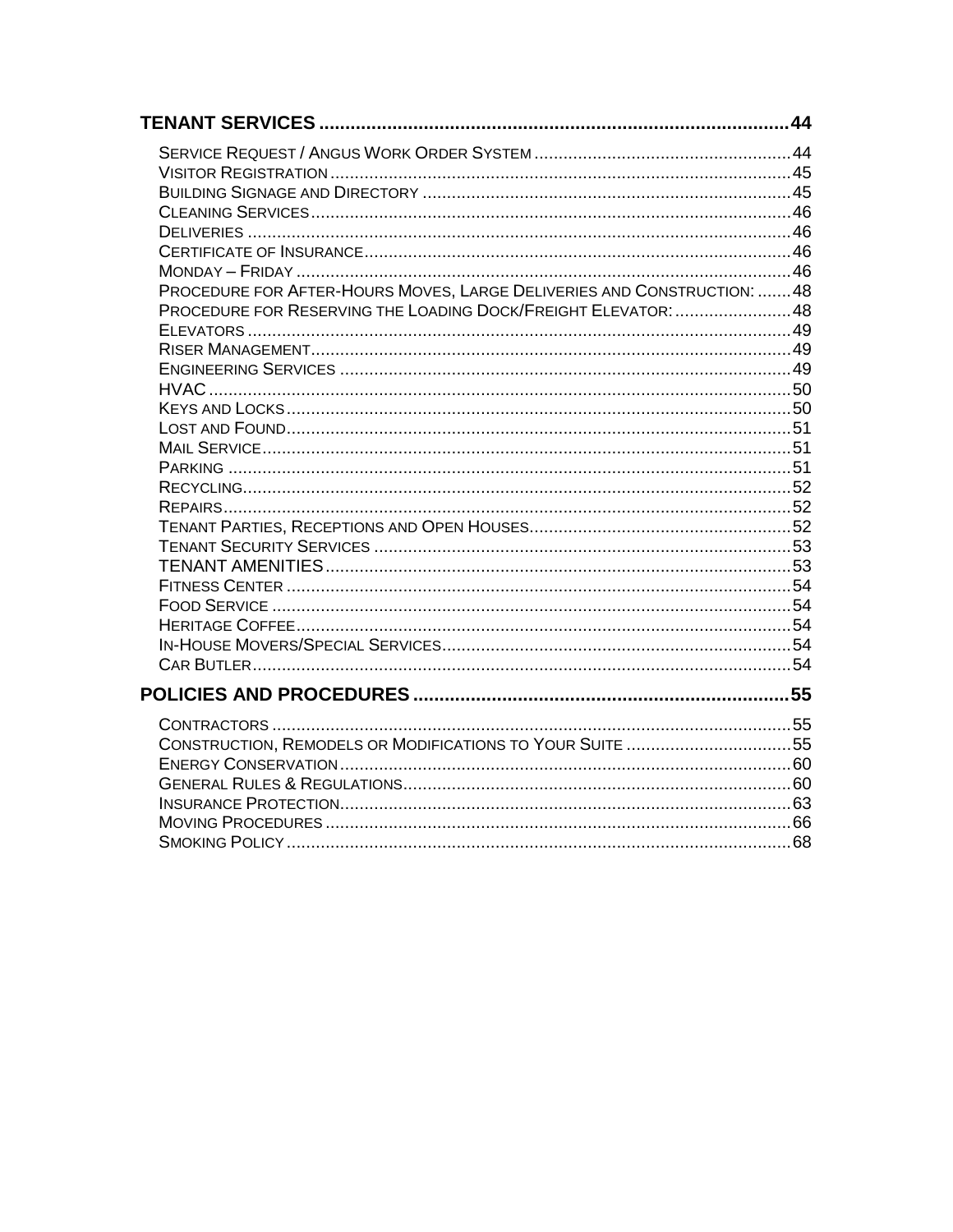Architects for the project were M. Nasr and Partners. Their design for the building included certain baroque elements that mirrored those elements of the old Federal Land Bank. It was this unusual merging of styles from different historical perspectives that gave the new development the title of Heritage Plaza.

Heritage Plaza is the gateway to Houston's revitalized Central Business District. The Tower, with its unique Mayan design, is the most visually unique and photographed building in a city famous for world-class architecture. From its Mayan rooftop to the neighboring Heritage Park and Julia Ideson Library Building, the Tower stands as a symbol of Houston's resilience and frontier style personality.

Custom designed Fujitec elevators with leather and polished stainless steel finishes transport tenants and visitors from the Plaza or the Mall Levels to the Sky Lobby. The east side of the Sky Lobby overlooks downtown while the west side of the Sky Lobby provides a panoramic view of Sam Houston Park, as well as the Galleria. A digital directory kiosk assists the guests in locating their destination. The Sky Lobby accommodates the visitor center for EOG Resources and Heritage Plaza Management Office.

The first twelve stories of the building house a parking garage for the convenience of our tenants. The second garage, located at 1200 Bagby, is connected through a climate controlled tunnel.

**Features** 

- Efficient floor plans
- Parking for 2,000 cars in two garages connected to the building
- Sprinklered office space controlled by remote fire command station providing firefighters control of various fire, security and HVAC points
- 24-7 manned security detail with perimeter and internal surveillance by remote control camera and intercom
- Spectacular views of downtown from all floors with an unobstructed view of the city from the west, north, and south
- Convenient access to all major thoroughfares including I-45, I-10, State Hwy 59, Allen Parkway and Memorial Drive
- Ideally centered on the prominent western edge of downtown Houston, served equally by Houston Intercontinental Airport and Hobby Airport
- Immediately adjacent to several hotels

# **Amenities**

- Food Service Citrus Kitchen
- Access to tunnel system via sky bridge
- Direct access to The C. Baldwin, Curio Collection by Hilton (formerly known as the Doubletree Hotel)
- On-site property management
- Adjacent to Sam Houston Park and miles of jogging trails
- Fitness facility with state-of-the-art equipment & full-time staff
- 24-hour security, escort-to-car service in Clay, Tower and VIP Garage
- Package Courier Service throughout the building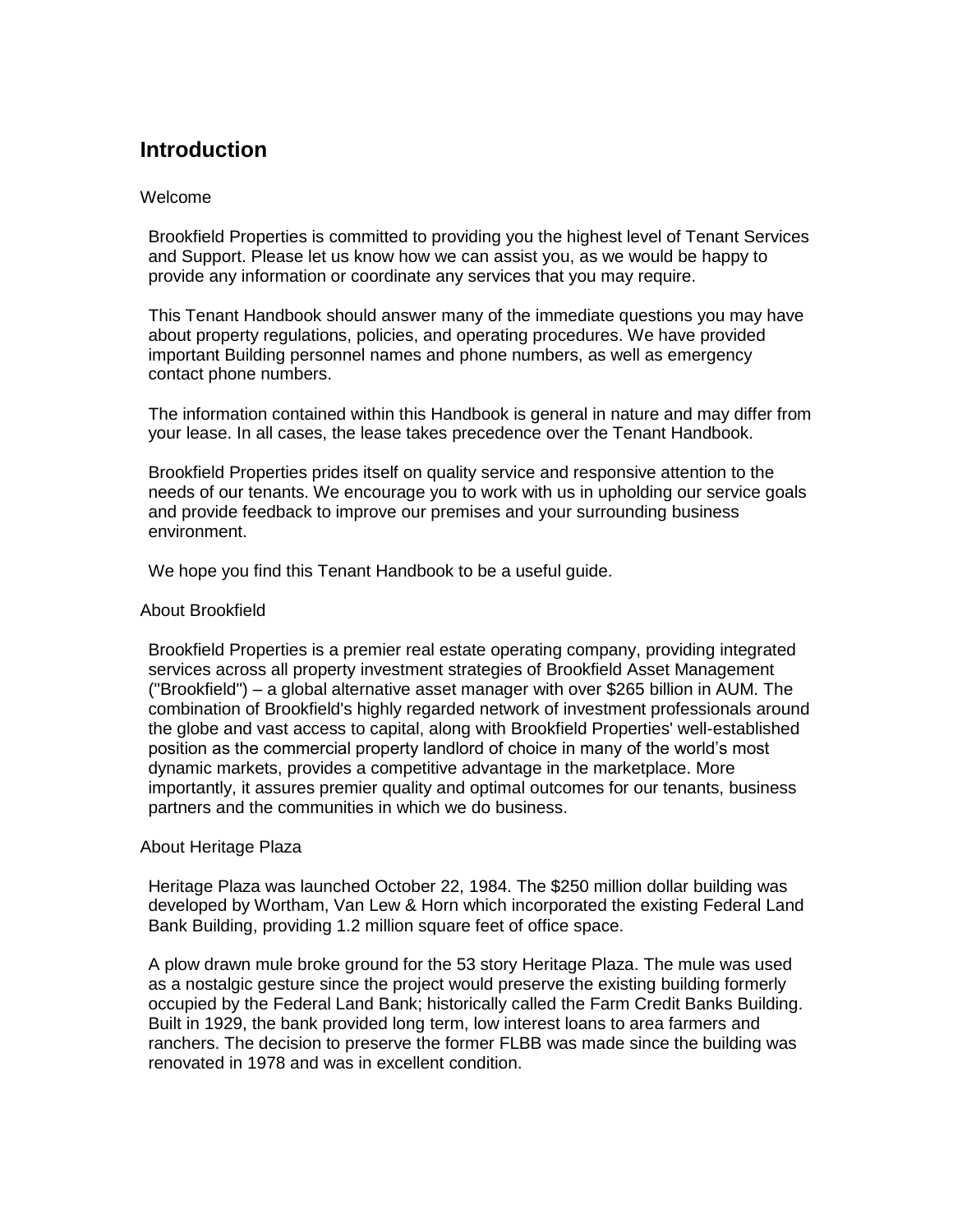- Telecommunications Riser Management service
- Free Wi-Fi and Cell Boosters

Starbucks on the Plaza Level

• Visit our "Fireside" lounge with TV wall display and soft seating located outside the Federal Land Bank Building

Tenant Handbook

At Brookfield we are dedicated to bringing you the highest level of customer service and support. This online tenant handbook is a resource for information you need for your building-operations, services, policies and procedures.

We look forward to a long and productive relationship with you. Please let us know how we can help as you settle into your new office space. We would be happy to provide any information or services you might require to move easily into your office.

# **Building Operations**

Property Management Office

As the Property Management of Heritage Plaza, we want you to know that every member of our staff is here to assist you. The Management Office is located in Heritage Plaza, Sky Lobby and business hours are 8:00 AM to 5:00 PM, Monday through Friday, excluding major holidays. Please feel free to call the Management Office at (713) 651- 7808 with any questions or concerns 24 hours a day.

Address: BOP Heritage, LLC 1111 Bagby Street, Sky Lobby 3 Houston,Texas 77002

Security personnel answer our telephone lines after business hours. They are in contact with our management, engineering and janitorial.

| <b>Property Manager</b>   | Laura Krupowicz      | $(713) 651 -$<br>7808 | laura.krupowicz@brookfieldproperties.com   |
|---------------------------|----------------------|-----------------------|--------------------------------------------|
| Asst. Property            | Gemma                | $(713) 651 -$         | gemma.arizmendi@brookfieldproperties.com   |
| Manager                   | Arizmendi            | 3422                  |                                            |
| Property<br>Administrator | Myrna Espitia        | $(713) 651 -$<br>3418 | myrna.espitia@brookfieldproperties.com     |
| <b>Property Assistant</b> | Tracenia<br>Gardner  | $(713) 651 -$<br>7808 | traceniac.gardner@brookfieldproperties.com |
| <b>Property Assistant</b> | Desiree Garcia       | $(713) 651 -$<br>3418 | desiree.garcia@brookfieldproperties.com    |
| <b>Chief Engineer</b>     | Michael<br>Rodriguez | $(713) 651 -$<br>7808 | michael.rodriguez@brookfieldproperties.com |
| Asst. Chief<br>Engineer   | Roger Cornelius      | $(713) 651 -$<br>7808 | roger.cornelius@brookfieldproperties.com   |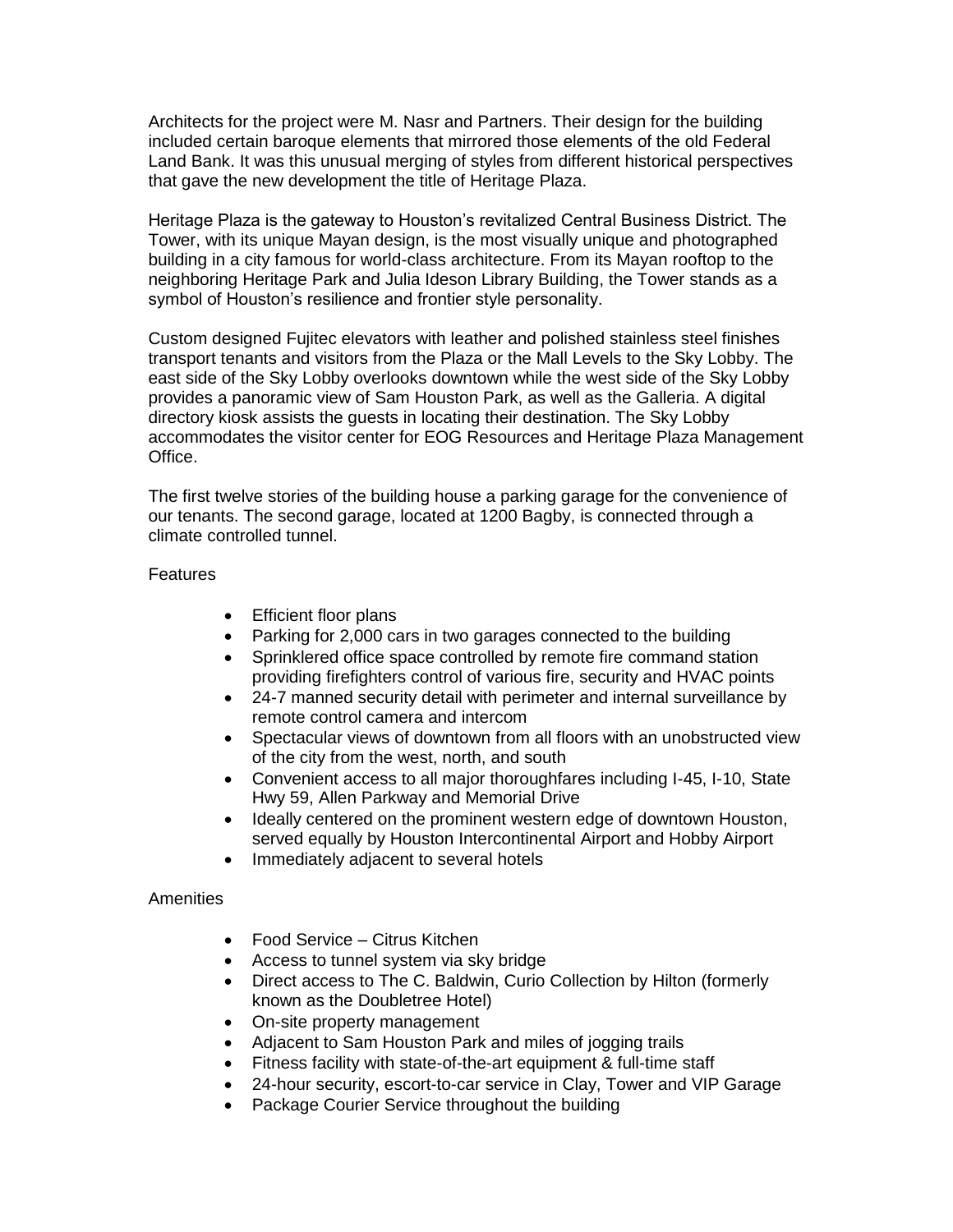#### Leasing

Please contact a member of the leasing staff listed below with any questions regarding leased or available space at Heritage Plaza.

Clint Bawcom Vice President, Leasing Brookfield Property Partners 1200 Smith St., Suite 1200 Houston, TX 77002 Phone: (713) 336-2228 Fax: (713) 951-0209 clint.bawcom@brookfieldproperties.com

Accounting - Rental Payments/Miscellaneous and Parking Billings

In accordance with the lease, charges for rent are due and payable on the first day of the month without notice. You will receive separate invoices for miscellaneous charges such as repair service, overtime air conditioning, etc. Tenants will not receive monthly rent statements. You must note your suite number on your check. The Management Office cannot accept rental payments and should be remitted to:

Wire/ACH: JP Morgan Chase Bank, N.A. New York, NY ABA 021000021 Account Name: BOP Heritage, LLC Account Number: 561156196 Email: US.AR@Brookfield.com

For Regular Mail: BOP Heritage, LLC P.O. Box 301081 Dallas, Texas 75303-1081

For Overnight Mail/Courier: JP Morgan Chase (TX1-0029) Lockbox Department, Chase Center, Concourse Level-Courier BOP Heritage, LLC P.O. Box 301081 14800 Frye Road Fort Worth, Texas 76155

For Parking: BOP Heritage, LLC SP+ P. O. Box 790402 St. Louis, MO 63179-0402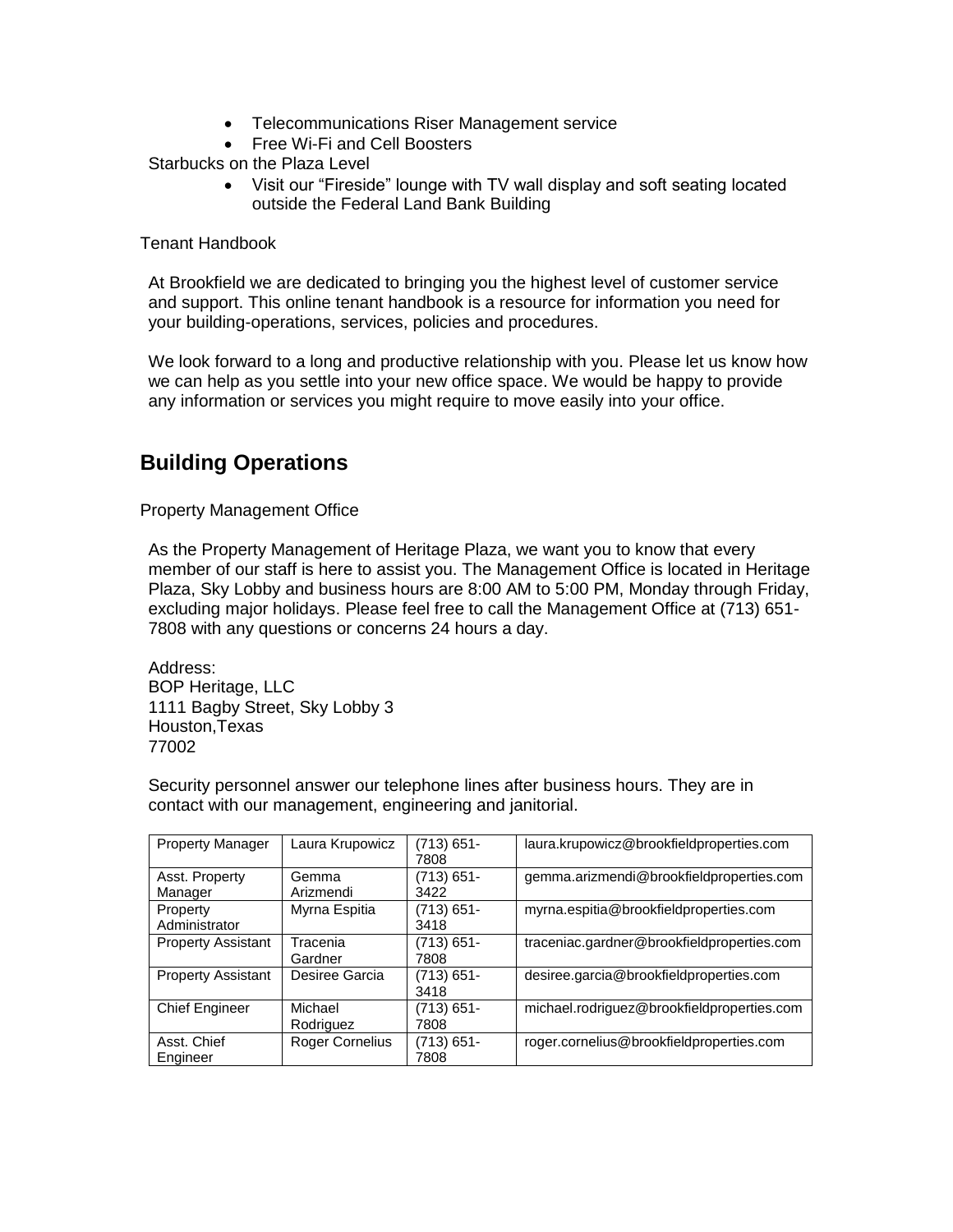To ensure proper handling, please include remittance copies of the invoices you are paying. If you have any questions regarding rent statements/payments, please call the Management Office.

Building Holidays

Heritage Plaza will be closed on the following major holidays:

- New Year's Day
- Memorial Day
- Independence Day
- Labor Day
- Thanksgiving Day
- Day after Thanksgiving
- Christmas Day

However, each Tenant Liaison should consult their specific lease clause. If any conflict arises as to the above Holiday schedule and your lease, your lease terms prevail. Please call the Management Office to make sure the appropriate building services are provided.

Hours of Operation

Building services including HVAC, security and building staff are provided during the following normal business hours:

Monday - Friday 7:00 a.m. - 6:00 p.m. Saturday 8:00 a.m. - 1:00 p.m. (excluding holidays)

Services outside of these hours can be requested by submitting a request through the Angus work order system. OT HVAC may be arranged by using the dial in code assigned to your tenant contact.

Energy Use / Consumption / Sustainability

Link to: https://www.brookfieldproperties.com/sustainability/

# **Building Security / Fire Life Safety**

# Security Overview

Security officers are on duty at the building console and tour throughout the property and garage twenty-four hours a day, seven days a week. The building also employs electronic surveillance devices throughout certain common areas. Two-way radio communication between the Management Office, Security console and property staff provide quick response to any issue.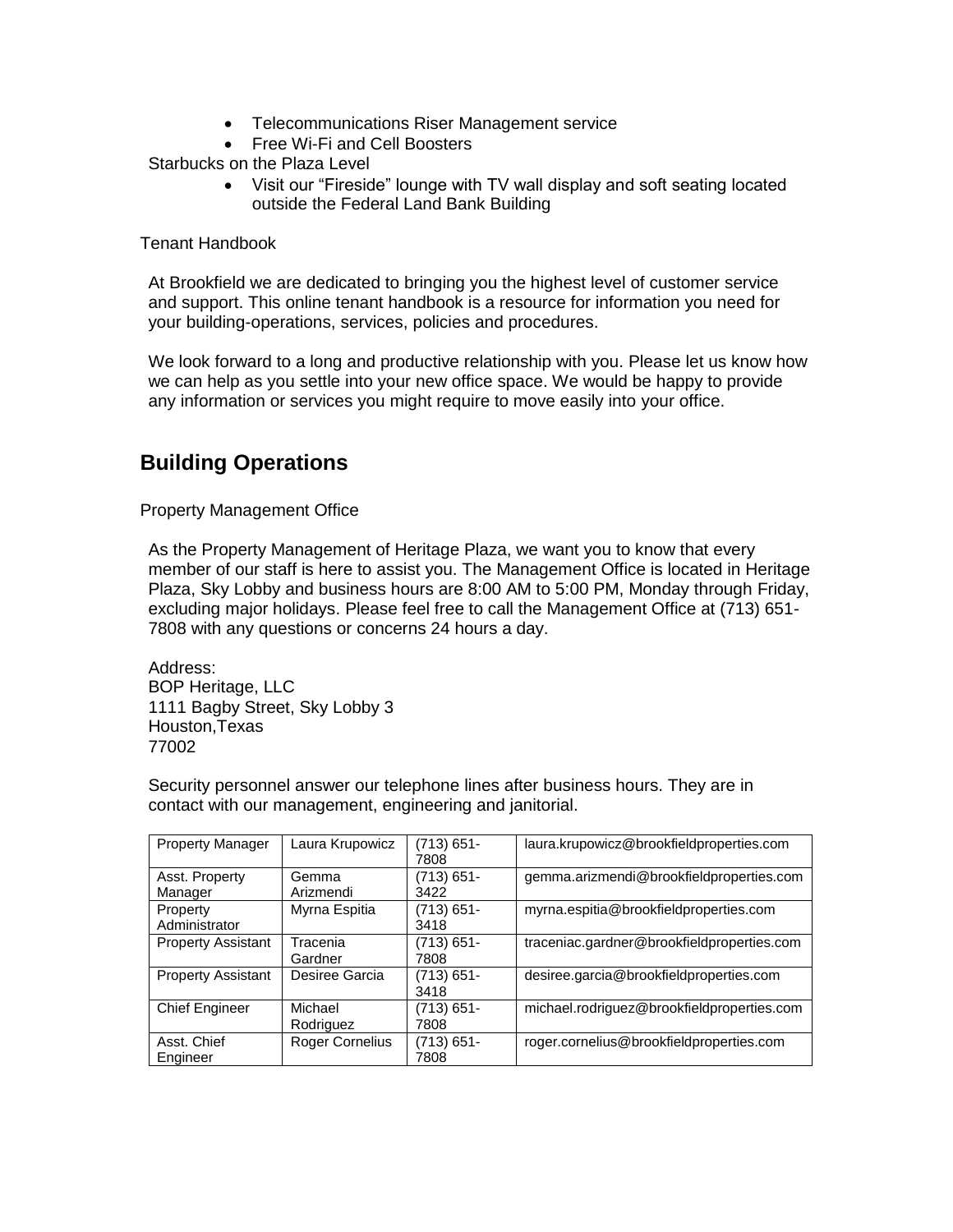The building is equipped with a security system, which is monitored 24-7 and has the following features:

- Card access control for the main east plaza entrance, the VIP parking garage, main parking garage and elevators for after hours use
- There are 186 cameras located on the property monitoring the common areas, building entrances and parking garage
- 11 real time video recorders
- 48 Blue Light Emergency monitored phones in parking garages
- 20 Star Call phones in stairwells
- 29 hands-free elevator phones linked to Security Console

While security officers, closed circuit cameras and the maintenance staff can provide basic protection for the building, security is everyone's responsibility and your cooperation and vigilance is essential.

Each tenant can be effective in preventing the loss of valuable personal and company property by careful observance of these common-sense procedures:

Be particularly observant of strangers in your area and if their identity cannot be readily established, advise the Management Office immediately. Our ability to take positive action may be wholly dependent on speedy notification.

Establish and use, within the occupied premises, a secured area for packages, purses, salable and transportable property, etc., and particularly any form of a negotiable instrument or petty cash. We recommend a GSA approved fire safe.

At the end of each working day, store small personal and company items of value, such as hand-sized dictating machines, calculators, etc., in a locked desk, credenza, file cabinet or other secured location.

Personal computers and large electronics devices should be bolted to the desk. Particular care should be taken for the security of laptop computers; they are easily transported and readily marketable.

File cabinet drawers should be closed at the end of the working day and all file cabinets that are provided with locks should be secured nightly.

Be certain that all public corridor egress doors are locked at the conclusion of standard business hours on each business day and when your receptionist leaves the premises.

Enforce strict control of keys and access cards. Please notify the Management Office when any employees are terminated.

Promptly report the loss of property or any suspicious event to Security. Serial numbers of all valuable items should be recorded and retained in a file to aid police in recovering property in the event of a loss or theft.

Articles of value (handbags and coats) should not be left in open, unattended reception areas or on desks in offices at any time.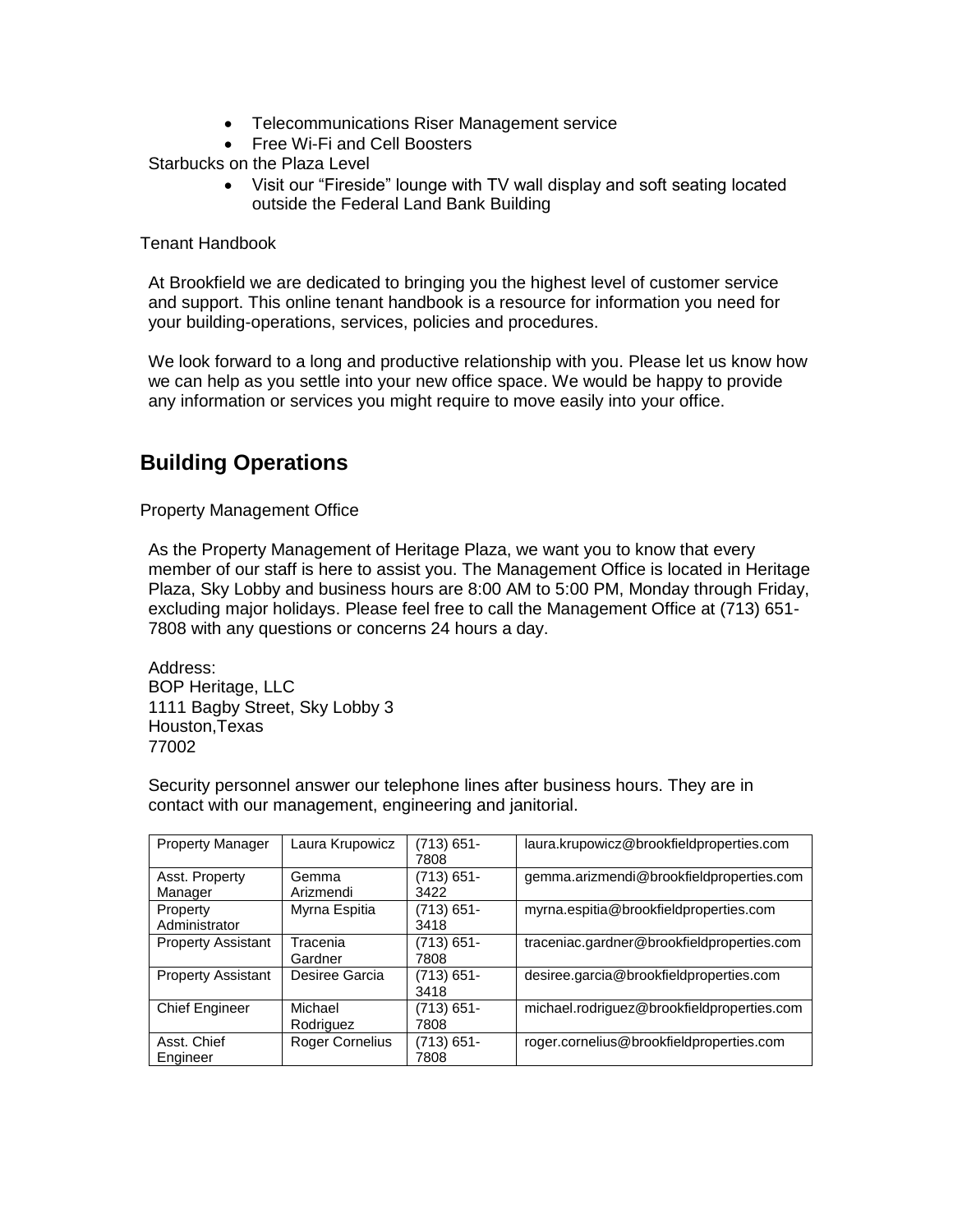Never leave a vault or safe open while out of the office. Thoroughly spin the combination lock when closing a vault or safe. Do not leave a vault or safe combination in a desk.

Special care should be taken during certain times best suited for pilferage, i.e., the first 30 minutes after opening, lunch hours and just before closing. These are the times of maximum movement of personnel and absence from work areas and offices.

Brookfield prides itself on providing the highest level of prevention measures to ensure the safety and security of our customers, visitors and employees. We recognize the growing importance of safety and security in our buildings, and Brookfield's National Security Program is designed to heighten tenant awareness and increase understanding of our safety and security processes and procedures. Our program recognizes that prevention is the cornerstone of emergency management. Through long-term planning and the use of enhanced technology, Brookfield's National Security Team works to address the ever-changing security needs of our properties.

Brookfield's National Security Team's key responsibilities include:

- Delivering unparalleled service to our customers
- Maintaining our national programs at the highest state of readiness
- Cultivating professional relationships with local law enforcement agencies

# Tenant Security Services

Tenants may require security services in addition to those typically provided on a dayto-day basis by the property's security personnel. If extra security measures are required, the tenant should submit a work order through the Angus work order system to request these services. There is a cost associated with this service and it will appear on your monthly invoice.

# Access Control

We strive to provide a safe environment for tenants and their employees, guests, customers, and visitors. For this reason, access to the building is restricted. Heritage Plaza is open to tenants at all times, however management may limit public access at certain hours. Building doors are open during the times listed in the Hours of Operation section.

Outside of these times only tenant employees using Heritage Plaza security access cards/badges, or visitors, vendors, and customers who are approved by tenants, may be admitted to tenant areas. All visitors without proper after-hours authorization are referred to Property Security at all other times.

# After-Hours Building Entry

Anyone needing access to the building before or after normal business hours or holidays must have a key or access card to their suite and an access card to the building/elevator. Security does not have access. To gain access to the building afterhours and on non-business days, tenants must use either the Bagby Street entrance (only if your badge is activated for this entrance), the Brazos Street entrance or Lamar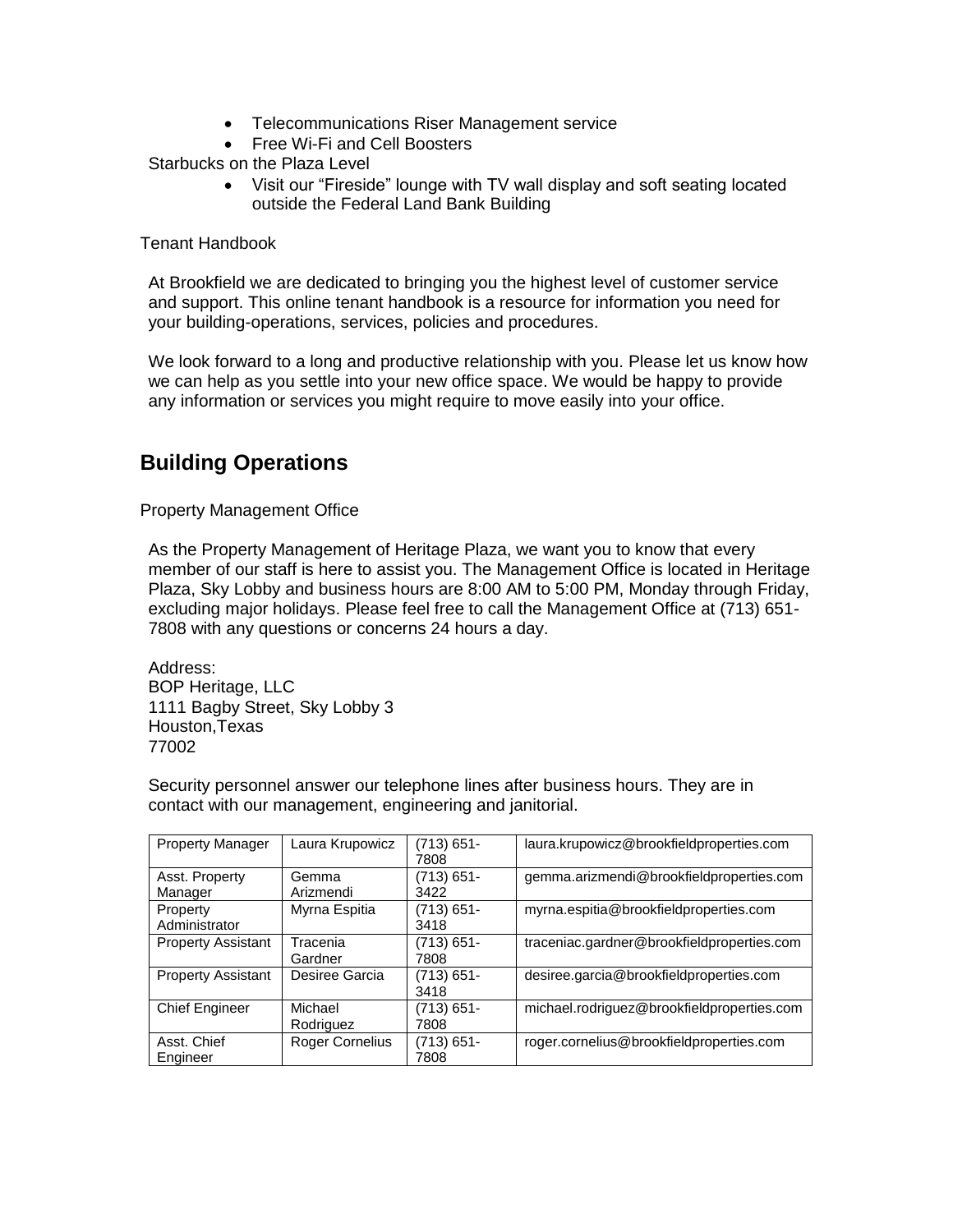Street garage and the Clay Street garage via the tunnel (only if your badge is activated for the tunnel entrance).

# Vendor/Contractor Access

There may be special instances when vendors or contractors need to perform work in your suite during business or non-business hours. In such instances, please notify the Management Office through the Angus Work Order System at least 48 hours in advance with the following information:

- The company name/sub-contractors
- Foreman or supervisor
- Date(s) the work will be performed
- Time the contractor will arrive and depart
- Description of the work being done
- All vendors must have valid drivers license

Management or security staff will not admit your contractor into your suite. Please make arrangements to meet the vendor or provide them with keys or card access.

# Handicap Accessibility

Handicap accessible entrances provide easy access to and from Heritage Plaza. All temporary and/or permanent handicap parkers must register through their tenant contact and the request will then be submitted through www.spplus.com. Handicap entrances and egresses are available at the following locations:

- Street level at Brazos Street
- Street level at Bagby Street

Heritage handicapped tags will be issued to the tenant contact for the employee to display on their rear view mirror. This assures that all parkers requesting handicapped parking are approved and their needs are met on a first come first served basis.

# Motorcycle Parking

All temporary and/or permanent motorcycle parkers must register through their tenant contact and the request will then be submitted through www.spplus.com. Motorcycle parking is allowed only at the Clay Garage in a designated area, no exceptions. Heritage motorcycle tags will be issued to the tenant contact for the employee to display.

# Building Access

The building hours are 7:00 a.m. to 6:00 p.m. Monday through Friday and closed on weekends. If access to the building is required outside of these hours you must use the access card issued at move-in by the Management Office. This card controls access to the building as well as access to the garage. The Bagby side doors are locked at all times and our Tenants must use their access cards for entry on that side of the building.

A log-in book located at the Security Desk at the Plaza Level must be signed by contractors entering or leaving after hours, weekends and/or holidays. All contractor's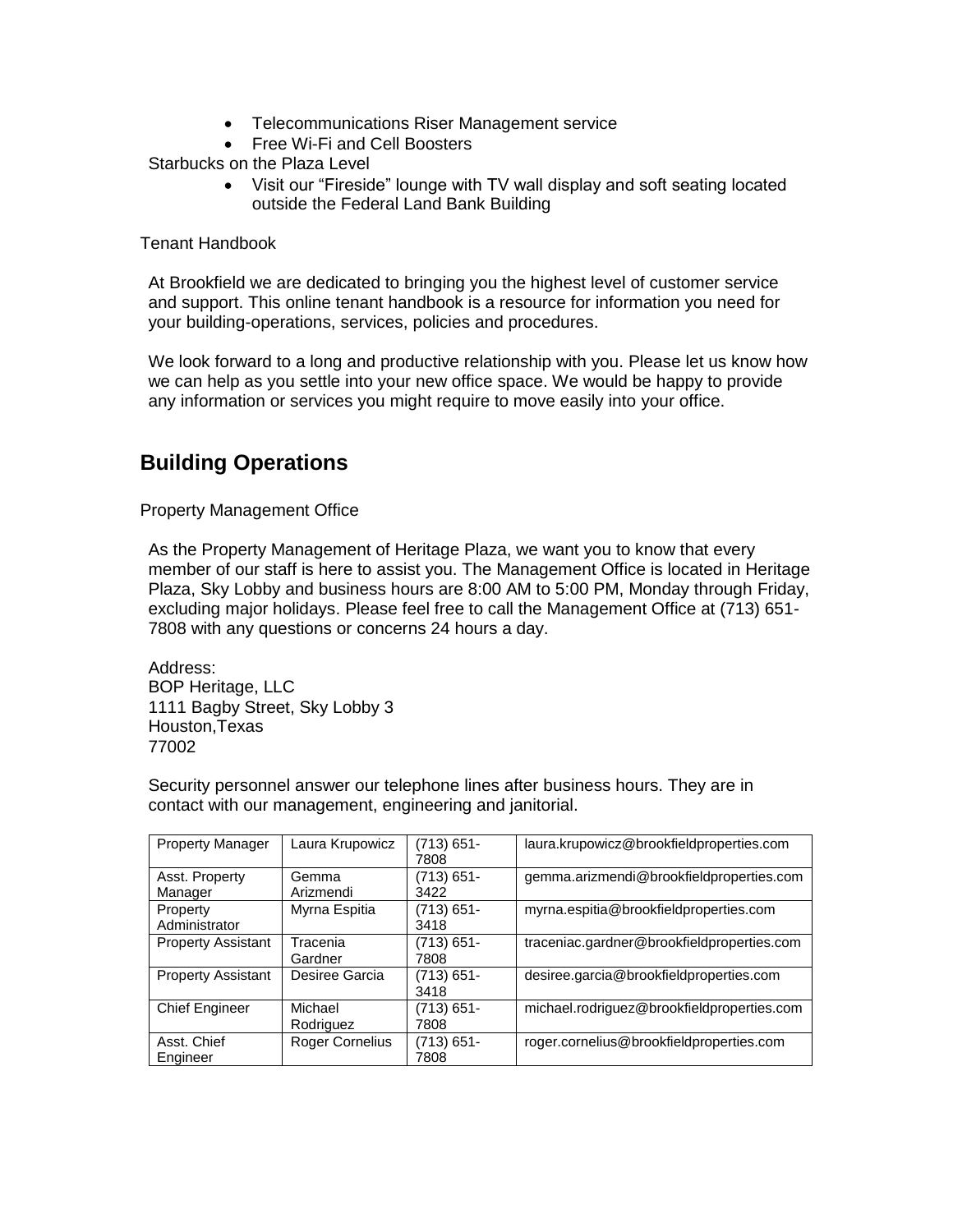must present a valid drivers license to enter the building after hours. Signing in allows the Security Officer to have an accurate count of the number of persons in the building and their approximate location in case of an emergency. The Security Officers DO NOT have keys or card keys to suites so therefore cannot unlock doors for you. In the event of employee terminations, it is the responsibility of the tenant to cancel access cards with building management. Keys and access cards need to be carried at all times.

In case of fire or power outage, the card access system will automatically unlock all exterior doors for an emergency exit.

The system is designed to refuse access to those cards that have been deleted from the system.

When an employee is new, a card is lost, needs to be replaced, or is terminated, please complete the Building Access Entry and Parking form online at www.parking.com. It is very important that individual information be kept up to date, such as the make and model of your vehicle and license tags. All information must be submitted, approved and signed by the appropriate Tenant Parking Contact.

Access to the tenant floors from the Plaza area is via four shuttle elevators.

Property Removal/Stolen Property

To prevent unauthorized removal of material or equipment from the building, the request must be submitted via the Angus work order system. In the description section of the work order, please provide the name of the individual removing the item(s), date of removal, and item(s) being removed.

If property belonging to a tenant, employee, or visitor is stolen, notify the Management Office immediately. (After normal business hours, the call will be automatically forwarded to Security.) A security officer will respond as quickly as possible to take an in incident report and assist the Police Department.

Security and Traffic Officer Service

Heritage Plaza has a 24-hour, 7 days a week, Security Service available. You may contact Security by calling (713) 651-7808. The main desk is located on the Plaza Level of the building. The officers DO NOT have any Tenant suite keys or card keys.

Note: As an additional safety measure, any person(s) leaving the building after normal business hours may request an escort to their vehicle if it is parked in one of Heritage garages.

#### **Solicitation**

For the privacy of our tenants, solicitation and hand-billing is not allowed in Heritage Plaza. To report solicitation, please call the Management Office.

# **Emergency Procedures**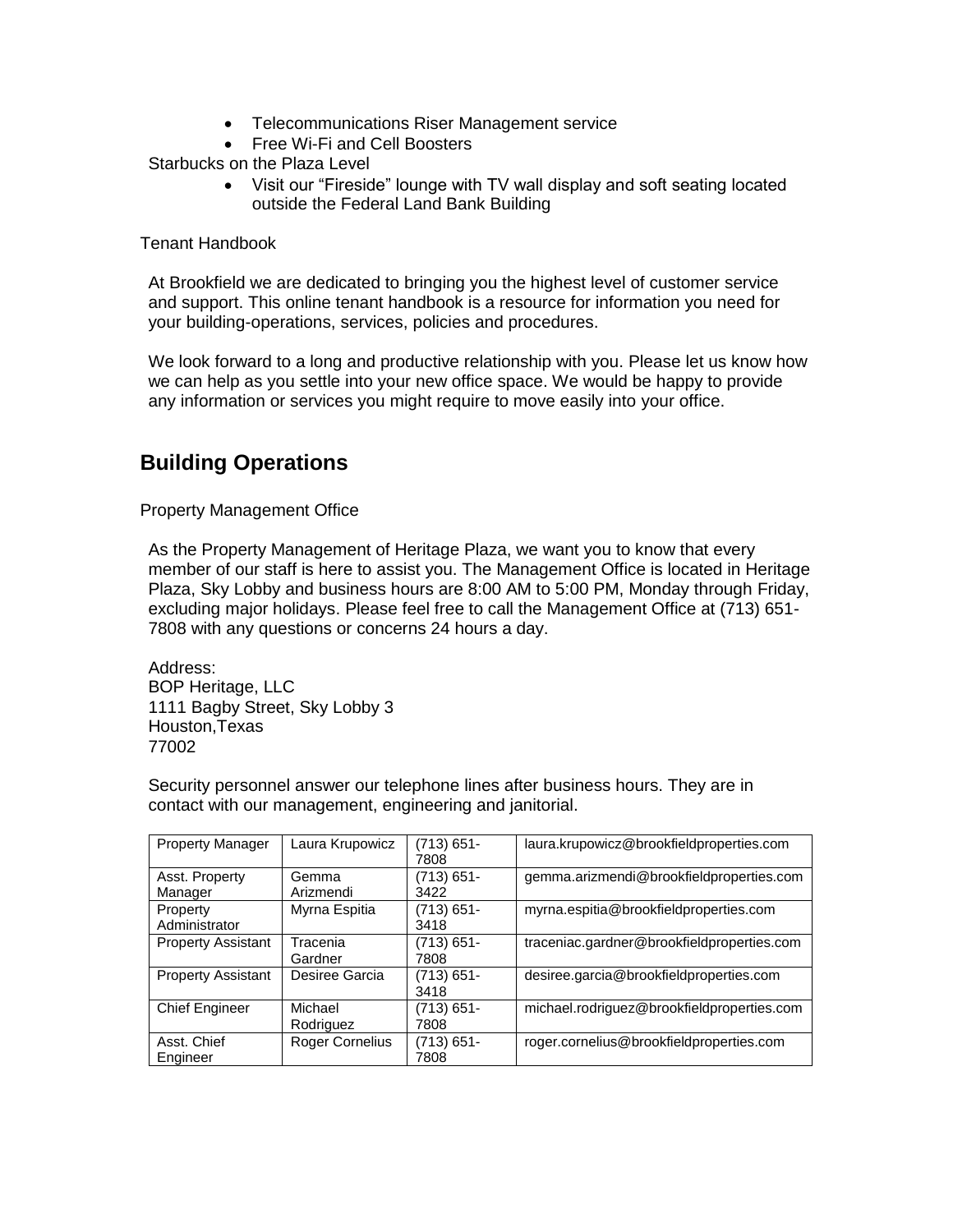### **Search Overview**

During an emergency, the safety of personnel and the protection of property often depend on the actions taken by those individuals within the emergency's arena. For this reason, Brookfield has developed and implemented the Tenant Emergency Procedure Manual. (TEPM)

The TEPM serves to standardize and clarify emergency information, preparedness, procedures and responsibilities of the building owner and tenants at all US locations. It is based upon the best suggested guidelines derived from state and local fire prevention codes and other well-established emergency information.

It is imperative that all building occupants become familiar with this plan and its procedures since its effectiveness depends on the active participation of tenants and employees at all levels. Tenants should use it to help prepare their own emergency plans that are individually tailored for maximum employee and asset protection. To this end, each Property Manager will distribute to all Tenant point of contacts a hardcopy of the building's TEPM. Tenant employees can also review this manual ay the building's on line fire life safety training website through BSS Guardian. Please contact John Gomez, Fire & Life Safety Training Manager, at 713-651-7808.

However, due to the obvious difficulty associated with predicting the scope and nature of any given emergency, Tenants should not use the TEPM as the ultimate arbiter when determining how to respond to an emergency. The procedures are suggestions which should never be at odds with their primary goal: to protect life, safety and property. Additionally, no Tenant or Brookfield's employee should ever risk life or limb based upon the TEPM's perceived advice. In fact, the TEPM includes clear limitations:

IMPORTANT - never endanger your own life or the lives of others when carrying out duties in the Fire Safety Plan

Use of a fire extinguisher by any tenant employee or tenant Fire Safety Team Member is optional, and should only be attempted if safe to do so.

The TEPM can provide significant assistance to all Brookfield Tenants who are intent on preparing an effective and safe response to a developing emergency. Its procedures strive to make a sometimes dangerous world safer. As situations and procedures can vary from building to building, please contact the Property Manager's Office if you have any questions.

For a building status update, please call the Brookfield Hotline Number at (713) 336- 2345 for the most up to date information.

# Active Shooter

The following is the agreed-upon definition of an active shooter by U.S. government agencies including the White House, U.S. Department of Justice/FBI, U.S. Department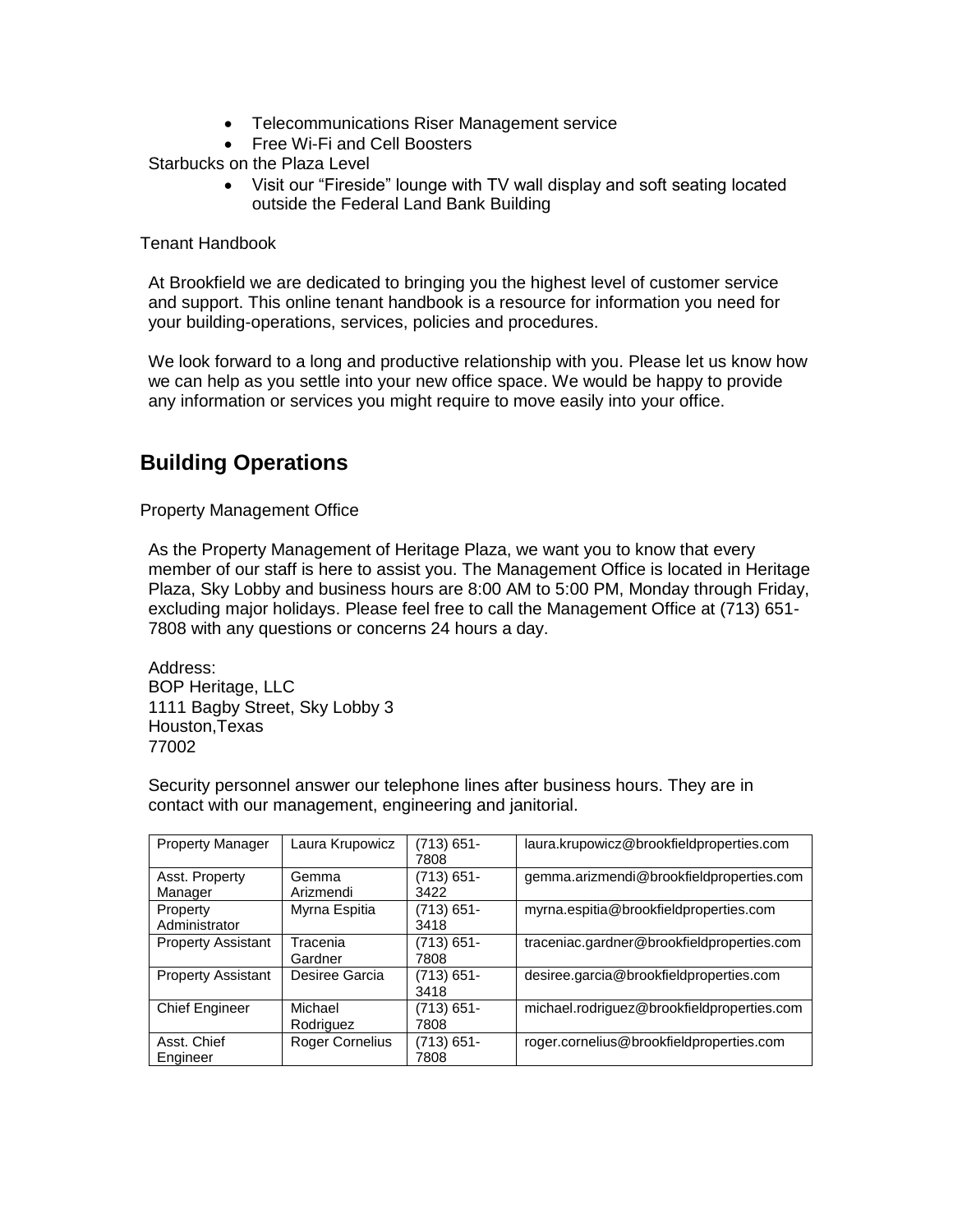of Education, and Department of Homeland Security/Federal Emergency Management Agency:

Profile of an Active Shooter

An Active Shooter is "an individual(s) actively engaged in killing or attempting to kill people in a . . . populated area." In most cases of mass casualty attacks, the actors use firearm(s), but it is important to be aware that other weapons are sometimes used such as explosives and cutting instruments.

Active shooter incidents are usually unpredictable and the situations evolve quickly. Typically, the immediate deployment of law enforcement is required to stop the shooting and mitigate harm to victims.

> • Since most active shooter situations are often over within 5 minutes before local law enforcement arrives, individuals must be prepared both mentally and physically to deal with an active shooter situation. Civilians will often have to make life and death decisions, and, therefore, should be engaged in training and discussion on decisions they may face.

How to Respond When an Active Shooter Is In Your Vicinity

The DHS recommended survival techniques you follow should be fluid based on the threat, your location and your individual circumstances. Therefore, note that the order of the techniques can be modified. RUN/HIDE/FIGHT

Quickly determine the most reasonable way to protect your own life. Remember that customers and clients are likely to follow the lead of employees and managers during an active shooter situation.

# RUN Evacuate

If there is an accessible escape route, attempt to evacuate the premises. Be sure to:

- Have an escape route and plan in mind
- Evacuate regardless of whether others agree to follow
- Leave your belongings behind
- Help others escape, if possible
- Prevent individuals from entering an area where the active shooter may be
- Keep your hands visible
- Follow the instructions of any police officers
- Do not attempt to move wounded people
- Call 911 when you are safe

Hide

If evacuation is not possible, find a place to hide where the active shooter is less likely to find you.

Your hiding place should: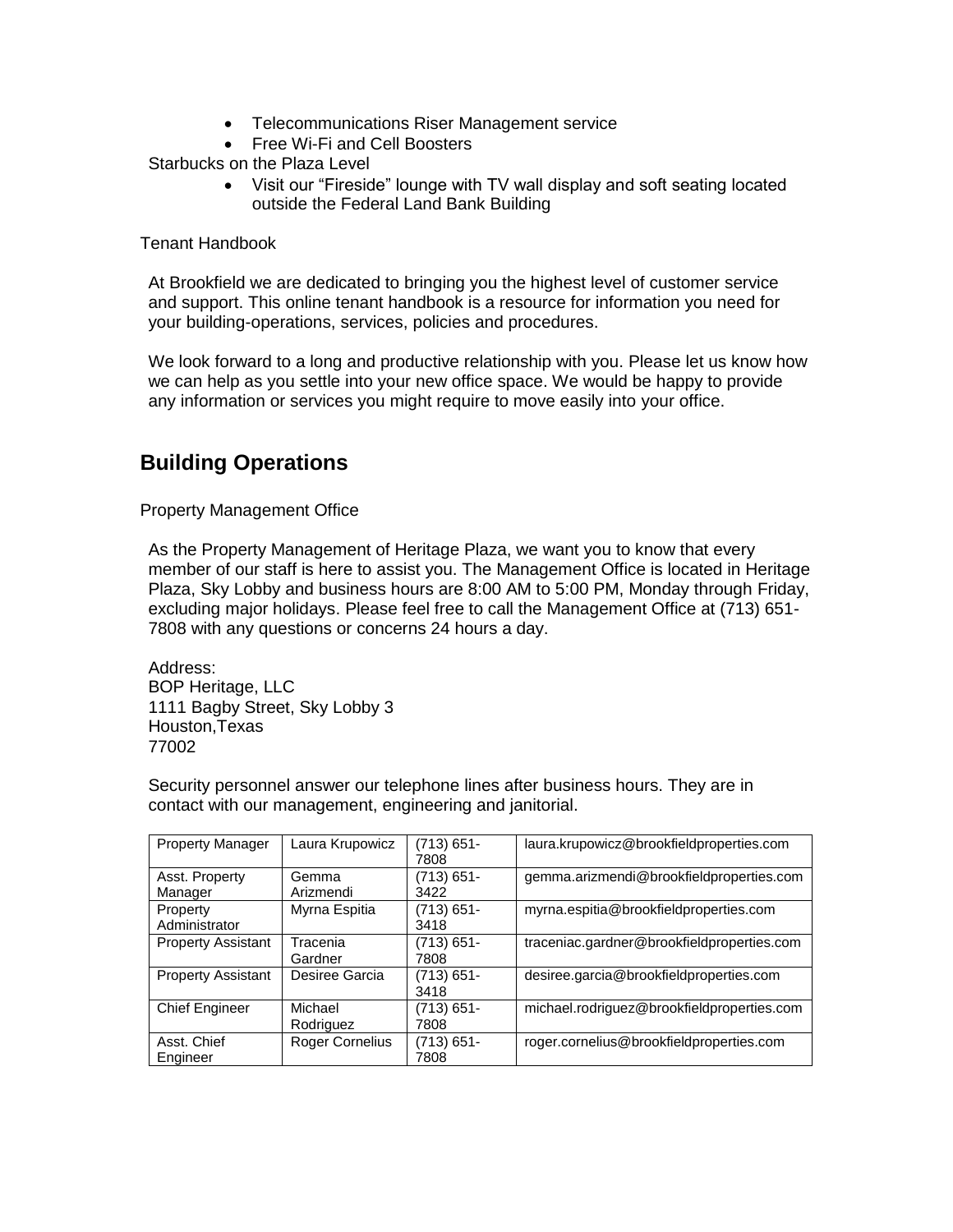- Be out of the active shooter's view
- Provide protection if shots are fired in your direction (i.e., an office with a closed door and locked door)
- Not trap you or restrict your options for movement

To prevent an active shooter from entering your hiding place:

- Lock the door
- Blockade the door with heavy furniture

If the active shooter is nearby:

- Lock the door
- Silence your cell phone and/or pager
- Turn off any source of noise (i.e., radios, televisions)
- Hide behind large items (i.e., cabinets, desks)
- Remain quiet If evacuation and hiding out are not possible:
	- o Remain calm
	- o Dial 911, if possible, to alert police to the active shooter's location
	- o If you cannot speak, leave the line open and allow the dispatcher to listen

FIGHT Take action against the active shooter

As a last resort, and only when your life is in imminent danger, attempt to disrupt and/or incapacitate the active shooter by:

- Acting as aggressively as possible against him/her
- Throwing items and improvising weapons
- Yelling
- Committing to your actions

1.1.1 General Response Guidelines to a Report of an Active Shooter

During a report of an Active Shooter incident, and when safe to do so, each tenant will be instructed via a PA Announcement or mass notification alert to implement their company's Active Shooter policy.

PA Announcement - Whenever possible and safe to do so, an announcement will be made over the fire alarm PA system. Below is a sample script emergency notification when the active shooter is inside the building:

"An active shooter has entered the building; he was last seen on the 3rd floor of the building. Please implement your company's active shooter response plan based on your location and stand by for further notifications."

Active Shooter Inside the Building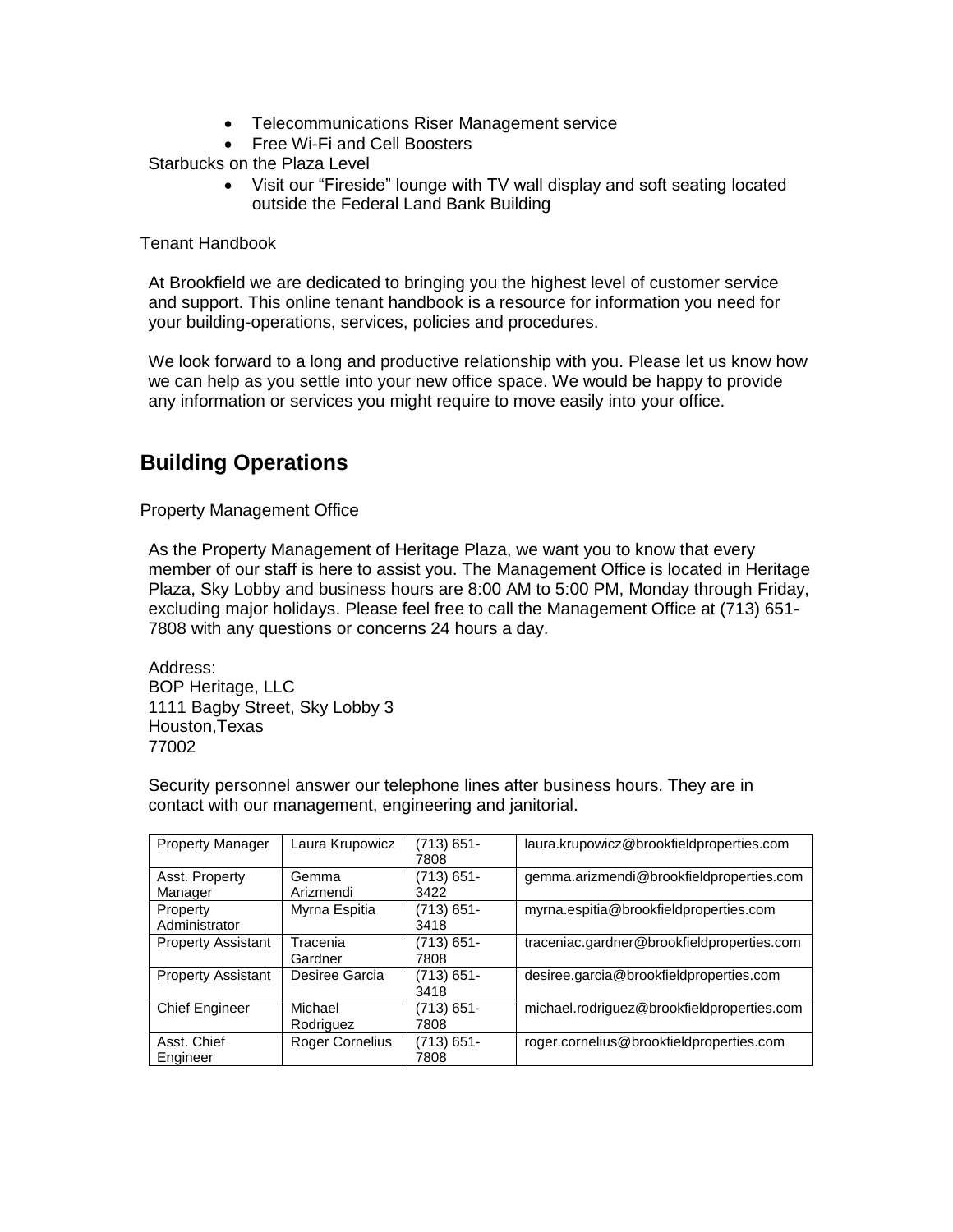• The building's Fire Safety/Security/EAP Director will inform the occupants of the building to implement and maintain their company's Active Shooter incident policy until the shooter can be isolated or is immediately stopped by responding law enforcement officers.

Active Shooter Outside the Building

- Lobby Area In order to protect the occupants within the lobby area, the building's Fire Safety/Security/EAP Director will initiate a lock down of the lobby and have lobby occupants relocate to a safe area until the shooter(s) can be isolated or is immediately stopped by responding law enforcement officers.
- Rest of the Building (above and below grade areas) The building's Fire Safety/Security/EAP Director will initiate a Shelter-in-Place Emergency Action Plan response for the remainder of the building occupants informing them of the situation via a PA announcement.
	- o Once more information is provided and confirmed i.e., location of shooter(s) direction of flight, the building's Fire Safety/Security/EAP Director will provide the occupants of the building with an update of the situation.
		- To the extent that the FS/Security/EAP Director has actionable information, he/she will inform the occupants of the building of what is actually going on, where it is happening, and what part of the EAP Plan the building will be implementing and provide frequent status updates.

# Elevator Recall

Unlike fire emergencies, the Fire Safety/Security/EAP Director is NOT required to recall all the passenger elevators. The Fire Safety/Security/EAP Director will act based on available information including the building's infrastructure and the reported location and movement of the threat before deciding where to position the elevators.

# Fire Alarm Pull Stations

As a general guideline, tenants should NOT pull the manual fire alarms due to the fact that this may automatically unlock the stairway re-entry doors and recall the elevators to the lobby. This could potentially give wider access to an active shooter and in the case of an elevator lobby recall, deliver tenants into a potentially unsafe location.

# Bomb Threats

In the event of a bomb threat this policy will provide for an orderly, safe and rapid response plan for conducting searches, providing prompt and necessary communications, rendering assistance, and if necessary evacuating and returning personnel to work.

# Bomb Threat

A bomb threat is an effective means of disrupting business. Many bomb threats are false and are simply intended to disrupt operations and cause confusion. If a bomb is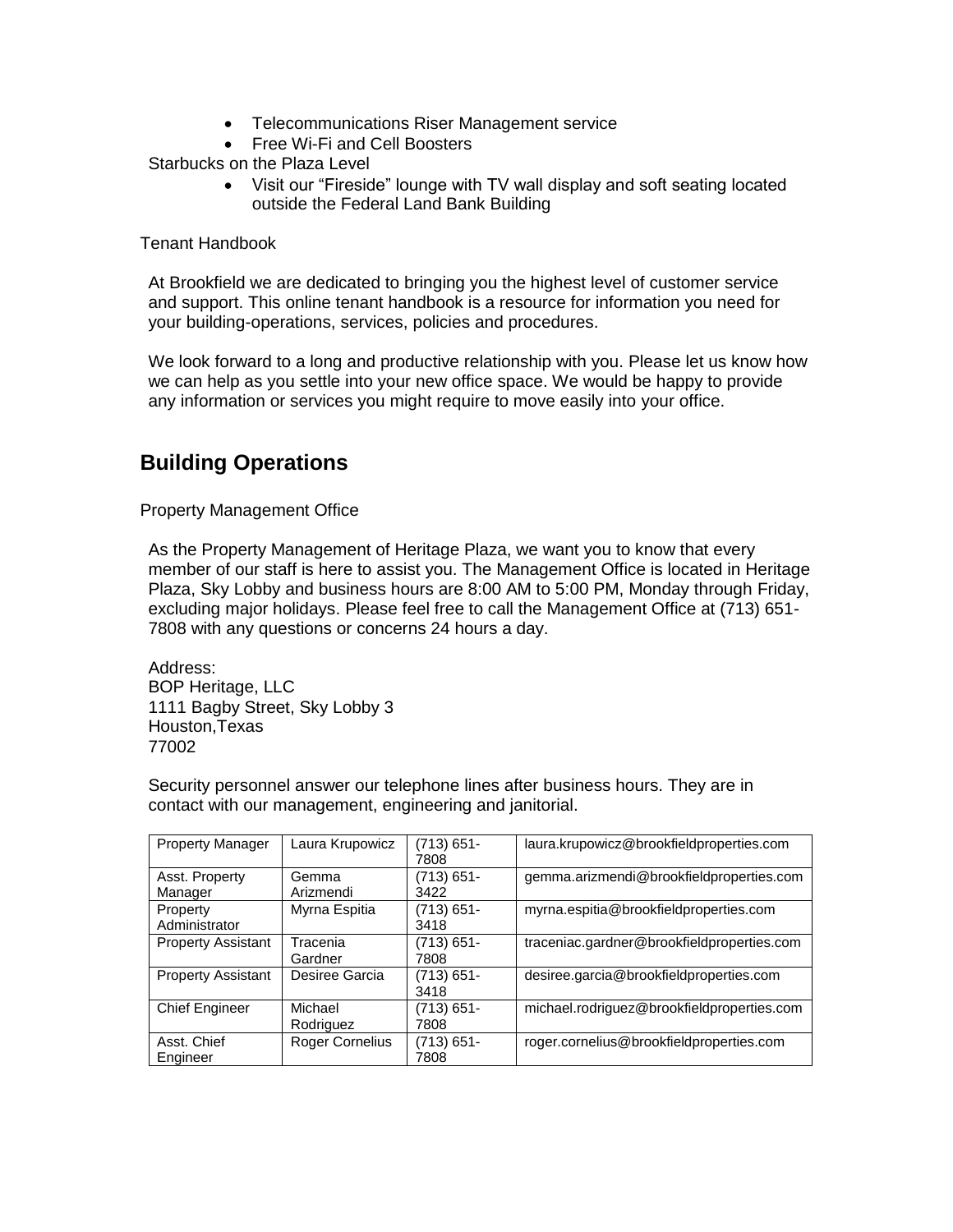intended to kill, injure, and destroy, there is typically no advance warning because this would defeat the purpose, as demonstrated in the Oklahoma City and World Trade Center bombings.

On the other hand, an individual might want to destroy an office but not injure people; this is typically when a genuine bomb threat is called in. Regardless, every threat should be treated as legitimate until proven otherwise.

A bomb threat is a phone call, letter, message, e-mail or other means of communication that states an explosive device has been placed in or near the building. Bomb threats can be classified into two categories, either low-level or high level.

# Low-Level Threat

A bomb threat is considered low-level when:

- A caller lacks details
- No description of the bomb or number of bomb(s) is given
- No location is identified inside or outside the building
- No detonation time is provided
- No reason is given as to why bomb is in the building
- No device is found

When a Low-Level Threat is received, the building may remain open for business. The Property Manager may notify each tenant's primary contact to inform him or her of the threat. If the Property Manager decides that the building will remain open for business, it is up to each tenant, as in any situation, to decide independently whether to evacuate the building or remain open for business.

High Level Threat

A bomb threat is considered high-level when:

- Caller provides specific details regarding the type of bomb
- A description is given
- A floor, office area, specific location and/or the time of detonation is designated
- A reason is given for wanting to bomb the building
- A device or suspicious article is found

When a High-Level Threat is received, a partial or full evacuation should be considered if the threat is deemed credible, if a suspicious article is located, or if the local authorities mandate the evacuation. The Property Manager will notify each tenant's primary contact to inform him or her of the threat.

# Telephone Bomb Threat

In the event of a bomb threat either through a telephone call or by other means, the following procedure should be followed: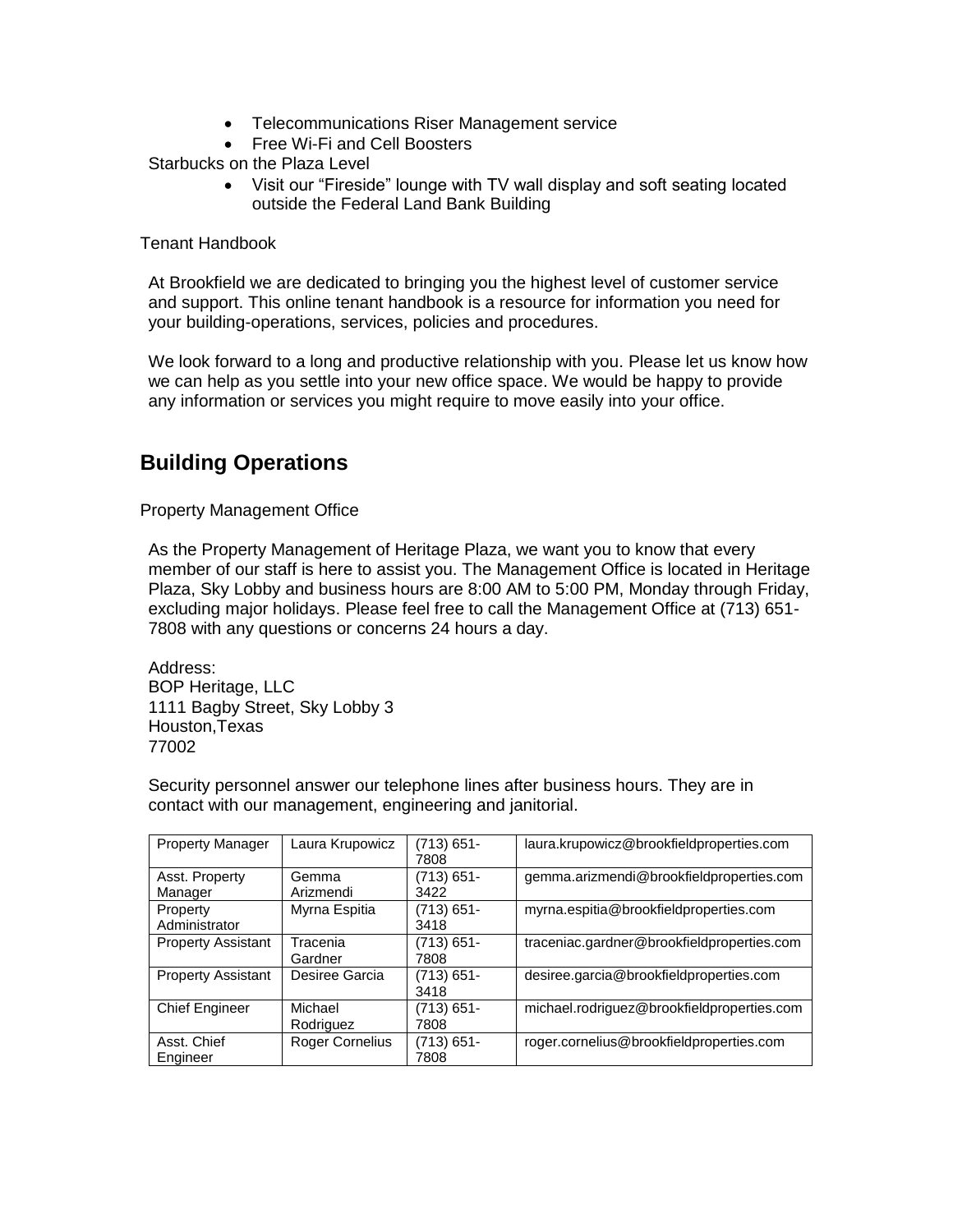Try to keep the caller talking as long as possible. Ask the person to repeat part of his message. Remain calm. Write down the message and obtain as much relevant information as possible. To assist you, a printed form has been supplied to record significant items. Below are some of the items listed on the form along with other information that would aid in the investigation.

- Time the call was received?
- When is it due to explode?
- Identification of the caller?
- Why was the bomb put there?

Try to recall every statement made by the caller and find out as much as possible about the caller. For example:

- Sex
- Age
- Voice characteristics (educated, low, high-pitched, accent)
- Speech (fast, slow, nervous, slurred throat drinks or drugs)
- Manner (calm, angry, hysterical, humorous)
- Background noises (road traffic, music, giggling, aircraft)

After a bomb threat call has been received, immediately call 911 and notify Security/Property Management Office. The building manager will coordinate the search activities and make necessary notifications.

Click here for the Bomb Threat Checklist - Coming Soon!

# Letter Bombs

Letter bombs are designed to travel safely but to explode when opened, triggered by either mechanical (spring loaded) or electrical means. One common type of postal bomb consists of 2 to 5 ounces of plastic explosive with a pencil-shaped metal fuse pressed in its center. Envelopes usually measure approximately 5-3/4" by 4" by 3/16" thick and weigh between 2 and 5 ounces.

Some signs to look for:

- Size Is the letter unusually thick?
- Weight Is it heavy? An effective letter bomb will weigh over two ounces. Few first class letters weigh as much.
- Balance Is it heavier on one end?
- Appearance Are there grease marks on the envelope or wrapping caused by sweating of an explosive? Is the envelope sealed more tightly than usual or taped shut? Does it bear an unusual style of writing?
- Odor Is there a smell of almonds or marzipan?

If a parcel or letter appears suspicious DO NOT OPEN IT. Immediately call 911 and inform the Security/Property Management Office (713-651-7808).

Identifying and Handling a Suspicious Package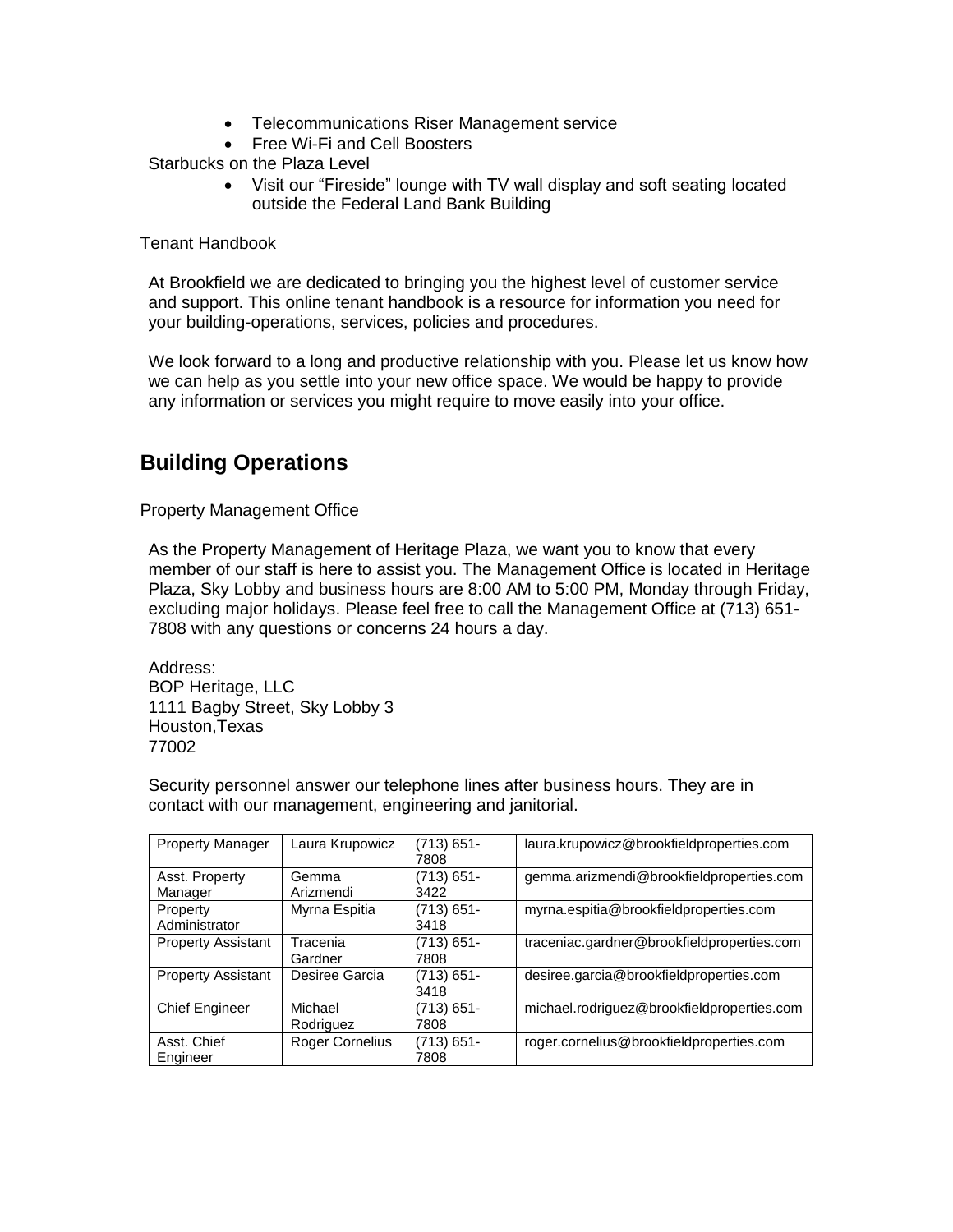A suspicious letter or parcel might have some of the following indicators:

- Origin Postmark or name of sender is unusual, unknown, or no further address is given.
- Postage Excessive or inadequate postage.
- Balance The letter is lopsided or unusually thick.
- Weight The letter or package seems heavy for its size.
- Contents Stiffness or springiness of contents; protruding wires or components; oily outer wrapping or envelope; feels like it contains powdery substance (When checking, do not bend excessively.)
- Smell Particularly almond or other suspicious odors.
- Writing Handwriting of sender is not familiar or indicates a foreign style not normally received by recipient. Common words or names are misspelled.
- Rub-on block lettering

Save all materials, envelopes and containers. Avoid unnecessary handling to preserve fingerprints, handwriting, printing, postmarks, etc. Preservation of evidence is essential.

Handling a Suspicious Package

- Do not excessively handle or open a suspicious package.
- Immediately segregate it in an unused room or space.
- Attempt to verify the sender and/or the legitimacy of the package (i.e. ask the recipient if he/she was expecting a package that matches the suspect package's size and shape.)
- If the letter or parcel remains suspect, prevent anyone else from handling it.
- Call 911 and follow their instructions.
- Call Property Management Office at (713) 651-7808.
- Follow instructions of Emergency Personnel.

If instructed, occupants should search only their immediate area and report the results of their search to the Fire Wardens. Occupants should unlock desks, lockers, file cabinets and turn off office machinery, but leave lights on. If necessary to evacuate, remove all personal items including purses, attaché cases, packages and lunch boxes that might cause wasted searching efforts. Leave doors open.

If a complete evacuation is ordered, all evacuation routes should be checked first.

# Search Procedures

If the caller states or implies that a bomb is in a particular suite, Brookfield Security will request that the tenant assist in the search of their floor. Tenants are more familiar with their floor and they can determine whether an object belongs in the office, has been moved or is out of place.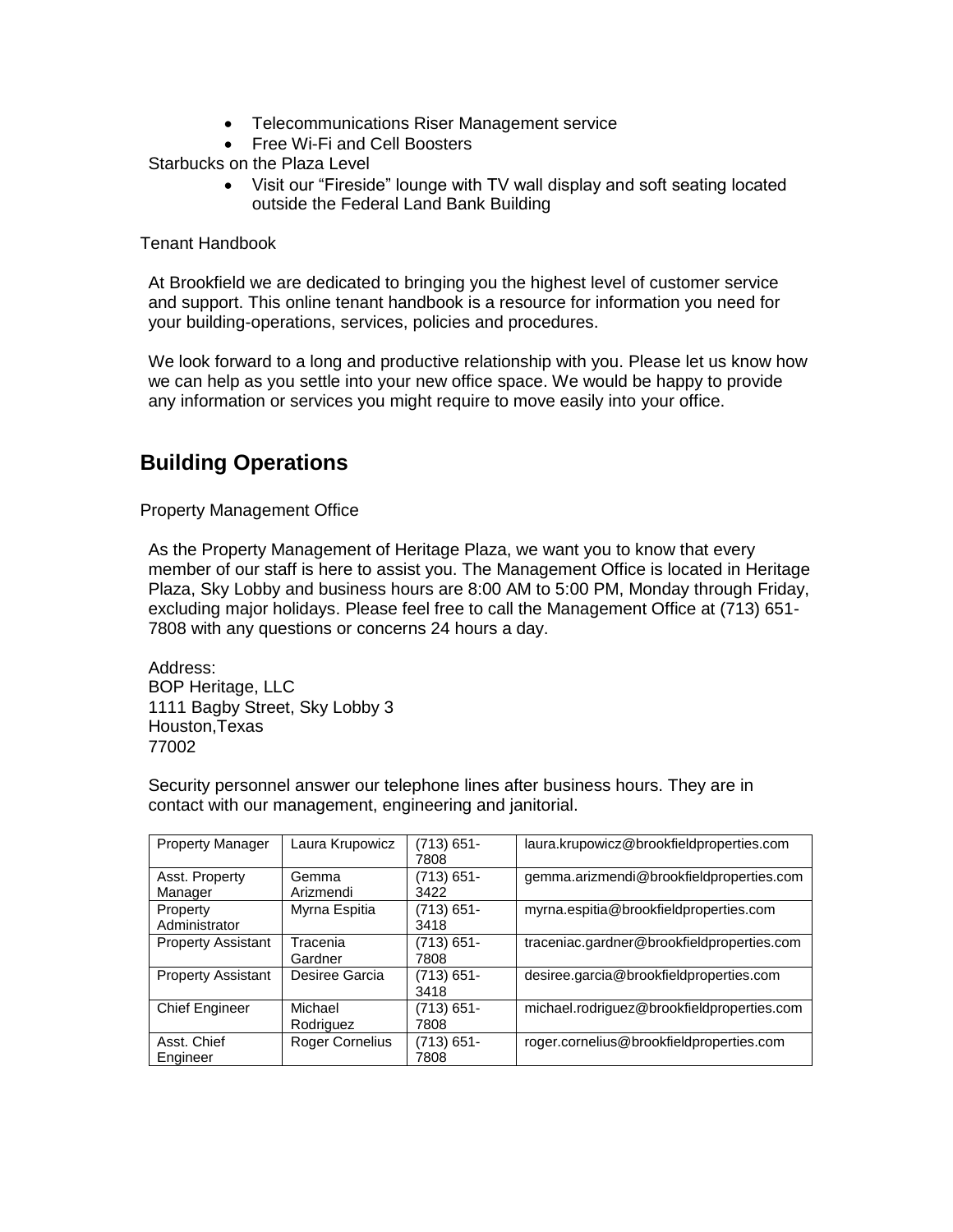If the caller states or implies that a bomb is in a common area of the building, then Brookfield staff and its Security Officers will conduct the search. During a search, communication is of the utmost importance and can be readily established through existing land-line-Installed telephones.

CAUTION: The use of radios or any other wireless devices during a search can be dangerous by causing the premature detonation of an electric initiator (blasting cap).

# Search Team Procedure

It is advisable to have a team of two people search every room and area, if possible. When you enter a room to search it, first move to different areas of the room and stop and listen for unusual noises; become familiar with the background noise. Conduct your search using the following method:

- Search from floor to waist level
- Then search from waist to chin level
- Then search from chin to ceiling Level
- Then search in the suspended ceiling (if applicable)
- Place a sign or 'Post-it' note indicating "Searched" in a conspicuous Location

Suspicious Object Located

If a suspicious object is found:

- Isolate the object
- Do NOT move, jar, or touch the object or anything connected to it or around it
- Evacuate everyone in the area, including yourself.
- Notify the Security/Property Management Office immediately.

Chemical, Biological, Radioactive (CBR) Release

If there is a CBR release including an envelope "white powder" and potential exposure call 911 and the Security/Property Management office. Provide the building's address, your floor and phone number, and also what type of spill has occurred. Any person(s) exposed should be directed to an area where they and where other people will not become contaminated, and are to await medical attention there.

Take appropriate action to contain the hazard; close doors behind you, and always follow all safety procedures when working with toxic materials.

- Contain the material and isolate the area.to minimize the impacted area
- Contain the material to minimize the number of individuals exposed
- If outside, identify wind direction and ASAP direct unaffected persons upwind of release.
- Contain the potentially impacted individuals to ensure that they receive proper medical attention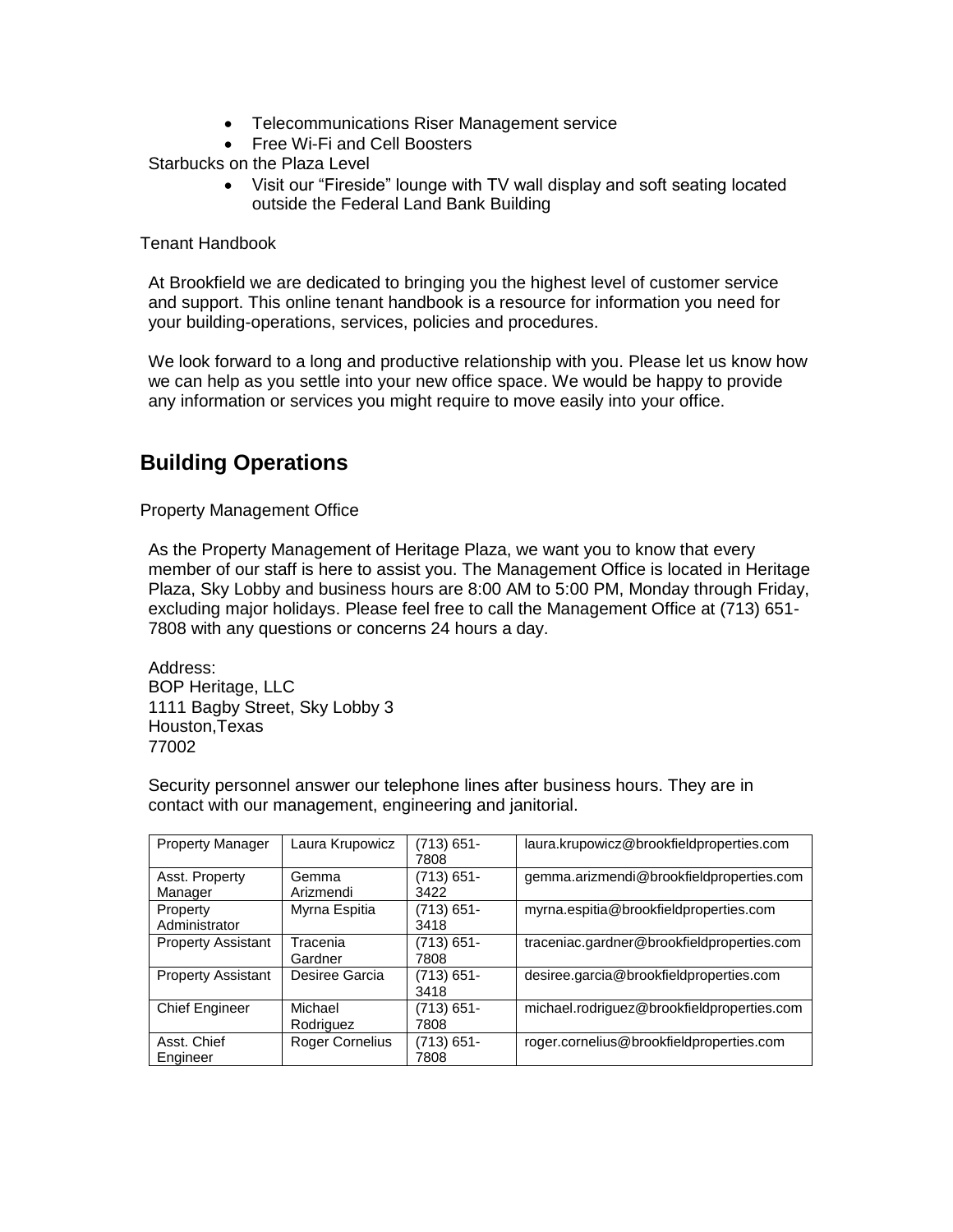# **Notification**

- Notify Security/Property Management Office
- Notify local Emergency Response Authorities (Call 911)
- Notify your supervisor
- Notify persons in the area

# **Containment**

If material is released, potentially impacted individuals should move from immediate area to adjacent control area. Minimize activities until appropriate response staff arrives. If absolutely necessary, move impacted individuals into nearest bathroom facility on floor.

Non-impacted individuals on the impacted floor should be evacuated and await further instructions from response team.

The HVAC (heating and ventilation) system for impacted and adjacent areas, as well as for bathrooms/kitchens will be immediately turned off by the property engineers.

Isolate the impacted area(s), e.g. shut door during exit. Do not allow any unprotected personnel into the impacted area.

Retain all impacted material for response team.

Should an evacuation or re-location become necessary, the initial authority and responsibility to implement that response will be the building's Emergency Action Plan Director. Once the agency having jurisdiction (police, fire etc...) arrives on the scene, they will assume control of the situation.

# Elevator Entrapment

Occasionally elevator service can be interrupted when the elevator controls detect a potential malfunction. The building elevator equipment is designed to stop at the slightest hint of an unsafe condition occurring, which may impact service to passengers.

If elevator service is interrupted while you are a passenger, remain CALM. Do not attempt to force the elevator doors open or leave the cab.

Press the "EMERGENCY ALARM BUTTON" on the elevator panel which will summon assistance. Two way voice communication is available in all building elevators and security will remain in constant contact.

Once communication is established with security, the elevator mechanic will be notified to respond. Please stay away from the elevator doors and Do Not try to open the elevator doors.

Inform security of the following: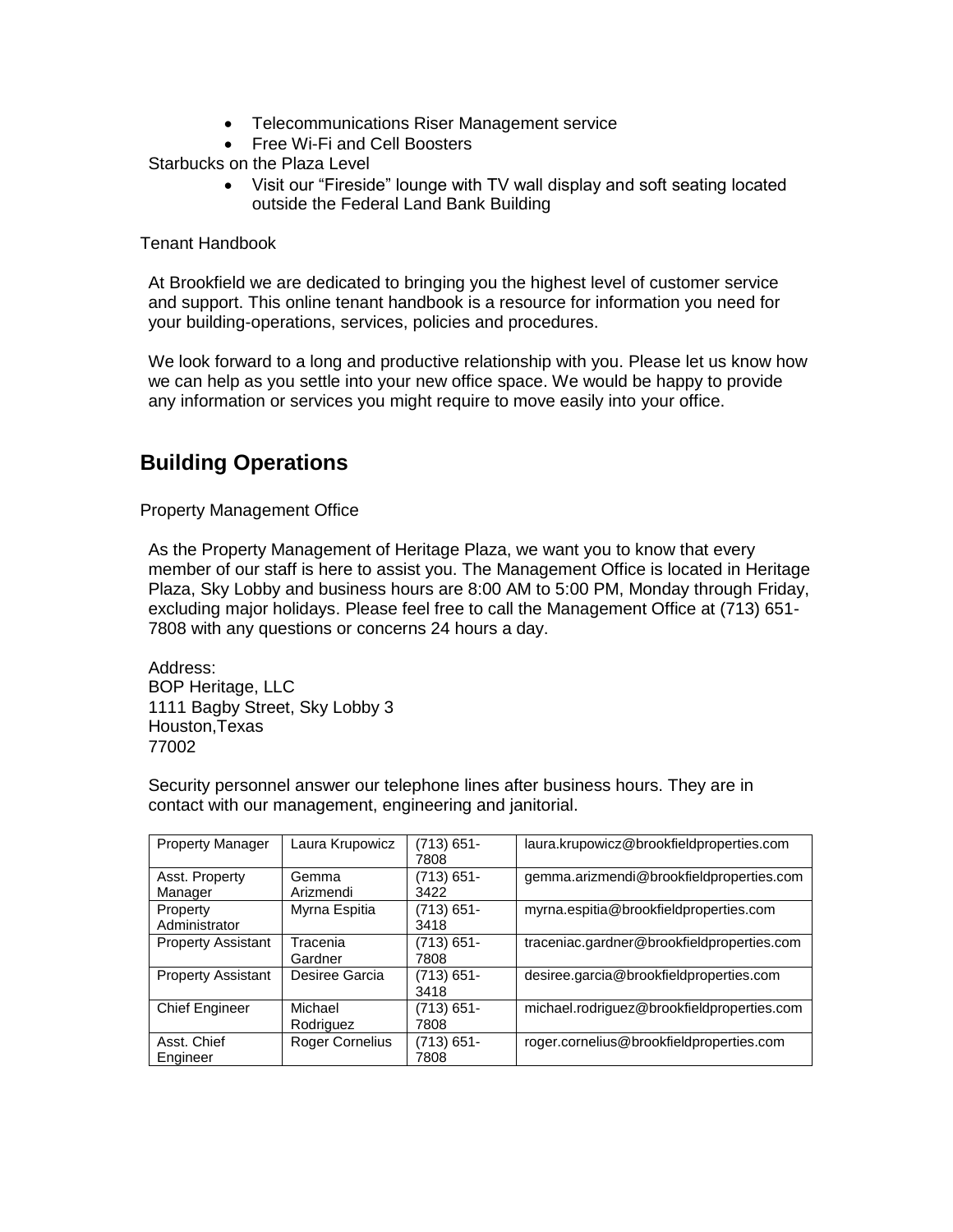- Number of people in the elevator? \_\_\_\_\_\_\_\_\_\_\_\_\_
- Condition of people in the elevator?
- Number of injuries?
- Condition of the elevator? \_\_\_\_\_\_\_\_\_\_\_\_\_\_
- Names of people in the elevator? \_\_\_\_\_\_\_\_\_\_\_\_\_
- Company names? \_\_\_\_\_\_\_\_\_\_\_\_\_\_
- Telephone numbers?
- Who you would like notified?

Security personnel will maintain constant communication with the elevator occupants checking on physical condition and inform them that elevator staff is working on the condition.

Emergency Notification System – LiveSafe

LiveSafe is a mobile safety application and emergency communication dashboard platform. The LiveSafe Command Dashboard is a web-based system that any computer connected to the Internet can access. The command dashboard provides security operation centers with an additional line of communication and is aligned with existing Brookfield protocols.

Unlike other mass communication companies our staff and tenants will have the ability to not only receive but to also send critical emergency AND ROUTINE tips to a dashboard that YOUR BUILDINGS can monitor in house.

Below is a list of LiveSafe mobile application features that will be available to our tenants:

- One button feature to contact security or property management directly.
- One button feature to contact 911.
- One button feature to have access to critical portions of the Tenant Emergency Procedure Manual (TEPM) and tabs for each emergency scenario.
- The ability to report an emergency or tip and add a photo or video to send to the dashboard. This can also be done anonymously for privacy reasons.
- The ability to use the Safewalk feature which will allow the tenant to have a colleague or co-worker monitor their activity when they are leaving the property, headed to the garage or to the train station OR TRAVELING OUT OF TOWN.
- As long as their colleague has the LiveSafe app, Safewalk can be used in any capacity that a tenant wants a colleague to follow their path.

Fire Emergencies

In the event of a fire alarm activation:

Typically, the building's fire alarm system will sound on the floor in alarm and the floors immediately above and below the initial floor in alarm. This will set off a "sequence of operations" that will include the activation of the evacuation tone and strobes lights on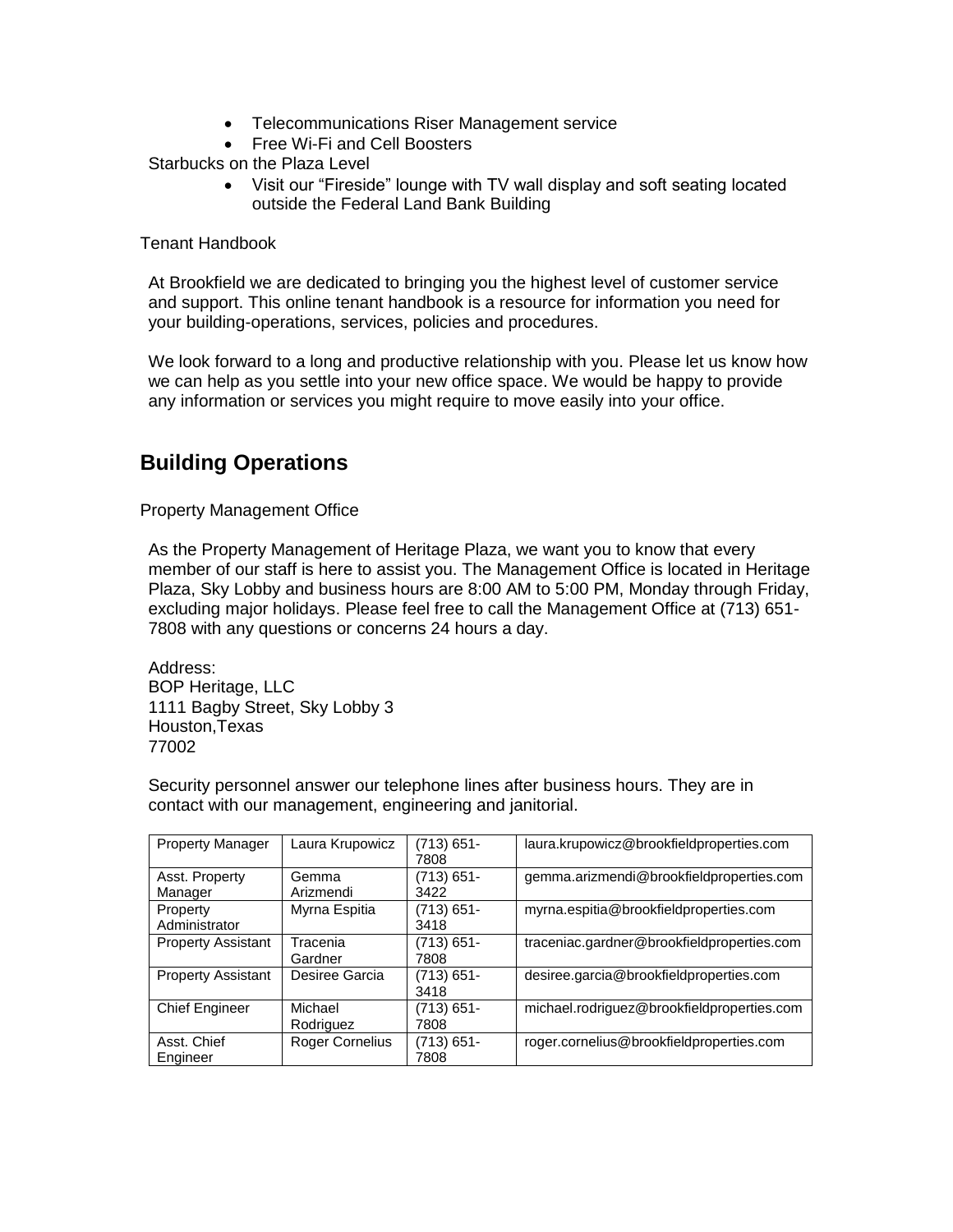those floors, the release of the stairway re-entry doors for relocating building occupants, the recalling of the elevators to the lobby, and the shutting down of the heating ventilation and air conditioning (HVAC) on the floors in alarm.

Upon activation of a fire alarm on your floor, you are to listen to the PA announcements from the building's Emergency Action Plan Director and proceed to the nearest safe stairway exit and continue down the stairs to your floor's re-entry floor or evacuate the building to the pre-determined outside assembly area depending on your regions typical response plan.

In either scenario, whether relocating to another floor or evacuating the building to the outside assembly area, you are to report in to your floor warden(s) and await further instructions.

If you see or smell smoke, immediately call 911 and the Security/Property Management Office.

If you see flames, evacuate your area immediately and close all doors behind you. NOTE a fire may spread faster than you think, trapping you and others. A safe and orderly evacuation is the first priority. If you have not heard a fire alarm announcement in the building, activate the nearest fire alarm pull-box station located near each stairwell entrance, by pulling the lever, and then call Security.

If you are involved in a fire situation, remain CALM. Listen for information and instructions being announced over the building's public address system.

At the direction of property staff or the Floor Wardens, evacuate the floor via the Emergency Exit Stairwell proceeding as follows:

- Check doors with the back of your hand before opening them. If door or knob is hot, don't open it. If it feels cool, brace the door with your foot and open slightly to look for smoke and feel for heat. If the air appears to be cool, proceed into the stairwell.
- Walk down the stairs and proceed to your re-entry floor or if instructed to do so, exit the building. When you have reached your destination, assemble in groups with your Floor Warden for roll call.
- Personnel needing assistance should assemble in the designated stairwell with their assigned "buddies" to await evacuation by rescue teams.
- When all personnel have evacuated the floor, close the stairwell door. This prevents the loss of the pressure which is necessary to maintain clean air in the stairwells.
- If the fire is minor, and it is safe to do so (i.e., small waste paper basket) you may try to extinguish the fire using a portable fire extinguisher - this is optional!
- Evacuate the floor using designated evacuation stairs. DO NOT USE THE ELEVATORS!

Relocation and Evacuation in the Case of Fire Emergencies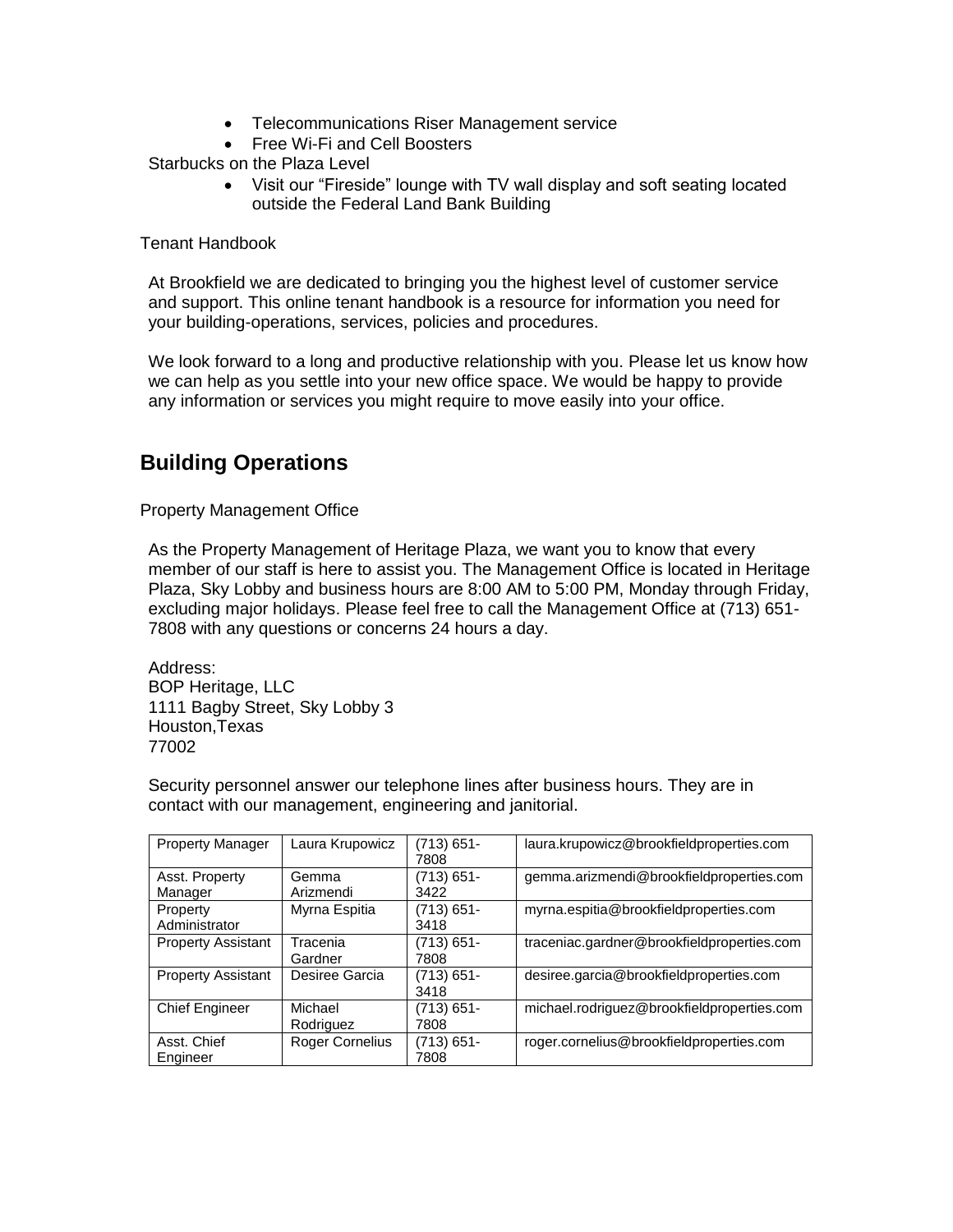In order to ensure the safety of building occupants, it may be necessary to relocate or evacuate some, or all, building occupants during emergencies. The schedule of relocation floors is included in the Tenant Emergency Procedure Manual and is reviewed during the semi-annual fire drill.

A relocation, partial evacuation, or full building evacuation is a structured response to an emergency and must be conducted in an orderly manner. Upon a fire alarm evacuation or notice to evacuation your floor, tenants and visitors should take the following steps:

- Assist the Floor Wardens in directing persons to the exit stairway and relocation floor.
- If possible, close all doors, which will slow the spread of fire, heat, and smoke.
- Walk quickly but do not run to the designated stairway. Keep to the right in halls and stairwells and stay in single file.
- Once you are in the stairway, do not turn back for any reason.
- Hold onto the hand rails, DO NOT TALK on your cell phones and DO NOT TEXT!
- Merge alternately when two lines meet at various floor landings. Proceed in an orderly manner.
- Before entering through a closed door, place your hand on the door. If the door is hot, do not open it. You may be entering a fire or endangering the lives of the people in your charge. If there is evidence of fire or smoke on the designated relocation floor (doors warm, alarm is sounding on relocation floor, or smoke is present), continue down the stairs to the next "safe" floor.
- Do not use elevators when there is a fire alarm on your floor. Elevators can spread smoke from floor to floor and potentially become a trap if impaired by smoke or fire damage. The Fire Department may also require the elevators to move equipment or rescue occupants.
- Do not return to your floor until the "Back to Normal" announcement has been made.
- If told to evacuate the building by Fire Department or building personnel, exit via the stairwell to the street or lobby level, out the doors, and away from the building to your pre-arranged assembly point.
- Do not exit at the concourse or parking areas unless directed to do so.

# Fire Life Safety

Brookfield prides itself on providing the highest level of prevention measures to ensure the safety and security of our customers, visitors and employees. We recognize the growing importance of safety and security in our buildings, and Brookfield's National Security Program is designed to heighten tenant awareness and increase understanding of our safety and security processes and procedures. Our program recognizes that prevention is the cornerstone of emergency management. Through long-term planning and the use of enhanced technology, Brookfield's National Security Team works to address the ever-changing security needs of our properties.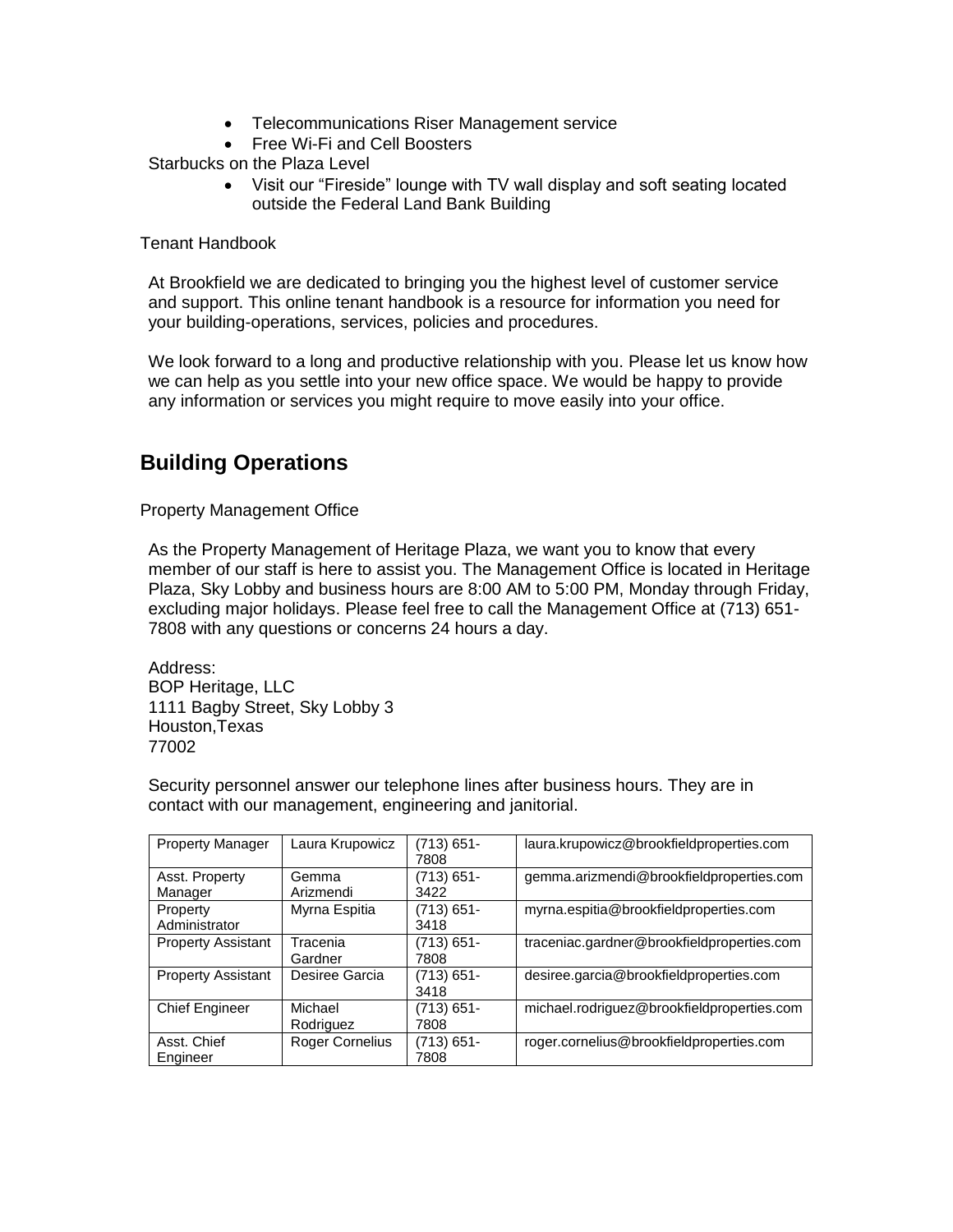Click here to learn more about life safety and security training. Log in to the site, and if your company requires a specific Registration Code, please contact the Building Office at 713-651-1515.

Brookfield's National Security Team's key responsibilities include:

- Delivering unparalleled service to our customers
- Maintaining our national programs at the highest state of readiness
- Cultivating professional relationships with local law enforcement agencies

# Fire Preparedness

The Fire Provisions section of this handbook contains very important information. Each tenant should be familiar with the information provided on the following pages. Listed below are a number of links to help find specific information quickly and easily.

Brookfield is proud of its efforts to provide the highest possible level of fire and life safety protection, which include fire safety education, as well as emergency planning It is important that each Brookfield tenant is well informed on all issues related to fire and life safety through the following measures:

- Tenants are given materials describing emergency guidelines and bomb threat checklists for distribution to all employees.
- The Tenant Fire Safety Team personnel receive training from the building's Emergency Action Plan Director and through the Tenant Emergency Procedure Manual written specifically for your building.
- Brookfield holds semi-annual fire life safety drills to insure tenants know how to react in an emergency.
- Brookfield provides additional fire life safety training for tenants through an on line life safety training website that provides training modules in fire, medical, bomb threats, power failures and access to all of the building's safety resources.
- Brookfield, in conjunction with security consultants, holds seminars for tenants as well as building staff. Seminar topics include fire life safety, bomb threat preparedness, and other non-fire emergencies related issues.

Fire Prevention

Elements of Fire

There are three elements of fire:

- Fuel (furniture, plastics, grease, etc.)
- Heat (matches, cigarettes, sparks, electric, etc.)
- Oxygen

Fire needs all three elements. If you remove one, you can eliminate or reduce the fire. For example: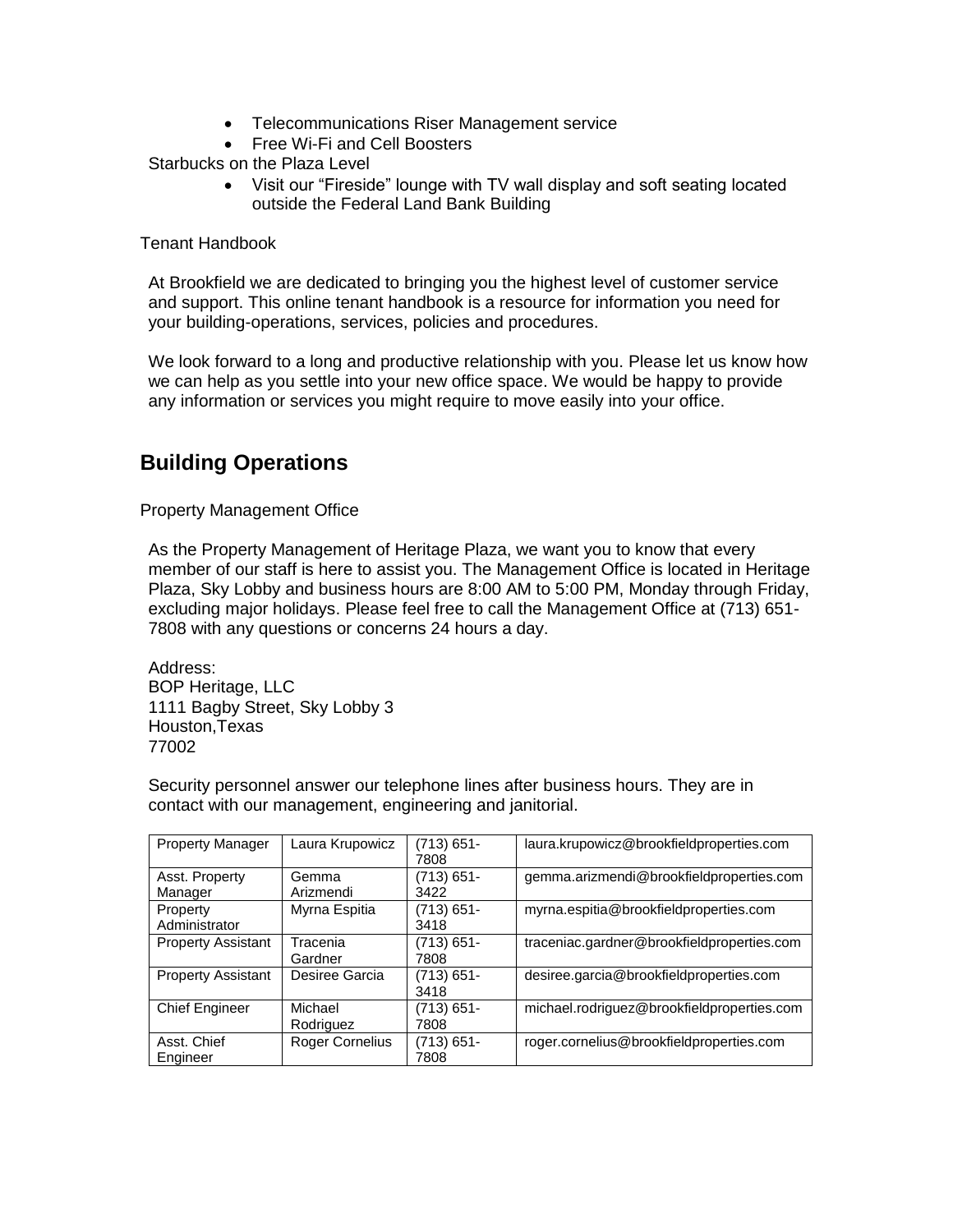- 1. Closing doors reduces the amount of oxygen
- 2. Dousing with water reduces heat
- 3. Using an ABC Type Fire Extinguisher smothers the fire, reducing oxygen
- 4. Removing nearby draperies, papers, furniture removes the source of fuel

Fire Tips and Facts

- In an emergency, use stairwells. Do not use elevators, unless instructed otherwise.
- Feel the stairwell door with the back of your hand for heat, before opening the door.
- If you encounter smoke, get down on your hands and knees. The air is cleaner and cooler nearer the floor. Crawl to the nearest stairwell exit.
- Most fatalities are a result of smoke inhalation, poisonous gases and panic. Panic, a sudden overpowering terror, is usually the result of not knowing what to do.
- Smoke detectors serve as an early-warning system. Smoke detectors save lives.
- A sprinkler system is designed to suppress a fire. Sprinkler heads are activated one at a time by a rise in the temperature.

Planning and Preparedness

- Have a list of emergency phone numbers.
- Be familiar with your floor's layout.
- Know primary and secondary exits routes and termination points both up and down.
- Know location, type and how to use manual fire alarms and fire extinguishers.
- Know primary and secondary methods of communication.
- Know safe refuge areas (re-location floors) during a fire emergency:
- If relocating within the building usually a minimum of four (4) floors below the fire floor is adequate.
- When evacuating the building move away from the building, and out of the way of emergency vehicles, flying glass and other obstacles. Usually a distance that is greater than the height of the building and proceed to your pre-determined outside assembly area.

Safe Stairwell Procedures

- Remain quiet and calm. Do Not Talk and Do Not Text!
- Remove high-heel shoes. Keep a pair of old sneakers next to your work station.
- Use handrails & move quickly. Walk in a single file.
- Keep to the right so Emergency personnel can ascend the stairs on the left.
- Allow others to enter into stairwell flow, but do not unnecessarily hold up traffic.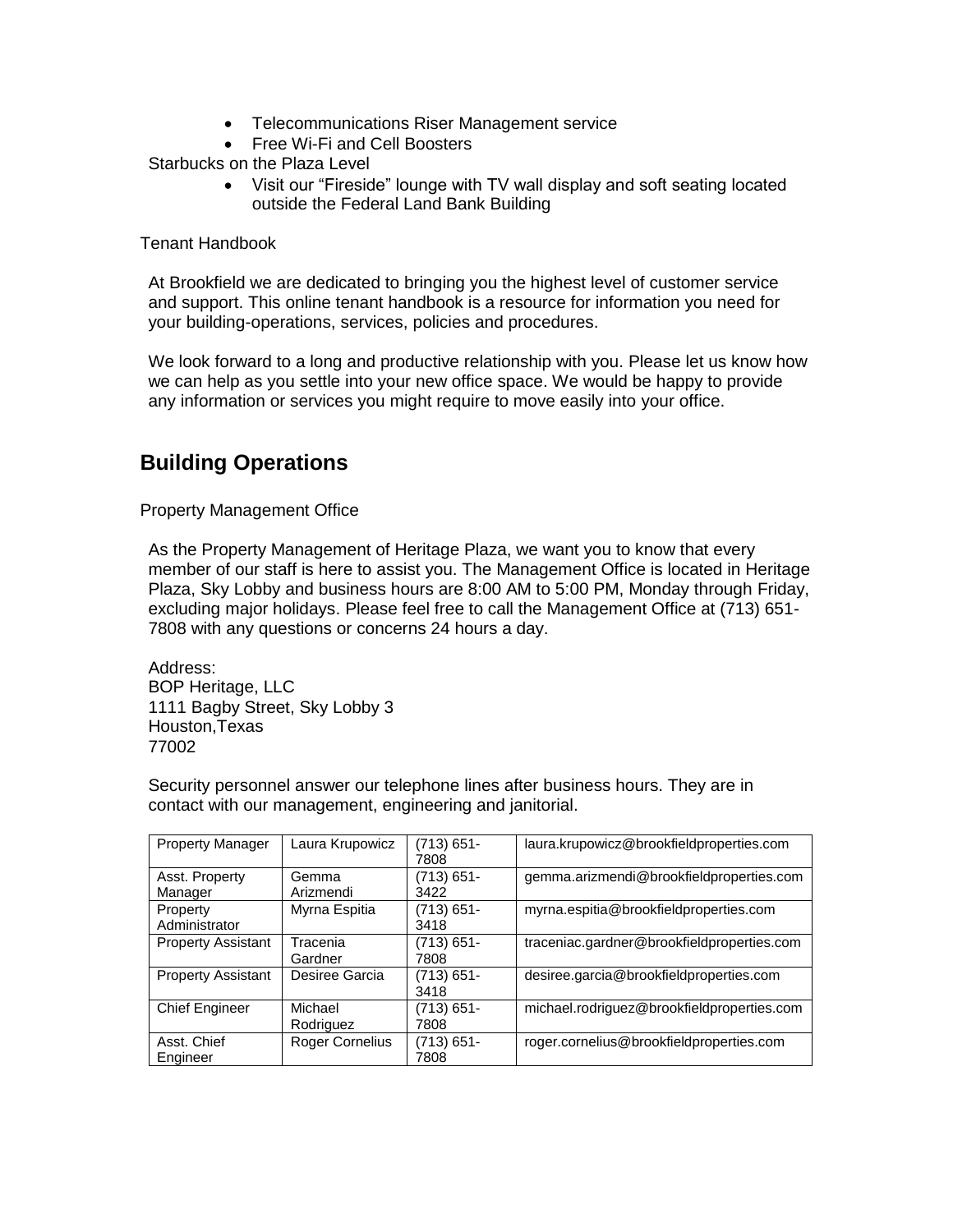- Assist those who are slower or physically impaired.
- Walk down the stairs (unless otherwise instructed).
- All injuries should be treated at stairwell landings when required and safe to do so.
- Do not spread false information, rumors, etc.
- Do not bring drinks or food into stairwell.
- Develop awareness of safety conditions, fire violations and potential hazards, for example: fire doors improperly blocked or open, improper lighting, frayed cords, overloaded outlets, obstructed halls and corridors, trash buildups, etc.
- Participate in fire drills and review emergency procedures.
- Know your area of responsibility and your emergency actions.

Fire Prevention Tips

- Obey "NO SMOKING" law in all areas of the building.
- Do not use portable heaters in the building at anytime.
- Check for frayed or damaged electrical cords. Report them to your supervisor.
- Do not run electrical cords under carpets or chair pads.
- Do not overload electric outlets.
- Turn off or unplug appliances when not in use.
- Do not let trash overflow in wastebaskets or collection areas.
- Do not block corridors, freight elevator bays and stairwells.
- Do not prop open stairwell, corridor or other fire doors.
- Check lighting in corridors, stairwells and exit signs. Report any malfunctioning lights.
- Do not store any flammable liquids, oily rags or combustible materials in the building at anytime.
- Under NO circumstances should any items be stored in the stairwells. They are your means of exiting in an emergency.

# Fire Extinguishers

Always maintain 3 feet of clearance around all fire-protection equipment. Never re-hang a fire extinguisher once it has been used. Have it recharged by a licensed service provider. Most of all, practice fire prevention and good housekeeping. Don't give fire a place to start.

# Class A

Any fire involving ordinary combustible materials such as paper, wood, cloth, rubber and plastics. Extinguish with a penetrating cooling agent. Water is the best material commonly available for this.

# Class B

Any fire involving flammable liquids, such as gasoline, naphtha, acetone, greases and oils; or flammable gases like methane or hydrogen. Extinguish with surface-acting agents such as dry chemicals, which break up the chemical reaction of the fire; or use inert, dense, heavier-than-air gases, which smother the fire.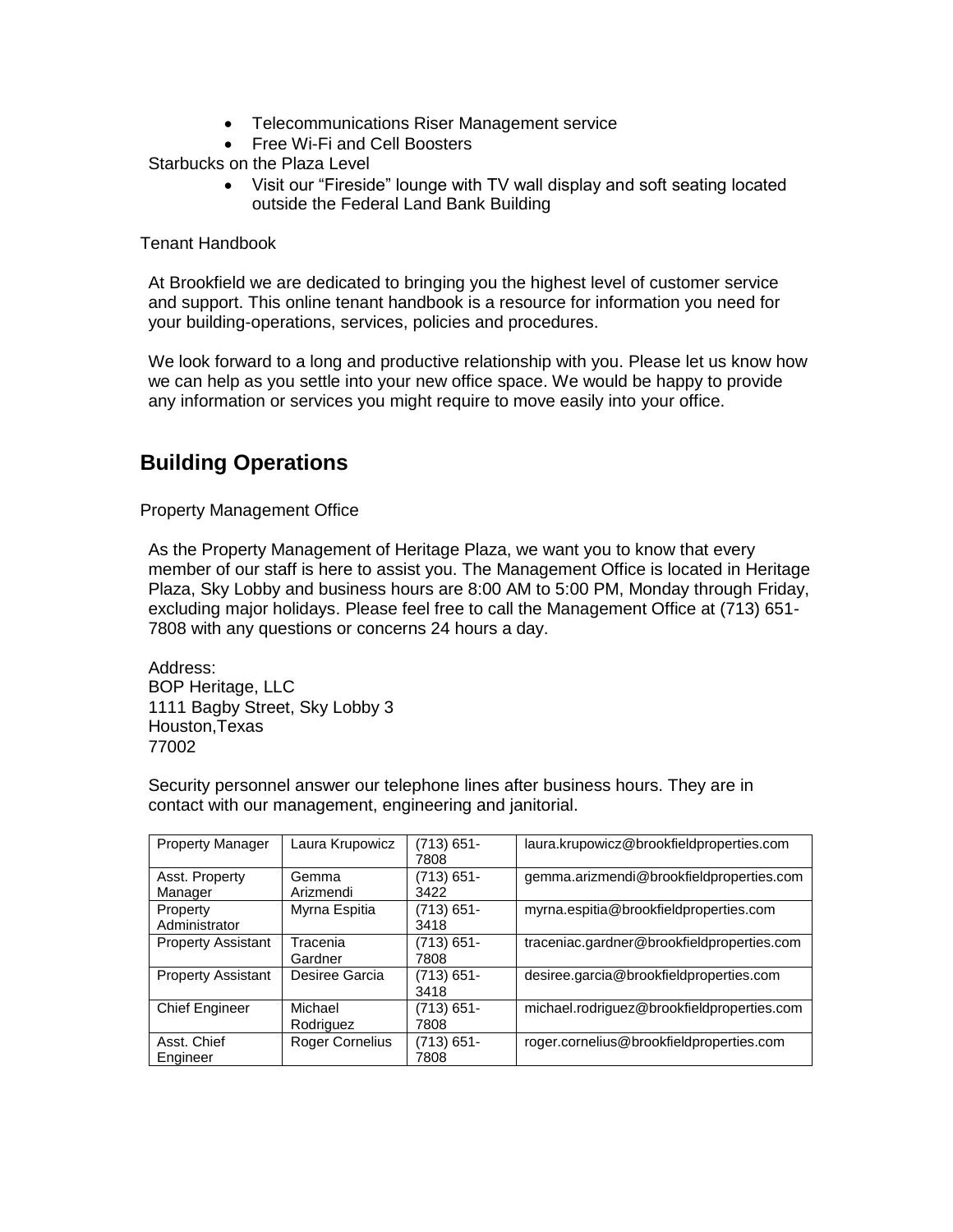# Class C

Any fire involving electrical equipment, appliances and wiring. Extinguish with a nonconductive extinguishing agent to protect against electrical shock. Most extinguishers that have a Class B rating also have a Class C rating, but read the label to be sure.

# Class D

Any fire involving combustible metals such as magnesium, lithium, potassium, etc. would be considered a Class D Fire

Fire Extinguisher Types

The building is equipped with multipurpose ABC dry chemical extinguishers that are suitable for class A, B and C type fires. All Class A fires must be followed up with water to ensure extinguishment of all deep-seated smoldering fires.

Class A - Air Pressure Water Tank, Hand Pump Water Tank and multipurpose ABC dry chemical.

Class B - Pressurized Dry Chemical, Carbon Dioxide, and multipurpose ABC dry chemical.

Class C - Pressurized Dry Chemical, Carbon Dioxide, and multipurpose ABC dry chemical.

The "PASS" Method for Using ABC Extinguishers

- Pull safety pin while holding upright
- Aim the hose at base of fire and stand back 10 feet and
- Squeeze the lever/trigger.
- Sweep side to side.

Fire Safety Personnel

# Fire Safety Director

Trained Fire Safety Directors are on duty at all times. They are responsible for ensuring that all tenants are trained and aware of the safety procedures. In an emergency, the Fire Safety Director has the primary responsibility of manning the Fire Command Center and implementing the Fire Safety Plan. From this main location in the lobby, he/she will be able to control all mechanical, alarm, and communication systems within the building. The Fire Safety Director, under normal fire or fire alarm situations will usually only have to be initially concerned with evacuating the fire floor and the floor immediately above. As a standard operating procedure, usually the evacuation of those exposed will be to a location four (4) floors below the floor evacuated. Further evacuation, of additional floors, can be ordered as information is received at the Fire Command Center, or as ordered by the Fire Department Incident Commander.

The Fire Safety Director organizes and trains a Fire Brigade composed of Building staff and is responsible for their equipment and state of readiness. He or she is also responsible for overseeing the designation and training of a Floor Warden for each floor and sufficient Deputy Floor Wardens for each tenant to meet Fire Department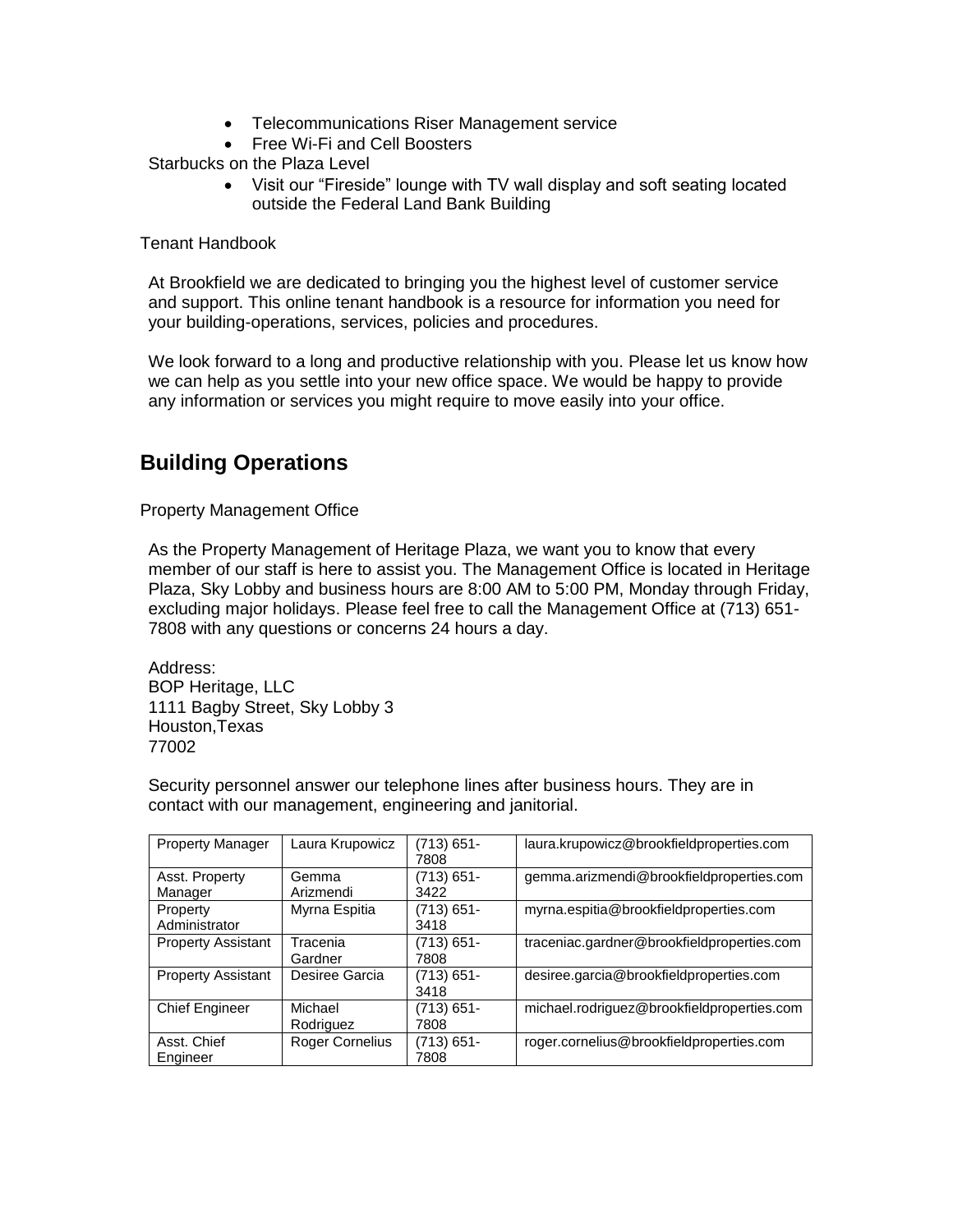regulations. The Fire Safety Director maintains organizational charts listing members of the current tenant emergency teams.

# Fire Brigade

A Fire Brigade, consisting of building personnel, will initially report to the floor below the fire to assist in evacuation and provide information to the Fire Command Center. After the evacuation of occupants from the fire floor they shall attempt to control the spread of fire by closing (but not locking) doors behind them as they move towards their means of egress. If the fire is small and conditions do not pose an immediate personal threat, (i.e., a fire in its incipient or beginning stage) the Fire Brigade will attempt to extinguish the fire using hand held extinguishers. (As directed or instructed during their annual training)

The use of hand held extinguishes for Fire Brigade personnel shall not be attempted for a fire beyond its incipient stage. The following are definitions and examples of the various stages of fire:

# Tenant Emergency Personnel

# Floor Wardens

A crucial step in the development of an evacuation plan is the appointment of Tenant Floor Wardens, Deputy Floor Wardens and Searchers; these individuals should have strong personalities and the ability to take charge in the event of an emergency. Strong decision action early in an emergency may save lives.

In the case of multiple-tenant floors, a Floor Warden is appointed for each tenant. Each tenant will be required to staff all safety team positions on each floor and should check stairwells and restrooms in an emergency.

# Floor Warden's Responsibilities

Know all disabled persons on the floor (including those temporarily disabled, as with a bone fracture, etc.) and assign people who are capable of evacuating disabled employees down the Emergency Stairwells. Instruct all employees on the floor as to the following:

- Locations of emergency stairwells
- Locations of fire extinguishers
- Locations of fire-pull stations
- Never to use the Elevators during an alarm
- Establish a meeting place outside the building where all employees should assemble for check-in.
- Ensure that no one re-enters the building.

# General Evacuation Procedure

In the event of an emergency or disruption to the Building's normal operation the first reaction should be to REMAIN CALM and call the Security/Property Management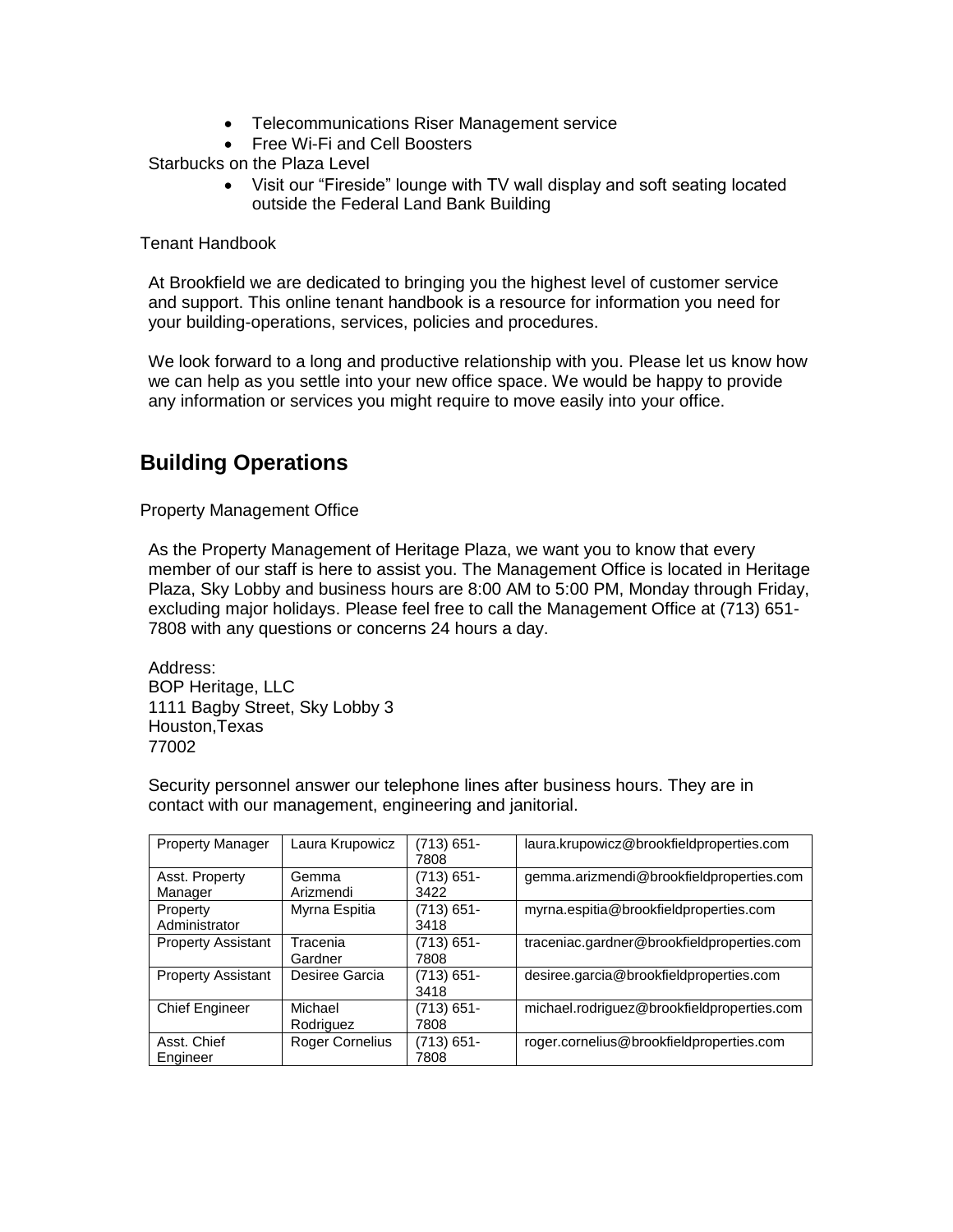Office to report the emergency. This will set in motion several events simultaneously including:

> • The immediate dispatch of qualified assistance for fire, medical, and other agencies as dictated by the emergency.

In the event that it is necessary to evacuate part or all of the building, remain CALM and LISTEN to the instructions being given over the public address system, and by property staff. Emergency Exit Stairwells are to be used for evacuation. DO NOT USE ELEVATORS unless instructed to do so over the public address system, or by Police or Fire Department representatives. Stairwell entrances are located on the north and south side of the Building's core in close proximity to the lavatories.

When using the Emergency Exit Stairwell, keep to the right so that incoming emergency personnel can utilize the stairwell.

An up-to-date listing of all personnel who may need assistance should be kept by the Building's Emergency Action Plan Director and be documented in the Building's Emergency Action Plan on file with the Fire Department.

Plans for After an Emergency

Tenants should pre-assign a coordinator who will act as liaison between your company and officials from the Fire Department and building personnel.

The coordinator and property management will work to establish a communications network for all employees in order to pass-on important information.

The following recommendations are made to assist you in disseminating a fire prevention program to your employees:

- Never leave electrical appliances unattended
- Never use immersion-type heating devices
- Avoid electrical overloading and multiple plugs
- Do not use undersized or lightweight extension cords
- Report failure of any electrical outlets or lights to the Management Office
- Flammable liquids should be stored in a safe area away from heat sources
- Keep paper at least six to eight feet away from operating machinery
- Know the location and type of fire extinguishers in your premises
- Keep fire extinguishers in high hazard areas such as photocopy rooms and employee lounges
- Know the usable time limit of the fire extinguishers available to you
- Know relevant exit locations
- Practice good housekeeping near your desk, in storage areas, in mechanical rooms and in the area of exit doors and hallways

Life Safety Systems - Testing and Fire Drills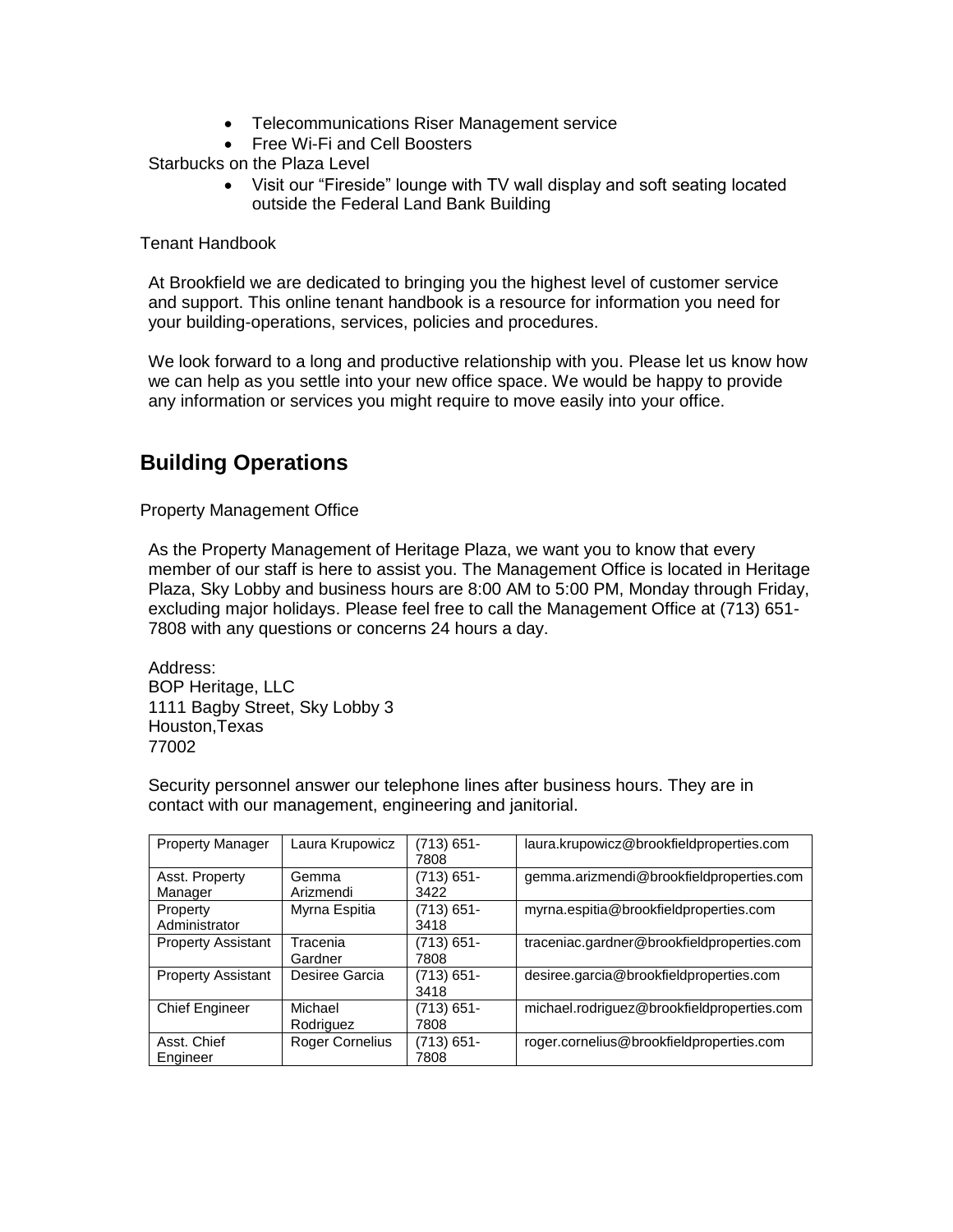Fire and life safety preparedness includes regular testing of the fire alarm, fire suppression, and communications systems and regular fire drills.

# Systems' Testing

The fire alarm and communications systems are tested regularly throughout the year. A full-building announcement is made prior to the beginning of the day's testing, and an announcement is made on each floor when testing is about to begin on that floor. Another full-building announcement is made when system testing is finished for the day.

# Fire Drills

Fire drills are held twice a year. A notification giving the date and time of the planned fire drill is sent to tenants in advance. Tenants are requested to supply or update an existing list that shows the floor warden, assistant floor wardens, and searchers, and a current list of employees who would require assistance in case of relocation/evacuation.

During a fire drill - and in an actual fire emergency - employees should move calmly and quickly to the nearest fire stair exit and proceed to their relocation floor. Fire drills are conducted as follows:

- Fire Life Safety personnel will be dispatch to the floor(s) where the fire drill is being performed.
- The drill will commence with the activation of the fire alarm evacuation tone.
- The Tenant Fire Life Safety Members on the affected floors observe the conduct of tenants and guests, ensuring that all areas of the floor are participating.
- Floor wardens and assistant floor wardens are to assist in the evacuation of their assigned areas and close doors behind them. Searchers are checking restrooms, mail rooms, conference rooms, etc., as required.
- After the drill has been successfully completed, an "all clear" announcement is made, and tenants may resume normal duties.

# Heightened Security

Brookfield recommends that each tenant have an emergency action plan in place to help their employees prepare for, and react quickly to, a regional emergency, including terrorist attacks. Click on the links below to access a variety of resources that aid in preparing for a regional emergency.

Department of Homeland Security http://www.dhs.gov/

Federal Emergency Management Agency http://fema.gov/

American Red Cross http://www.redcross.org/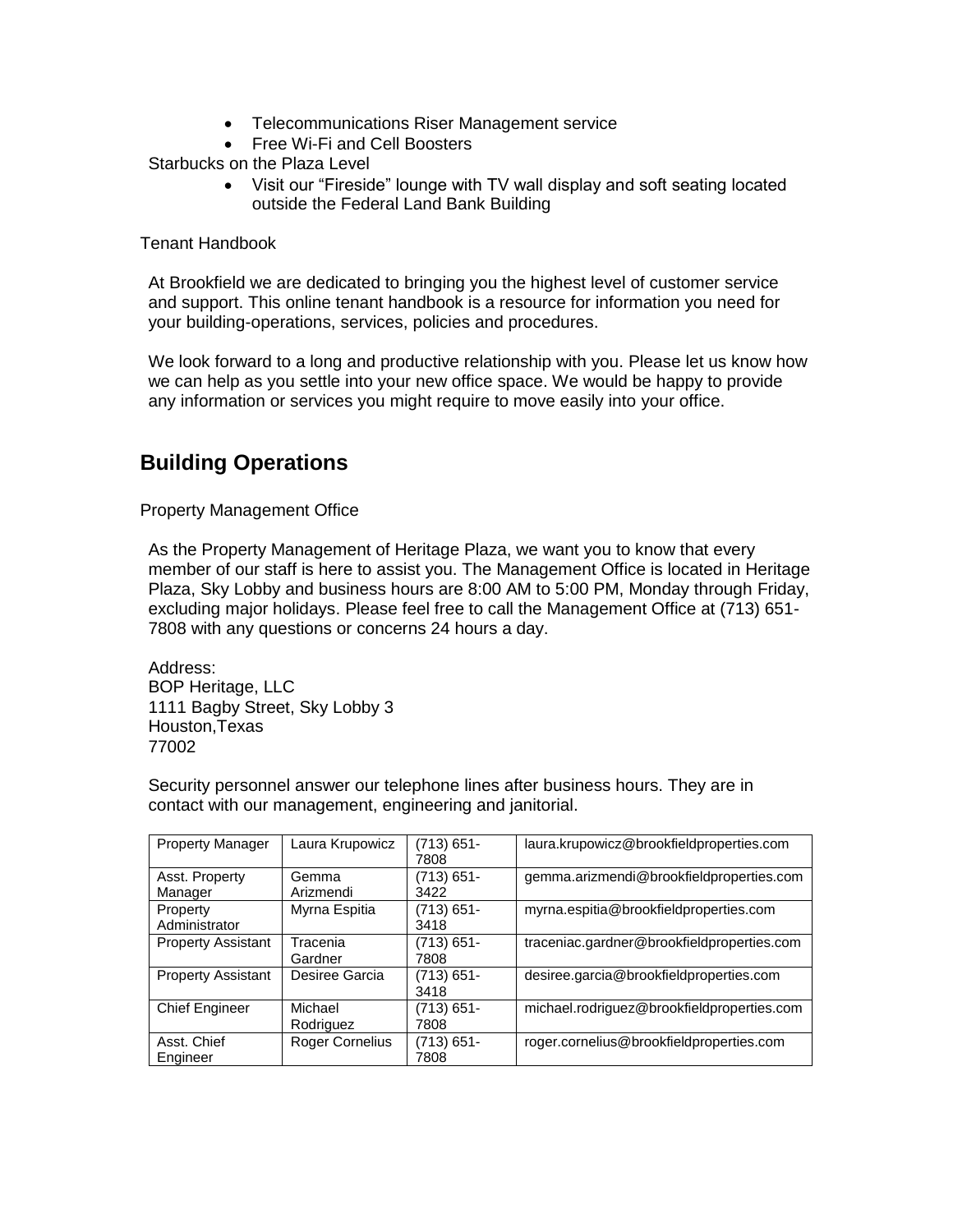Centers for Disease Control and Prevention Emergency Preparedness and Response http://www.bt.cdc.gov/

Local media outlets will provide important information during an emergency situation.

Homeland Security

Brookfield recommends that each tenant have an emergency action plan in place to help their employees prepare for, and react quickly to, a regional emergency, including terrorist attacks. Click on the links below to access a variety of resources that aid in preparing for a regional emergency.

Department of Homeland Security http://www.dhs.gov/

Federal Emergency Management Agency http://fema.gov/

American Red Cross http://www.redcross.org/

Centers for Disease Control and Prevention Emergency Preparedness and Response http://www.bt.cdc.gov/

Local media outlets will provide important information during an emergency situation.

Major Water Leaks

Persons discovering water leaks should immediately report them to the Property Management Office. Be certain to give your name, firm name, location, and extent of the leak. If water is coming through the ceiling, and if it is feasible, please close all open drawers in the vicinity, move papers, small furniture, or work in progress, and place wastebaskets or buckets under leak(s).

# Medical Emergency

In the event of a medical emergency or accident involving personal injury in the workplace immediately call 911 and Security/Property Management. Give security/office management the floor number, location on the floor and the type of accident or medical emergency.

# Patient Assessment & Crowd Control

Certified CPR/AED employees, if present, should be notified to respond to the medical emergency (via email, phone, or runner) and assume control of the situation. The certified employees have been trained to conduct patient assessment and to ensure that the following procedures are followed:

- Conduct Patient Assessment and ensure:
	- o That 911 has been notified and the AED and First Responder Kit are on the scene.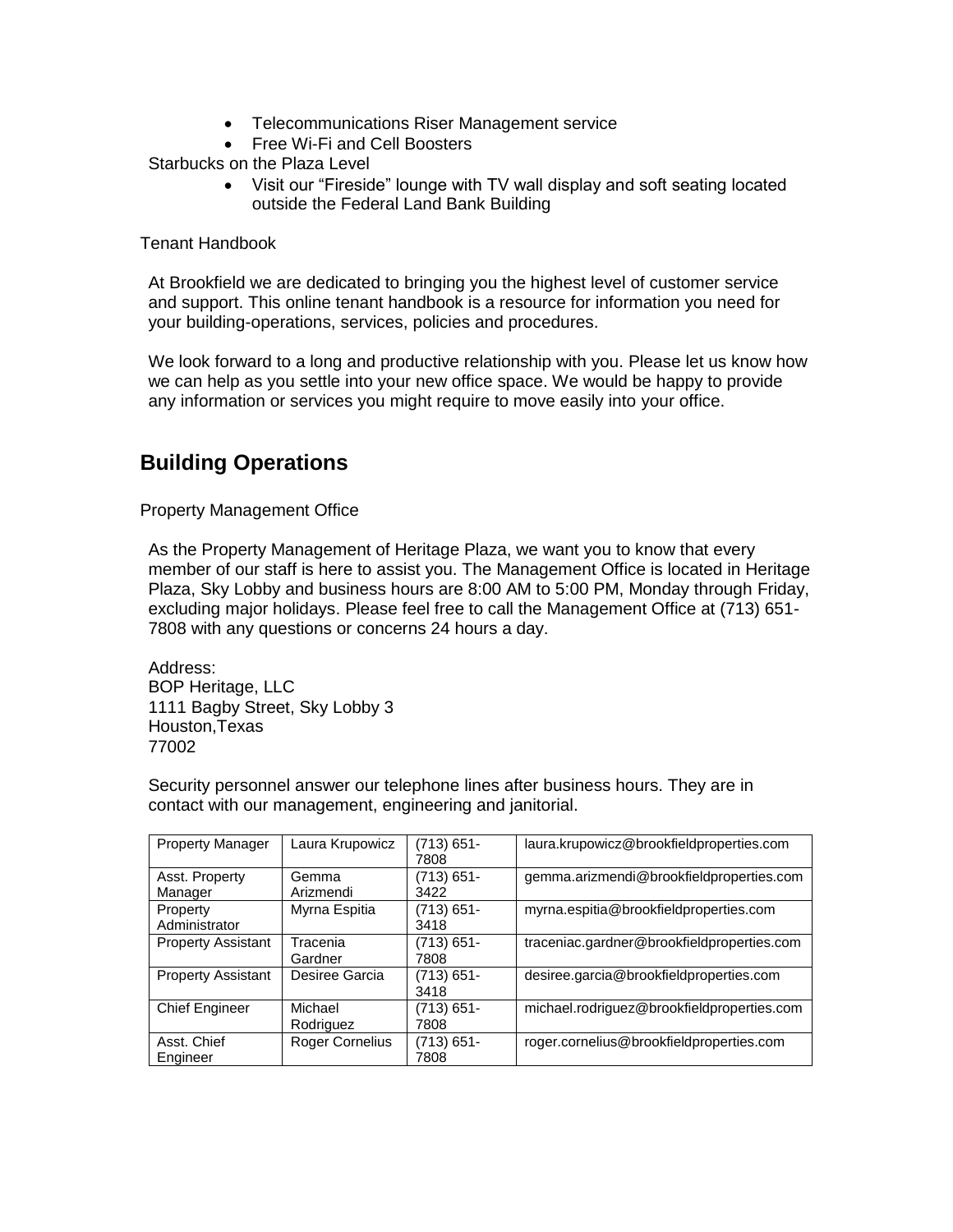- Secure the scene by:
	- o Confirming the scene is safe for rescuers
	- o Removing all non-essential personnel from the area
	- $\circ$  Clearing a path for EMS arrival

Someone should remain with the victim. Do not move the victim unless in immediate danger. Keep comfortable and warm. Security will ensure elevator is available and waiting at the street level and will meet the Emergency Medical Services (EMS) ambulance crew outside the building and direct them to the freight elevator.

# Non-Fire Emergency Preparedness

In the event of an emergency or disruption to the Building's normal operation the first reaction should be to REMAIN CALM and call the Security/Property Management Office to report the emergency. This will set in motion an immediate dispatch of qualified assistance for fire and medical, and other agencies as dictated by the emergency.

Catastrophic events can occur without warning, and they may not necessarily involve a fire. For clarity purposes, these events will be classified as "non-fire" emergencies and will include such events as: explosions, biological, chemical or hazardous material incidents or releases, natural disasters. Should this happen, a complete evacuation to street level may be necessary or you may be directed to remain at your work station and shelter-in-place. The Fire Safety/EAP Director will give instructions over the Public Address system as to what part of the EAP Plan will be implemented.

Additionally, Brookfield Properties has documented and implemented a building emergency action plan which includes various emergency scenarios Policy and Procedures and protocol for the Building Emergency Action team (BEAT) to follow during emergencies and incidents such as:

# Sheltering-in-place

Although you may want to get as far away as possible from an emergency situation, evacuation is not always the safest option. One of the instructions you may be given in an emergency where hazardous materials may have been released into the atmosphere is to shelter-in-place. This is a precaution aimed to keep you safe while remaining indoors. Shelter-in place means to make a shelter out of the place you are in. It is a way for you to make the building as safe as possible to protect yourself until an emergency passes and you receive an all-clear signal. Although sheltering-in-place can apply to many types of emergencies, i.e., blackouts natural disaster, civil disturbance, it is particularly important during hazardous material incidents. Local officials especially the Fire Department, are best qualified to recommend protective actions against hazardous materials exposure, and sheltering in-place is most often your safest option.

# In Building Relocation

This is the controlled movement of building occupants from an endangered area to an area of safety within the same building in response to an emergency that affords a different level of protection than sheltering in place. These areas are pre-determined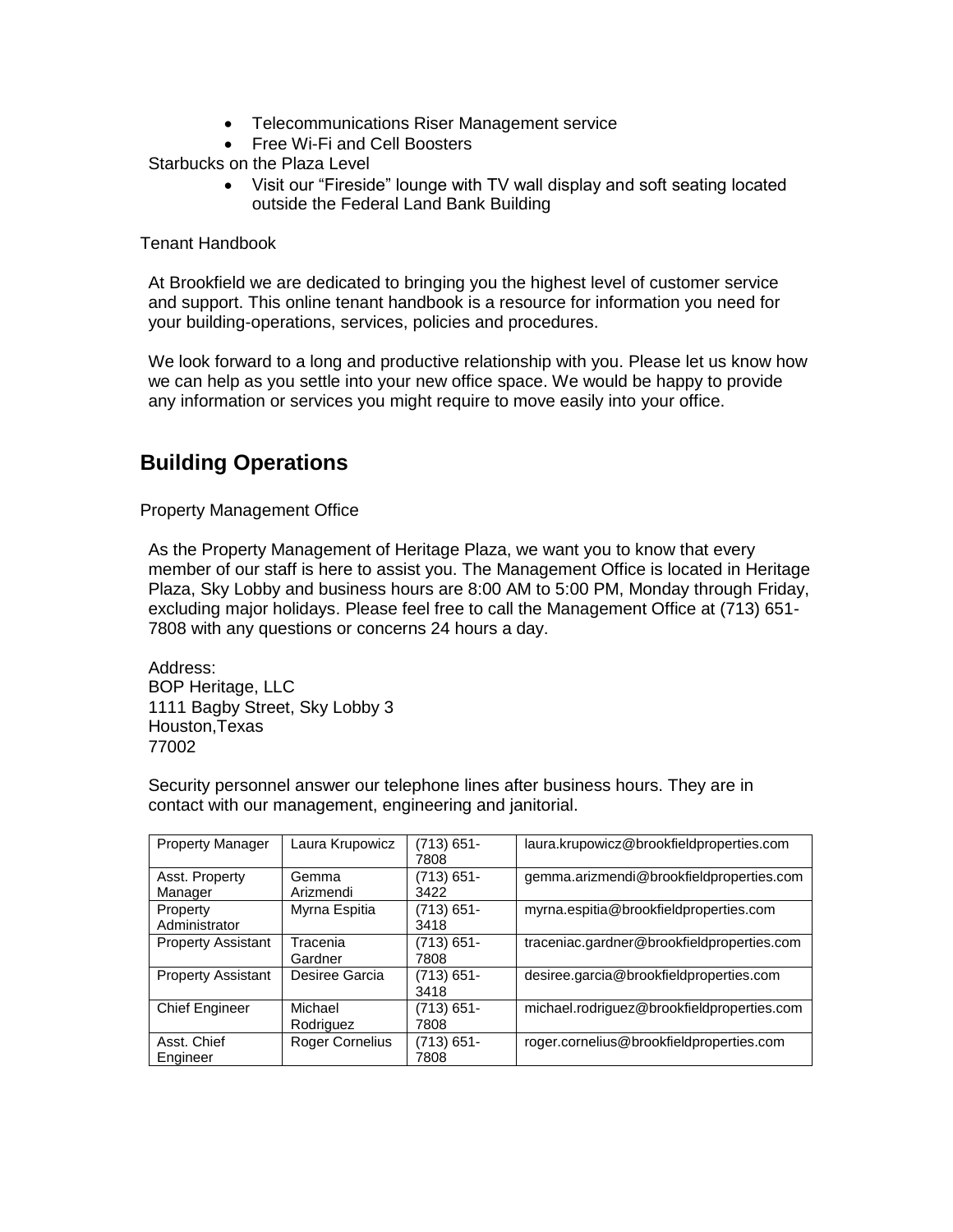and identified in the EAP plan and are usually more remote. This area or space tends to be more isolated, away from exterior walls and any open floor space.

This also may involve relocating to another floor or interior stairway. Partial Evacuation

In some instances, a full building evacuation may not be necessary or feasible. Evacuating only some of the building occupants may be all that is required to provide a level of protection from an exposure. This movement of occupants utilizing the stairs, and possibly some elevators, will be coordinated from the Fire Command Station with instructions from the EAP Director being transmitted over the PA System. Upon exiting the building, occupants will be instructed to report to their assigned assembly area, this area will also act as a point of contact for employee accountability and information sharing.

# Full Evacuation

The timing of the evacuation order should relate to the immediacy of the threat. Some emergencies pose a threat so immediate that evacuation must be ordered as soon as the situation is detected. Other situations will warrant monitoring and a heightened level of attention, so that if evacuation becomes necessary, it can be expedited.

Should this become necessary, employees will proceed out of the building to an exterior assembly area.

- Once instructions have been received to evacuate the building, follow directions from the Fire Safety/EAP Director, Floor Wardens and/or Fire Department personnel.
- Exercise caution when going down stairs, hold handrails, and do not run, or push others.
- High heel shoes should be removed and carried.

# Office Safety Tips

- Valuables such as women's purses should never be left unattended, even in areas where visitors seldom go and, especially in the reception area. Never leave a purse on the floor or underneath the desk or on top of a file cabinet - put them out of sight.
- If you go shopping on your lunch hour, do not leave the packages exposed. Place the packages in a cabinet or drawer.
- All visitors, including messengers and delivery personnel, should be watched while on your premises. Escort them to inner office or work areas, do not simply direct them.
- Special care should be taken during the times most suited for pilferage 30 minutes just after opening and before closing - when there is maximum movement from work areas and offices.
- Investigation of prospective employees' backgrounds may eliminate potential threats.
- Consider changing locks after the discharge of any employees who had keys, access to keys or safe combinations. If business keys are lost,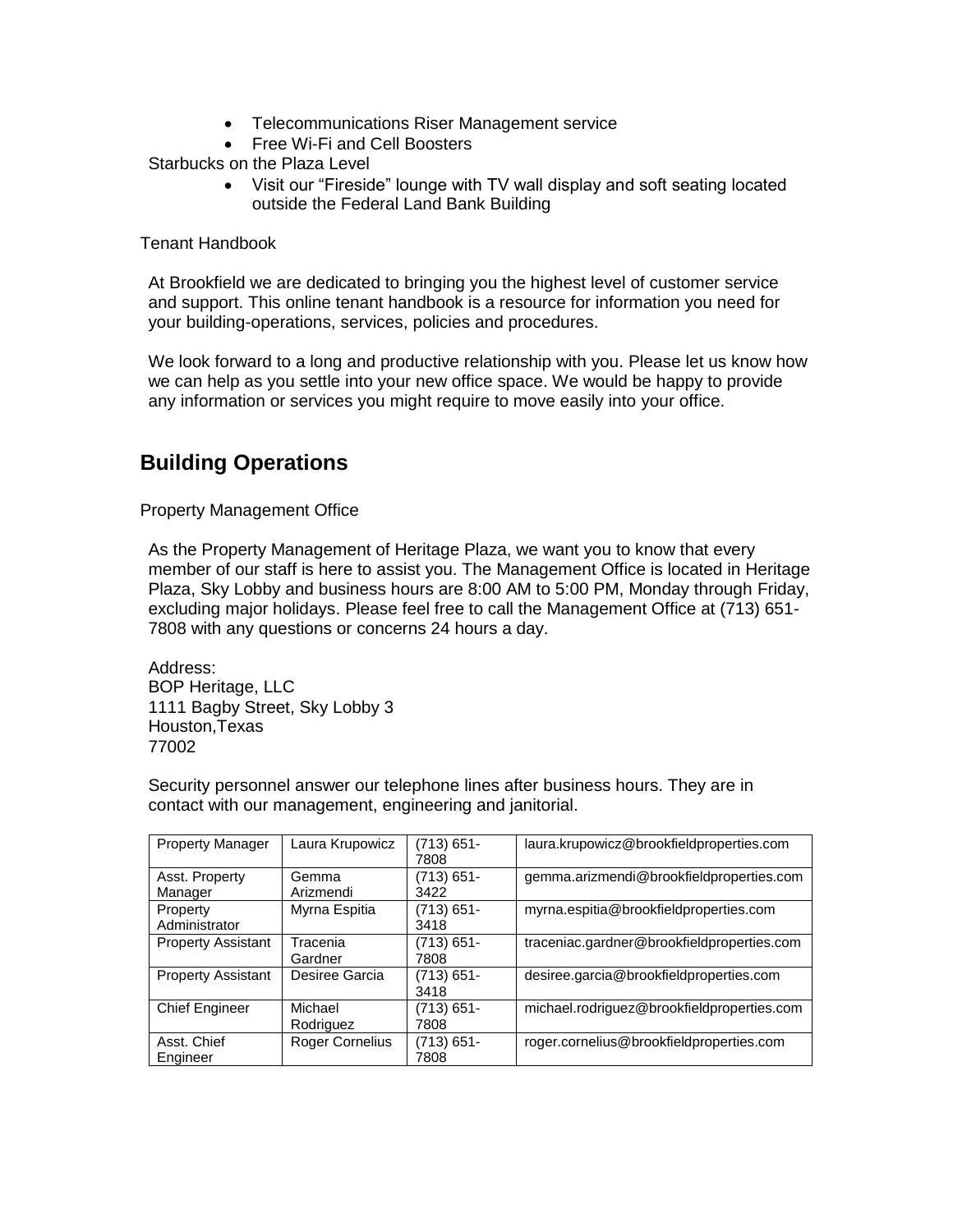change the lock. All re-keying must be done through the Property Management Office.

- Personnel carrying keys to premises should never have any identifying tags on their key rings, since loss of a key ring would enable a dishonest finder to locate and use business keys to gain illegal entry.
- If personnel carrying keys park in garages that require leaving keys in the auto ignition, they should leave only the car keys. Duplicates can readily be made from other keys on the ring.
- Never leave the reception area unattended with the door unlocked. Extra care should be taken regarding small items such as radios, pocket calculators, pens and desk ornaments.
- Checkbooks and other valuable corporate property should be locked up.
- Avoid giving keys to outsiders for special deliveries or for early/late arrival for special purposes.
- Serial numbers of all important corporate items should be recorded to aid police in recovering property in the event of loss or theft.

Immediately report to Security or the Property Management Office any strangers loitering in the building. If any equipment or valuables are lost, report it to the police, your insurance company and the Property Management Office.

# Pandemic Preparedness

# What you Need to Know

An influenza (flu) pandemic is a worldwide outbreak of flu disease that occurs when a new type of influenza virus appears that people have not been exposed to before (or have not been exposed to in a long time). The pandemic virus can cause serious illness because people do not have immunity to the new virus. Pandemics are different from seasonal outbreaks of influenza that we see every year. Seasonal influenza is caused by influenza virus types to which people have already been exposed. Its impact on society is less severe than a pandemic, and influenza vaccines (flu shots and nasalspray vaccine) are available to help prevent widespread illness from seasonal flu.

Influenza pandemics are different from many of the other major public health and health care threats facing our country and the world. A pandemic will last much longer than most flu outbreaks and may include "waves" of influenza activity that last 6-8 weeks separated by months. The number of health care workers and first responders able to work may be reduced. Public health officials will not know how severe a pandemic will be until it begins.

# Importance and Benefits of Being Prepared

The effects of a pandemic can be lessened if you prepare ahead of time. Preparing for a disaster will help bring peace of mind and confidence to deal with a pandemic.

When a pandemic starts, everyone around the world could be at risk. The United States has been working closely with other countries and the World Health Organization (WHO) to strengthen systems to detect outbreaks of influenza that might cause a pandemic.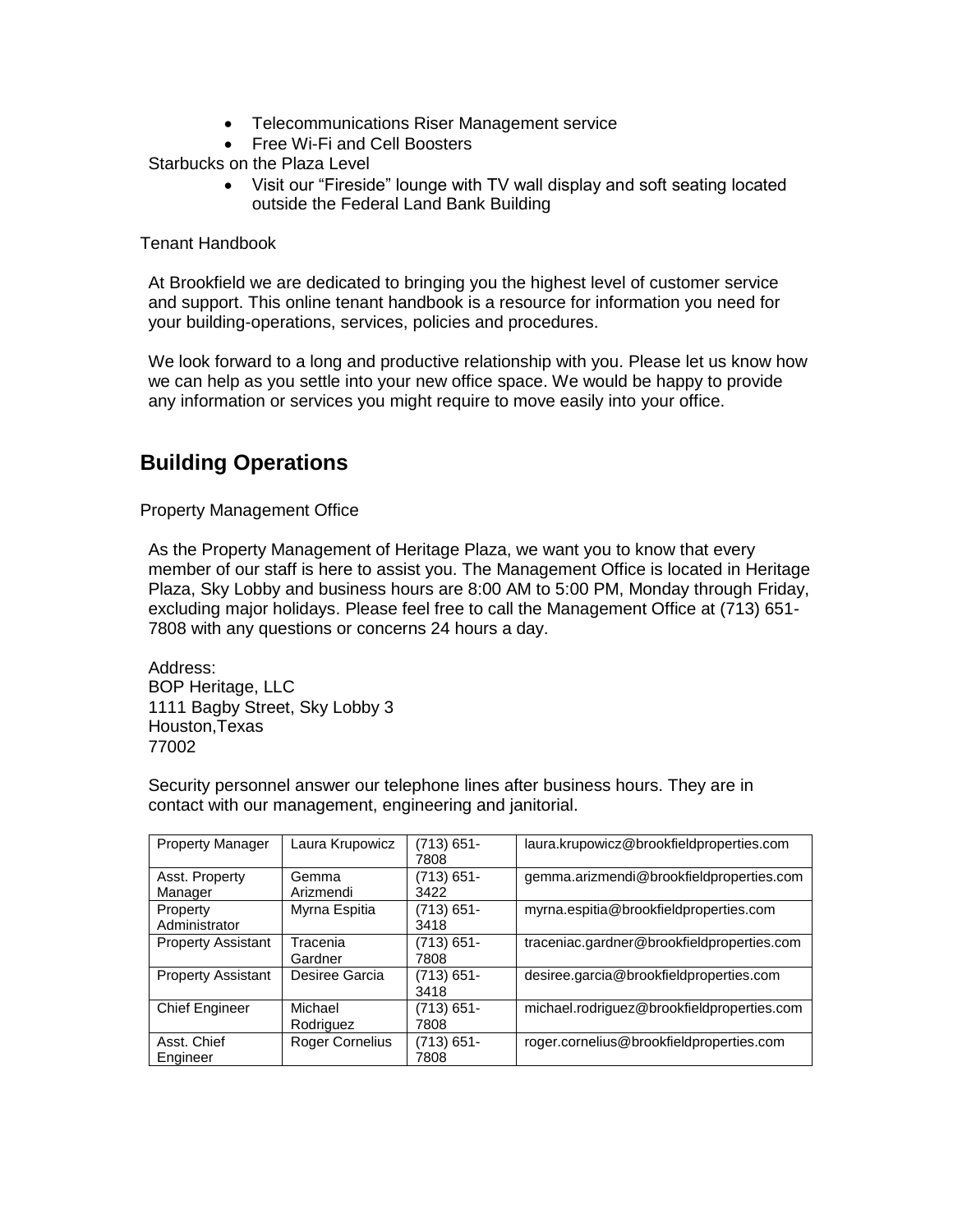A pandemic would touch every aspect of society, so every part of society must begin to prepare. All have roles in the event of a pandemic. Federal, state, tribal, and local governments are developing, improving, and testing their plans for an influenza pandemic. Businesses, schools, universities, and other faith-based and community organizations are also preparing plans.

As you begin your individual or family planning, you may want to review your state's planning efforts and those of your local public health and emergency preparedness officials. State plans and other planning information can be found at http://www.flu.gov/professional/checklists.html.

The Department of Health and Human Services (HHS) and other federal agencies are providing funding, advice, and other support to your state. The federal government will provide up-to-date information and guidance to the public if an influenza pandemic unfolds.

# Pandemic Flu Resources

There are many publicly available resources in place to help communities, companies, and individuals plan for a possible pandemic flu outbreak. A few of the most useful sites are linked below:

# Flu.gov

This is the official U.S. Government site for information on pandemic and avian influenza. The material on this site is organized by topic for easy reference. http://www.flu.gov/

# Centers for Disease Control and Prevention (CDC)

The CDC Web site is another primary source of information on pandemic influenza. They also have a hotline $\hat{a} \circ \mathbf{0}$ 1-800-CDC-INFO (1-800-232-4636) – that is available in English and Spanish, 24 hours a day, 7 days a week (TTY: 1-888-232-6348). Or, if you prefer, questions can be e-mailed to inquiry@cdc.gov.

# Department of Homeland Security (DHS)

DHS is working on a "Business Planning Guide," which will be posted on the DHS home page and on Pandemicflu.gov as soon as it is completed. Also, for businessspecific questions, the DHS has created an e-mailbox - DHSPandemic@dhs.gov.

# BOMA Resources

The resources above will provide a lot of information, but we also encourage you to:

- Listen to local and national radio
- Watch news reports on television
- Read your newspaper and other sources of printed and Web-based information
- Look for information on your local and state government Web sites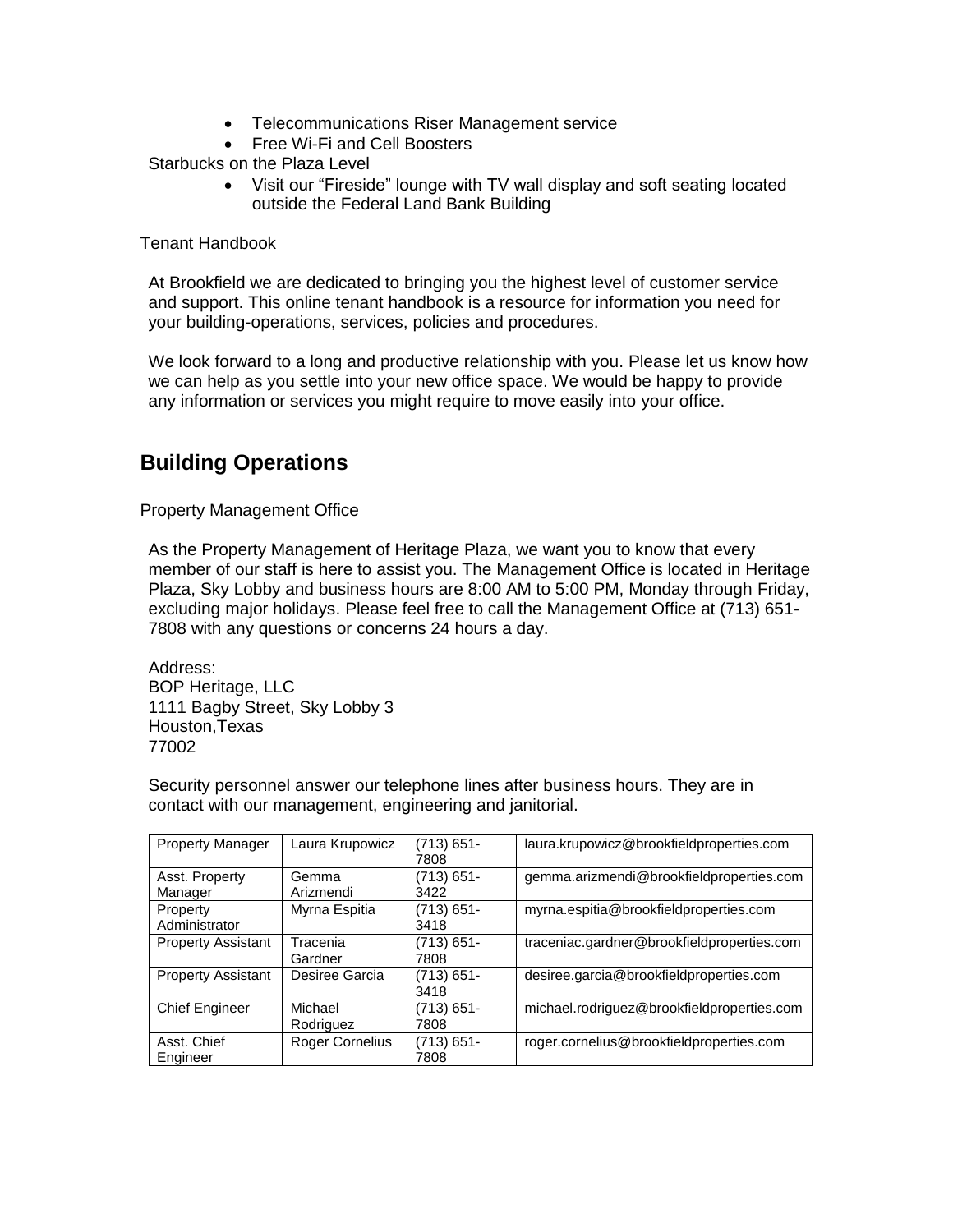• Consider talking to your local health care providers and public health officials.

# Personal Safety Plan

As many aspects of our lives were changed by the events of September 11, 2001, we hope that this information is helpful to you and your family in preparing for emergencies.

# General Tips:

- During an incident, stay where you are, unless directed by authorities to evacuate. Staying in your location is usually the most prudent course of action, unless you are in immediate danger.
- Do not assume that you should evacuate. If evacuation is appropriate, listen for the message indicating directions to proceed and signs to follow. Information will be provided to the public through the media. Your best initial action is to "shelter in place" and stay attentive to media broadcasts.
- Plan to walk or use transit.
- If you leave your vehicle, make sure it is secure and not parked on an Emergency Evacuation Route.
- If you have a car, it is best to try to keep at least 1/2 tank of gas in it at all times.
- Create a Family Emergency Plan.
- Discuss with your family how you will respond to an emergency.
- Pick a friend or relative that all family members can call if separated (consider an out-of-state point of contact as it may be easier to call out-ofstate after an emergency than in your local area).
- Prepare an emergency "Go-Kit" (the kit should have 3 days' supply of food, water, medical items, first aid supplies, a flashlight, radio batteries, etc.).
- Know the Plans of Your School System.
- If you have a child in school, you need to understand fully the school's plans to protect your child in the event of an emergency.
- If you are told to evacuate, your children may have already been taken to a safe place by the time you reach their school. Find out if this will happen and where they will go.
- Consider partnering with other parents in your children's classes to develop joint emergency plans and share pickups.

# Power Outages

In the event of a power outage, remain CALM and call the Property Management Office immediately. Listen for information and instructions from the Building's public address system. An emergency generator will automatically operate selected equipment, such as lights in stairwells and common areas, and the public address system.

During a power outage turn off as much equipment as possible to minimize disruption and damage once power is restored.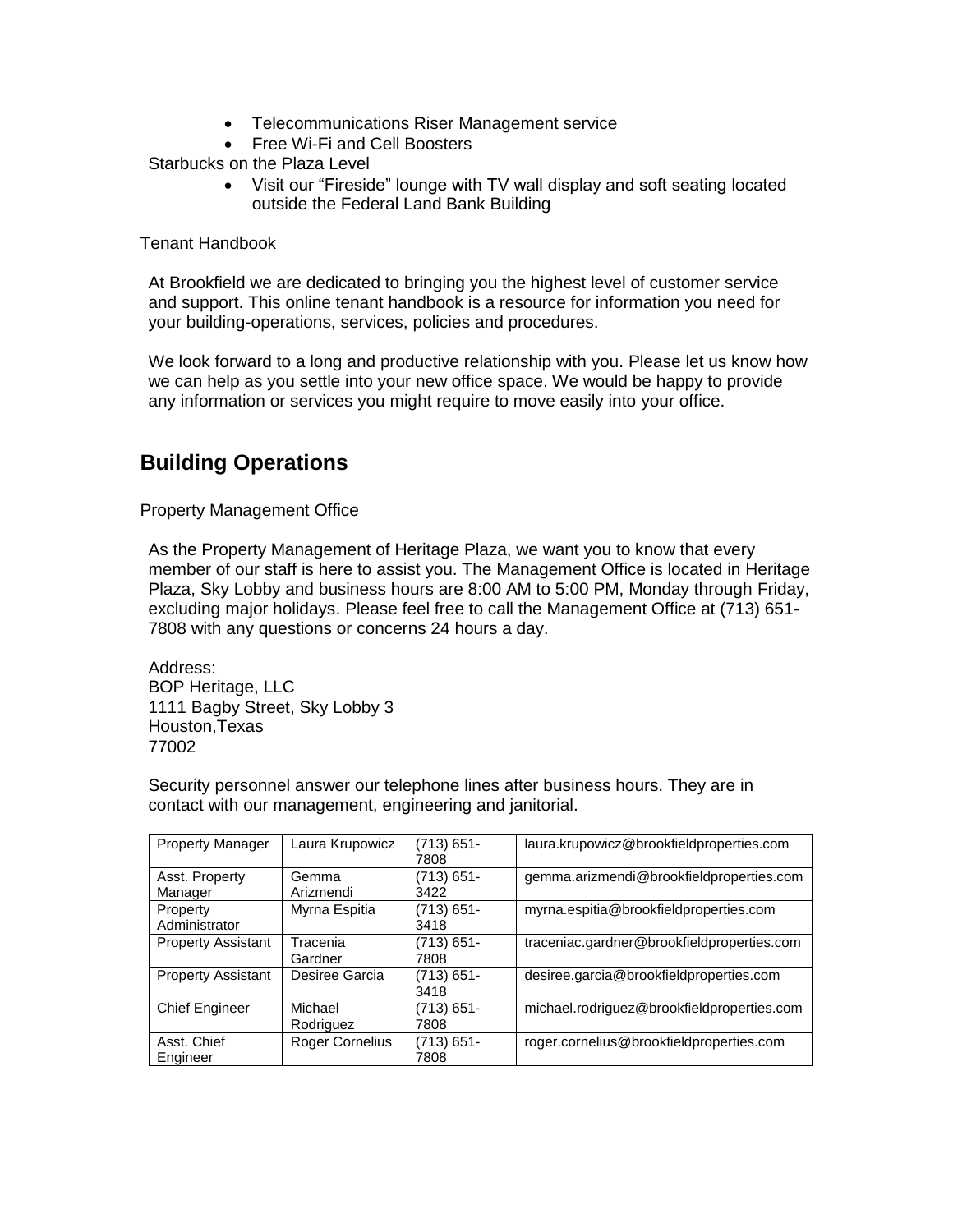Evacuation in the Case of Blackout (Loss of Electricity)

If a partial or complete loss of electrical power occurs, backup generators will power certain systems, including life-safety systems and some elevators for emergency personnel use. Property management will determine the appropriate response to a loss of power. In general, the decision regarding the action to be taken in a blackout situation will depend on the estimated duration of the blackout.

The Building's Emergency Action Plan (EAP) Director will keep building occupants informed of the situation by using the voice communication system. If building management has determined that the blackout will be short-term and no evacuation is necessary, the EAP Director will announce that the blackout is temporary and will ask that building occupants remain calm and await the restoration of power. If the blackout is expected to last for an extended period, or its probable duration cannot be determined, the building manager may order evacuation of the affected areas.

If evacuation is deemed necessary, security officers will assist building occupants in evacuating the building.

To be successful and avoid panic and confusion, an evacuation in the case of blackout must be an orderly and structured process.

- 1. A PA Announcement will be made and the evacuation will begin at the top of the building and proceed down to the lowest floor.
- 2. Security officers will be dispatched to the floor to assist with the floor-byfloor evacuation of the building.
- 3. The Tenant Fire Safety Team Members will assist in the evacuation of their floor.
- 4. High-heeled shoes should be removed to make walking easier and less dangerous.
- 5. Personnel should remain calm and quiet, and move to the nearest fire exit. Do not attempt to use elevators.

If an individual on a floor is disabled or cannot walk down the stairs, a security officer will request that a co-worker stay behind with the disabled person until another means of evacuation becomes available. The security officer will inform Security of every person who is stranded on each floor.

When the security officer has determined that the evacuation of a floor is complete, he or she will notify Security and will then proceed to the floor below. The evacuation procedure is repeated for each floor until the affected floors are completely evacuated.

No one (other than emergency or repair personnel) will be permitted to enter the building until an "all clear" is declared and building personnel are permitted to return.

### Protests/Demonstrations

Should a riot or civil disturbance start outside the building, the security officers will immediately lock all entrances. The police will be notified and management will keep you informed.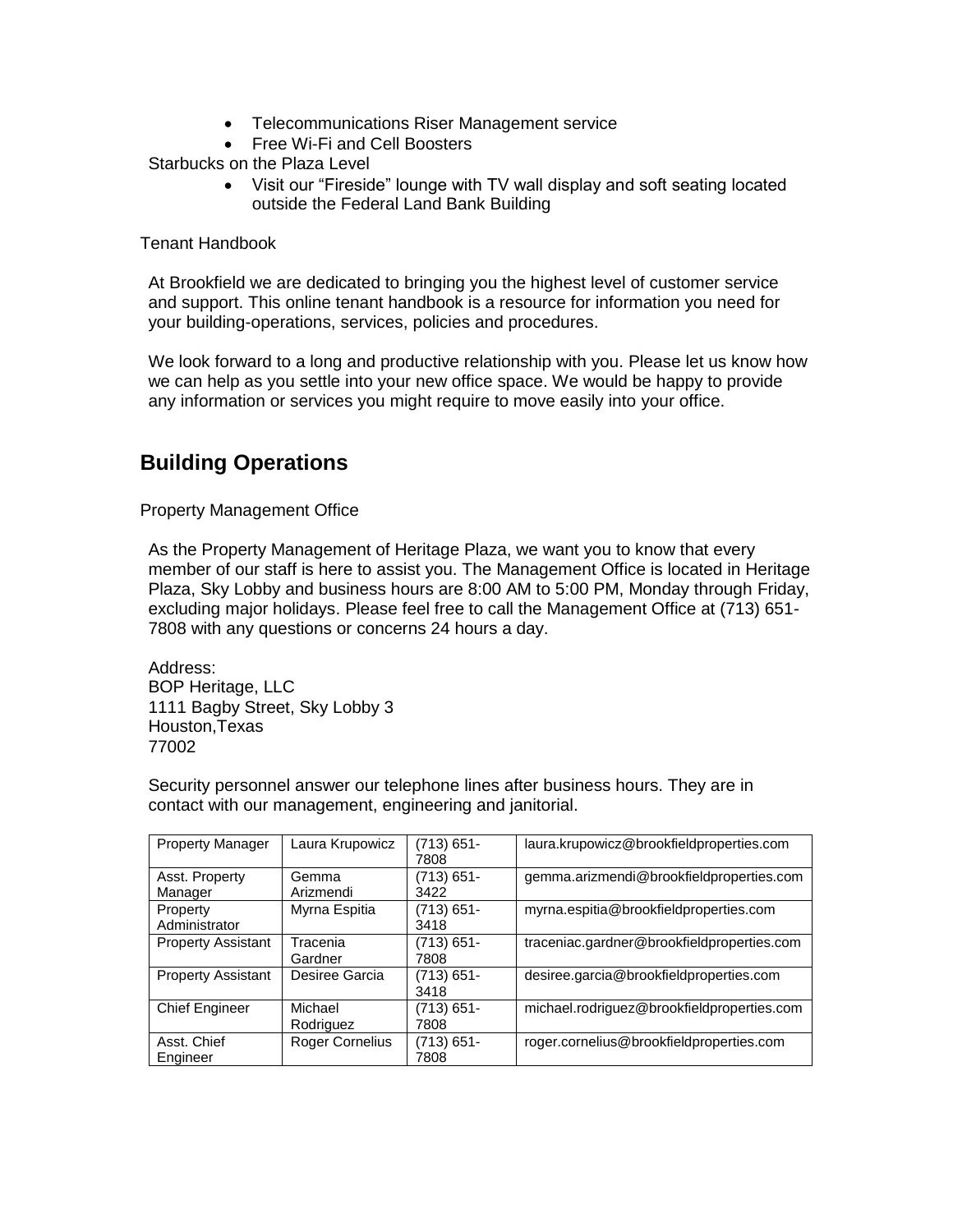If a disturbance should occur in the main lobby, all elevators will be turned off at the lobby level and the police will be summoned.

### Severe Weather

### Severe Weather

When severe weather conditions become apparent, the U.S. Weather Bureau describes conditions by two (2) classifications, a Watch or a Warning. This applies to the reporting of severe thunderstorms, the approach of weather conditions favoring the formation of tornadoes, a hurricane condition, a winter storm condition, etc. A Watch becomes effective when atmospheric conditions are right to produce the particular weather phenomenon. A Warning means that the weather condition has been spotted and prompt action must be taken for safety.

In the event these conditions do exist, keep radios or televisions tuned to local news and weather reports. The following guidelines should be kept in mind:

- Move away from building perimeter and exterior glass. If the windows in your offices are supplied with blinds, close the blinds (this will provide protection from broken glass).
- Do not panic. Keep calm. If trapped in an outside office, seek protection under a desk.
- If instructed to evacuate, lock all desk drawers and take all items of value with you. Use a route that is in the building interior and stay away from large expanses of glass and windows.
- Use the stairwells rather than the elevators.
- Do not return to your office until advised to do so.

Tornadoes occur in many parts of the world and in all 50 states. Tornado frequency is at its peak in April, May and June. The potential threat is most dangerous in the continental plains and along the Gulf Coast of the United States.

NOTE: Most tornadoes last only four or five minutes.

#### Tornado Watches

Are issued by the National Weather Service for areas threatened by tornadoes and severe thunderstorms. These watches specify a time period and area where tornado probabilities are highest. During a watch, look for threatening weather and stay tuned to radio and television for more information.

# Tornado Warnings

Are issued by local National Weather Service offices when a tornado has been sighted or indicated by radar. Warnings describe the area that could be affected. If a WARNING is issued, take cover immediately.

Where to Go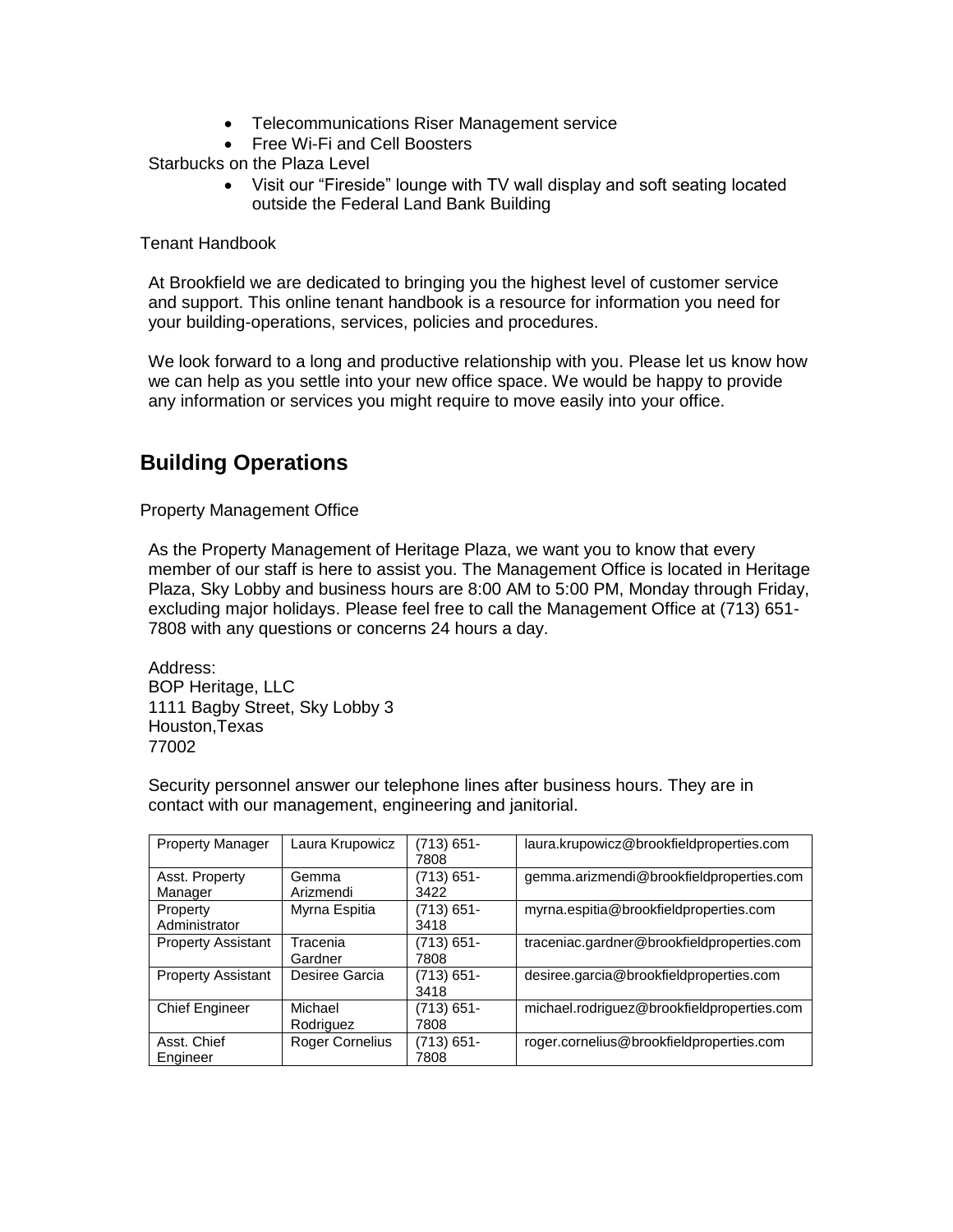Stay away from windows, glass doorways and outside walls. Close doors to the exterior offices and go to interior small rooms or into inside hallways. Protect your head and crouch down making yourself as small a target as possible.

After the Storm

- Inspect your area for damage.
- Check immediately for electrical problems and gas leaks.
- Report your findings to the Property Management Office.
- Cooperate in the cleanup of debris.
- During repairs and cleanup, wear shoes and gloves.

Follow directions from Building Emergency Personnel and Public Safety Officials.

# **Earthquakes**

An earthquake is caused by a sudden slip on a fault. Stresses in the earth's outer layer push the sides of a fault together. Eventually enough stress builds up and the rocks slip suddenly, releasing energy waves that cause the shaking we feel during an earthquake.

Earthquakes come in clusters. In any earthquake cluster, the largest one is called the main shock; anything before it is called a foreshock and anything after is called an aftershock. We must be prepared for aftershocks and the damages they can cause.

These procedures are designed to assist in preparing for an earthquake before it occurs and provide guidelines to follow during the disaster. Preparedness is the key to safety and a quick recovery.

# Before The Earthquake

# **Mitigation**

Non-structural hazards must be identified and every effort must be made to correct potentially dangerous situations. This includes securing furniture such as book cases, wall units or other items that could fall and injure someone or block an evacuation route. In some cases, this may not be feasible. For this reason, awareness of these problems is of the utmost importance.

# Assess Your Work Area

- Windows/Glass: If your work station is near a window or glass partitions, decide where you will take cover to avoid being injured by flying glass.
- Heavy Objects: If your work station is near a temporary wall or partition, make sure it is securely anchored.
- Loose Objects: If you have materials stored on top of cabinets or shelves, determine if these items should be secured or moved.

# DURING THE EARTHQUAKE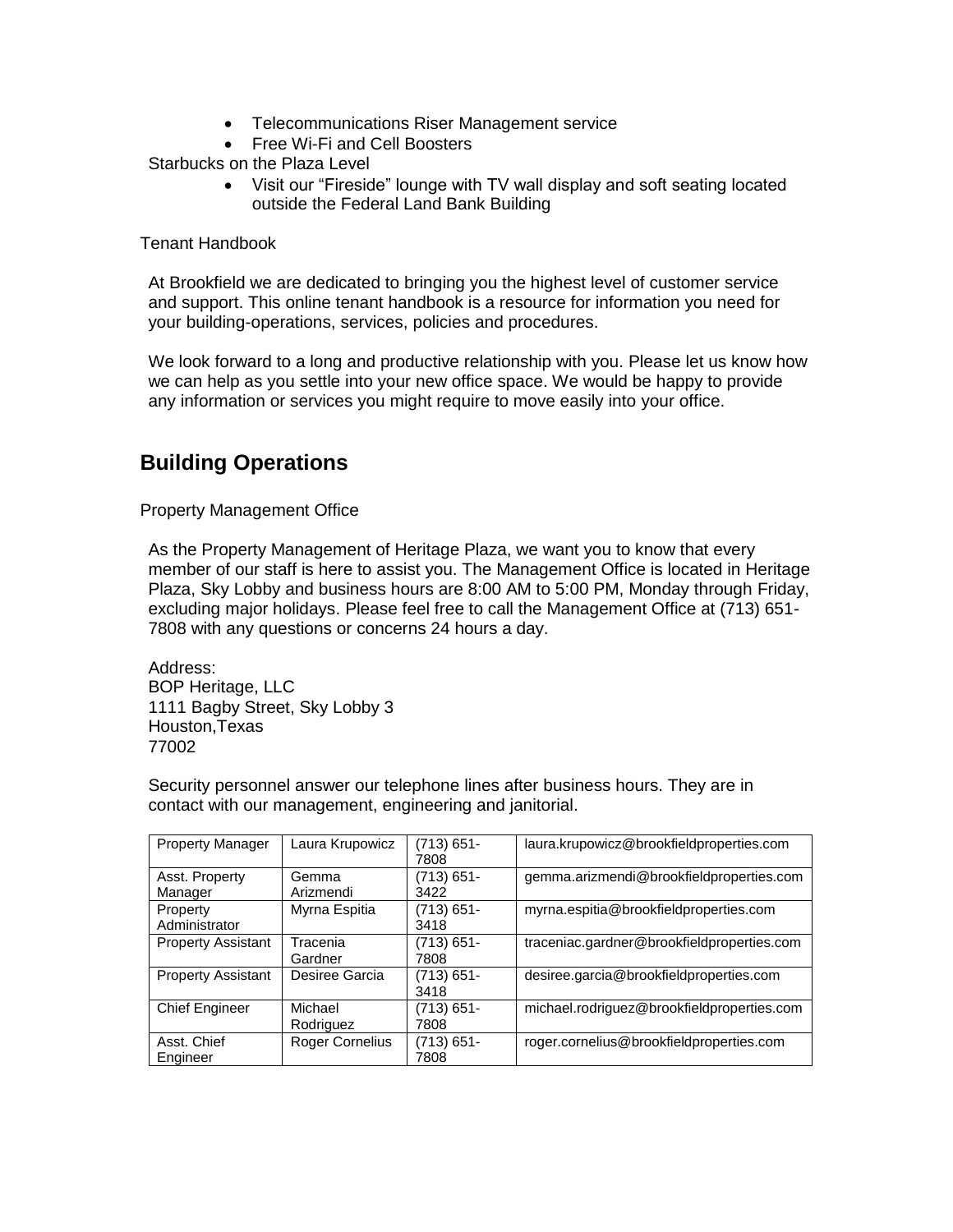During an earthquake you will be safer inside the building than you are outside. If you do feel a tremor, you should: Duck, Cover, and Hold.

DUCK - Duck or drop down to the floor.

COVER - Take cover under a sturdy desk, table or other furniture. If that is not possible, seek cover against an interior wall and protect your head and neck with your arms. Avoid danger spots near windows, hanging objects, mirrors or tall furniture.

HOLD - If you take cover under a sturdy piece of furniture, hold on to it and be prepared to move with it. Hold the position until the ground stops shaking and it is safe to move.

DO NO ENTER OR EXIT the building during the shaking. There is danger of falling glass and debris.

DO NOT USE THE ELEVATORS. Elevators will automatically move to the next floor in direction of travel and open.

IF YOU ARE OUTDOORS, move away from buildings, falling objects, and power lines.

# AFTER THE EARTHQUAKE

BE PREPARED FOR AFTERSHOCKS. If you are outside, do not return to your office until authorized. CHECK FOR INJURIES and administer first aid if necessary (and if qualified). Do not move victims unless absolutely necessary.

REPLACE TELEPHONE HANDSETS that have been shaken off, but do not use the telephones except to report fires or medical emergencies.

DO NOT USE ELEVATORS. When exiting, make sure that the exit is safe to use.

Earthquake Evacuation

- Determine in advance all stairwells and alternate exits from your work location and the routes you will follow to reach that exit in the event an evacuation is necessary. Also establish your alternate routes to be used in the event your first route is blocked or unsafe to use.
- Do not evacuate unless told to do so or danger is imminent.
- Follow instructions given by emergency personnel.
- Walk, DO NOT RUN, and keep noise to a minimum.

# DO NOT USE ELEVATORS

- DO NOT push or crowd. Use handrails in stairwells and move to the inside (most continuous handrail).
- Move to your designated evacuation area unless otherwise instructed. Check doors for heat before opening.
- Assist non-ambulatory, visually impaired and hearing-impaired persons if they are present.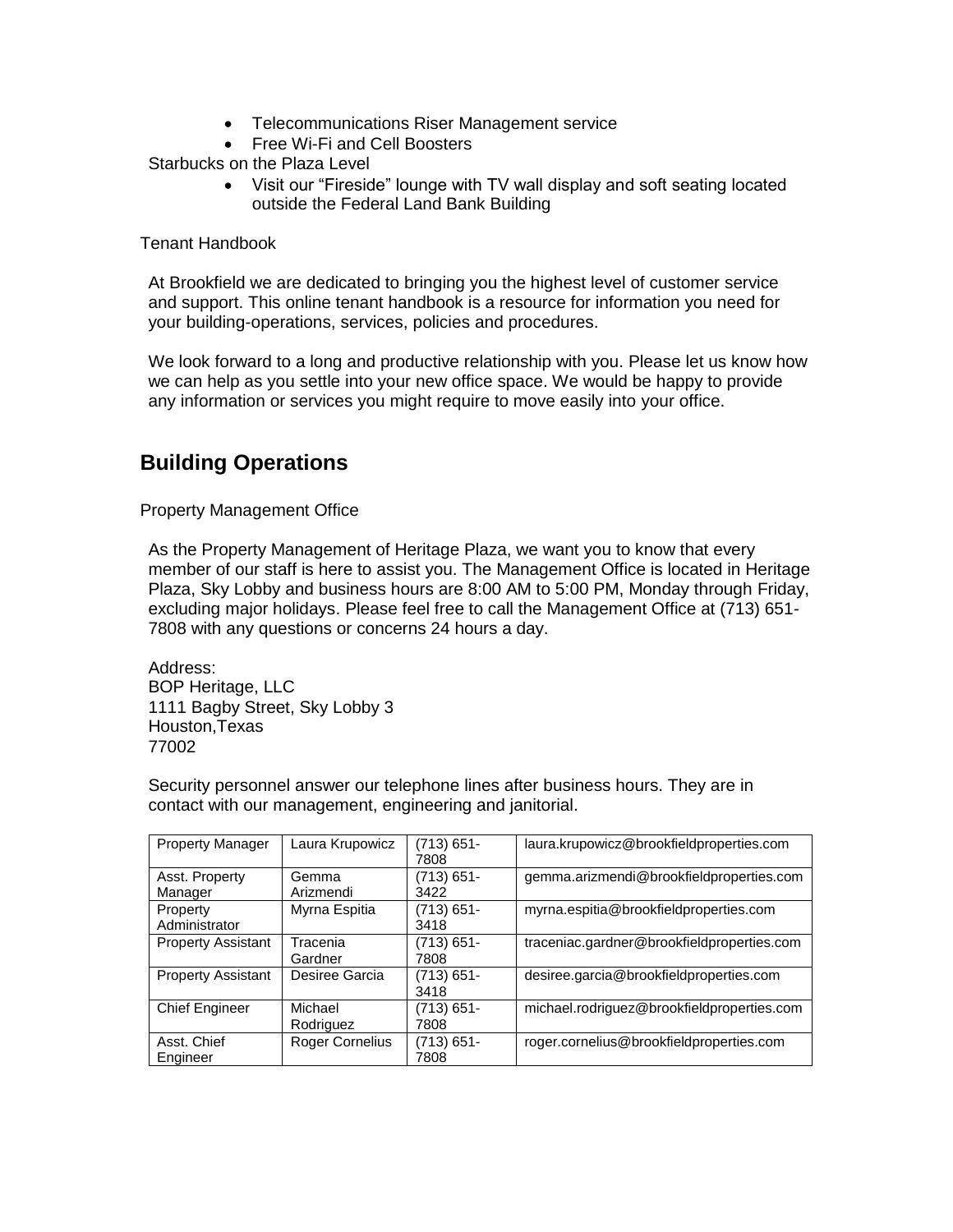• If you have relocated away from the building, DO NOT return until you are notified that it is safe to return.

What If You Are in an Elevator

- Many elevators are designed to go to the nearest floor in the direction of travel and open.
- However, some elevators will stop in any moderate earthquake. Building maintenance personnel will contact each elevator car as quickly as possible and advise you how rescue will occur.
- Upon being rescued, take directions from the Floor Warden of that floor.
- If you have a medical problem or other emergency, call the phone numbers listed in the elevator car. If immediate help is needed, call 911.

When Should You Go Home?

It is in your best interest in the event of an earthquake or community wide disaster during normal working hours that all employees should remain at work.

# **Hurricanes**

Before a tropical storm or hurricane enters the Gulf of Mexico there are some guidelines on how to protect yourselves, your premises and contents.

Always keep the contact information for your firm's Floor Wardens and emergency contacts up to date with the property management office. This will ensure timely contacts from property management, giving you important emergency information.

Should your firm require on-site personnel during the storm, advise them to maintain an inventory of emergency equipment to be used to include but not be limited to the following:

- Flashlights and fresh batteries
- First-aid kits to treat minor injuries caused by flying glass
- Transistor radios for keeping abreast of weather and highway conditions
- Ice Chests
- Water Coolers
- Thermal Bottles
- Non-perishable Food
- A Can Opener
- At Least One Change of Clothing

Please note that Brookfield reserves the right to close the building for your safety, absent a governmental directive. In either instance, it is very important that all building occupants take the following steps prior to leaving:

• All mini-blinds should be opened and raised.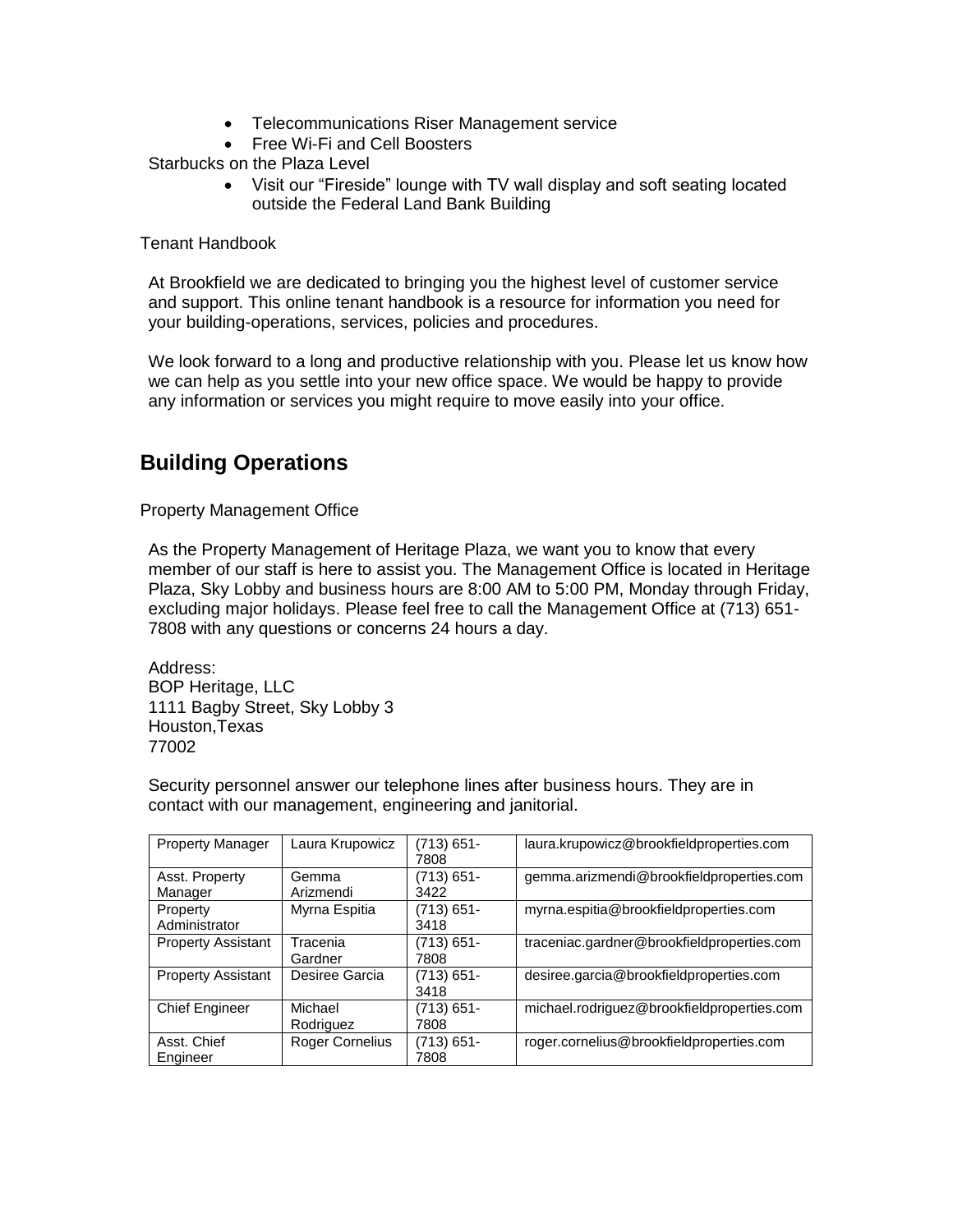- Desks, table tops and all windowsills should be cleared of books, loose papers, and other items. These items should be placed in secured locked drawers or file cabinets.
- All artwork and furniture should be moved away from windows. Personal items should be stored in a safe area or removed from the building.
- Waterproof tarpaulin or heavy plastic can be useful for covering desks, computers, and filing cabinets.
- Bookcases in offices with exterior windows should be turned (if possible) to face the wall.
- Computers and related equipment should be backed up, powered-down and unplugged.
- All lights should be turned off.
- All electronic equipment should be removed from offices with windows and secured in an area near the core of the building (if possible).
- All office doors should be shut and locked when possible.

Brookfield will maintain limited staffing at the property throughout this event. We are fully prepared to take appropriate actions, which includes but is not limited to the following:

- The building roof and grounds will be cleared of debris.
- Storm drains will be cleaned and locked down.
- Emergency generators serving emergency lighting and fire/life safety systems will be serviced and fuel tanks filled.
- Emergency supplies and equipment to include, plywood (for installation in the event of window or door damage), sandbags, portable radios, twoway radios, tarps, plastic, and miscellaneous tools are stocked in ample quantities.
- We are committed to communicating and working closely with you as we prepare for the possibility that we will be affected by this hurricane. Please free to call the management office at with any questions or suggestions you might have.

Please note we will utilize the LiveSafe emergency alert system to advise tenant contacts and other designated emergency contacts of important developments should the need arise.

Suspicious/Unattended Packages

Identifying a Suspicious/Unattended Package

A suspicious letter or parcel might have some of the following indicators:

- Origin Postmark or name of sender is unusual, unknown, or no further address is given.
- Postage Excessive or inadequate postage.
- Balance The letter is lopsided or unusually thick.
- Weight The letter or package seems heavy for its size.
- Contents Stiffness or springiness of contents; protruding wires or components; oily outer wrapping or envelope; feels like it contains powdery substance (When checking, do not bend excessively.)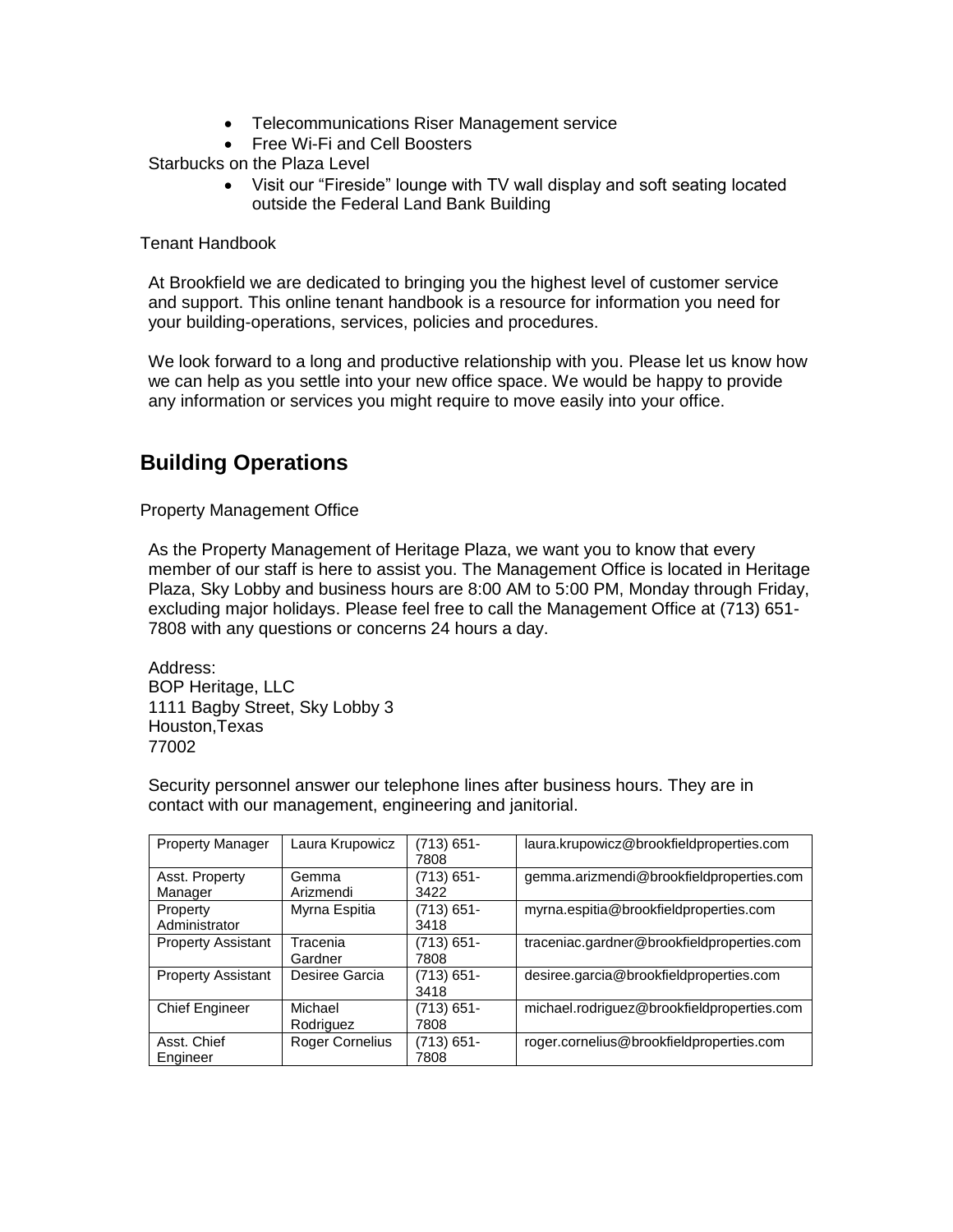- Smell Particularly almond or other suspicious odors.
- Writing Handwriting of sender is not familiar or indicates a foreign style not normally received by recipient. Common words or names are misspelled.
- Rub-on block lettering.

Handling a Suspicious/Unattended Package

- Notify Security/Property Office.
- Do not excessively handle or open a suspicious package.
- Immediately segregate it in an unused room or space.
- Attempt to verify the sender and/or the legitimacy of the package (i.e. ask the recipient if he/she was expecting a package that matches the suspect package's size and shape.)
- If the letter or parcel remains suspect, call the police.

# Unsafe Conditions or Suspicious Activity/Individual

If an unsafe condition - a slippery floor, debris left in a common area, broken glass, etc. - is noticed, please notify a security officer or the Property Management Office immediately. Brookfield staff inspects the property regularly; however, problems you might see sooner are addressed immediately.

If you see suspicious or offensive persons in the building, please call Security/Property Management office. If possible, make note of appearance, clothing, etc. in order to assist building security in identifying them.

Report any situation involving a threatening person to the Police Department by calling 911 and then notify Security, IMMEDIATELY. Provide as much information as possible including a physical description of the person(s) and their location, whether or not they are armed, and in a hostage situation, the number of hostages and their location.

# Workplace Violence

Violence in the workplace can be caused by a variety of reasons that may not even relate to the work environment. Sometimes it is carried over from domestic problems. Sometimes a terminated employee becomes disgruntled. Usually, there is no advance warning.

# What to Do:

Immediately notify Security/Property Management and call 911 and inform us of the type of situation (e.g., provide physical description of persons involved, names, location). The police will take control of the situation upon their arrival.

Property Management and or the Director of Security will meet the police in the lobby of the building.

Remain Calm and remember the Department of Homeland Security Active Shooter survival tactics: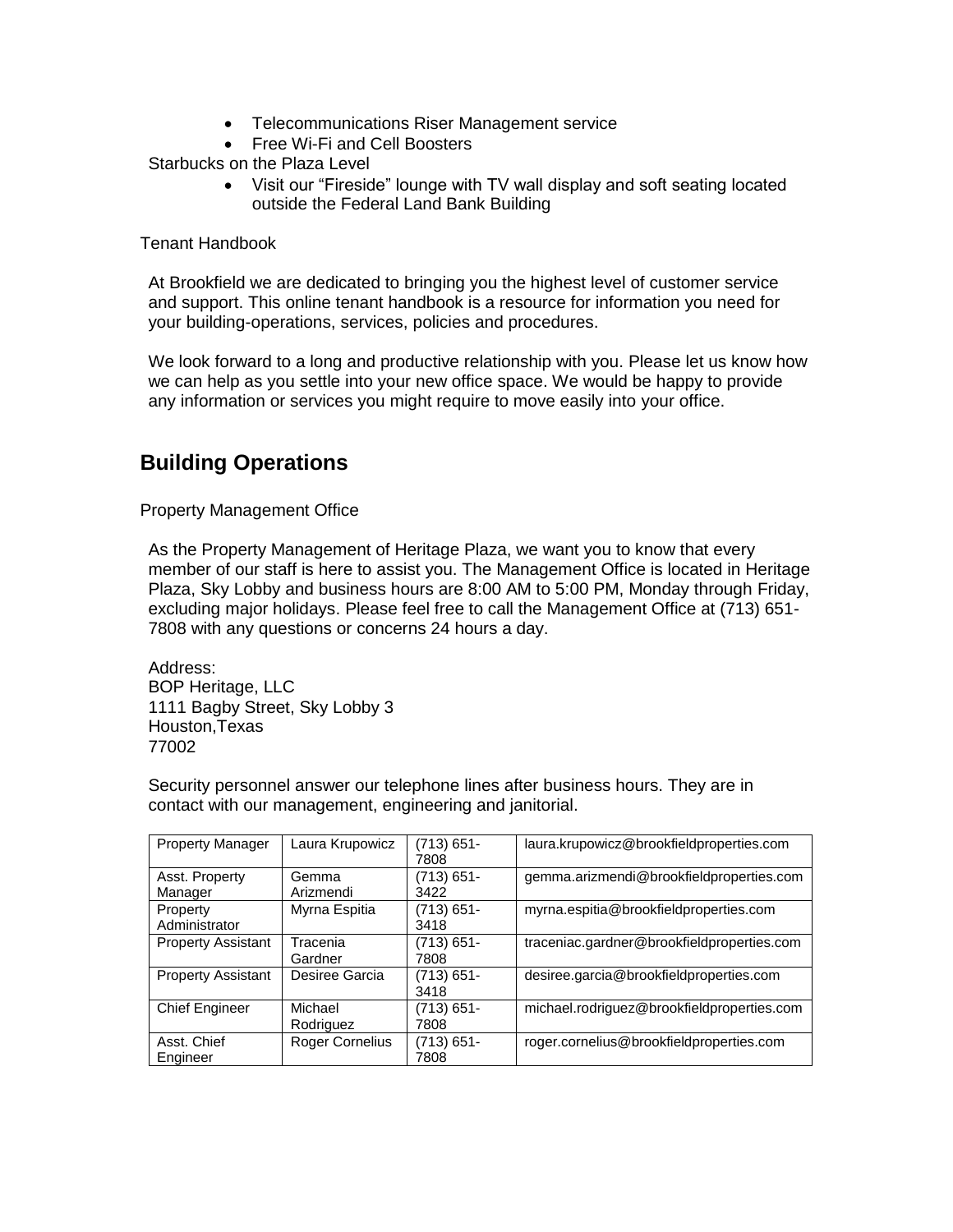# RUN/HIDE/FIGHT

- 1. Run Evacuate the area.
- 2. Hide In a safe room that can be locked and barricade the door.
- 3. Fight As a last resort confront the shooter any way possible, throw objects, make noise, move around, create an element of surprise for the attacker.

# **Tenant Services**

Service Request / Angus Work Order System

Brookfield's goal is to provide outstanding tenant service at all times. This means:

- Courteous, timely, efficient, high-quality responses to tenant requests
- A follow-up review to confirm that the tenant is satisfied with the response
- When there is a charge for the tenant service, the tenant will receive a clear and accurate invoice

Each lease contains specific information about services to be provided, including complimentary and chargeable services. If a tenant is unfamiliar with charges for services being requested, the cost of the service will be explained.

Tenant services may be provided by Brookfield Properties staff or by outside contractors hired by Brookfield. Authorized tenant representatives can submit requests for routine maintenance using the online Service Request System.

With just a few easy steps you can submit a request for building service. Simply click on the link to the Service Request button on the Tenant Resources page, login with your personalized username and password, enter the necessary information, click submit and you are done!

Click here to login to the Service Request System.

The following information contains detailed instructions for using the Service Request System.

- Enter you personalized user name and password issued by the Management Office
- Complete the Service Request by entering as much information as you can. Fields that are marked with a red asterisk are mandatory. Fields such as Property, Reported By, Reported by Phone, and Reported by Email will auto-fill based on your personalized login. The information contained in these fields cannot be changed.
- Select the type (service category) of the request.

Viewing Service Requests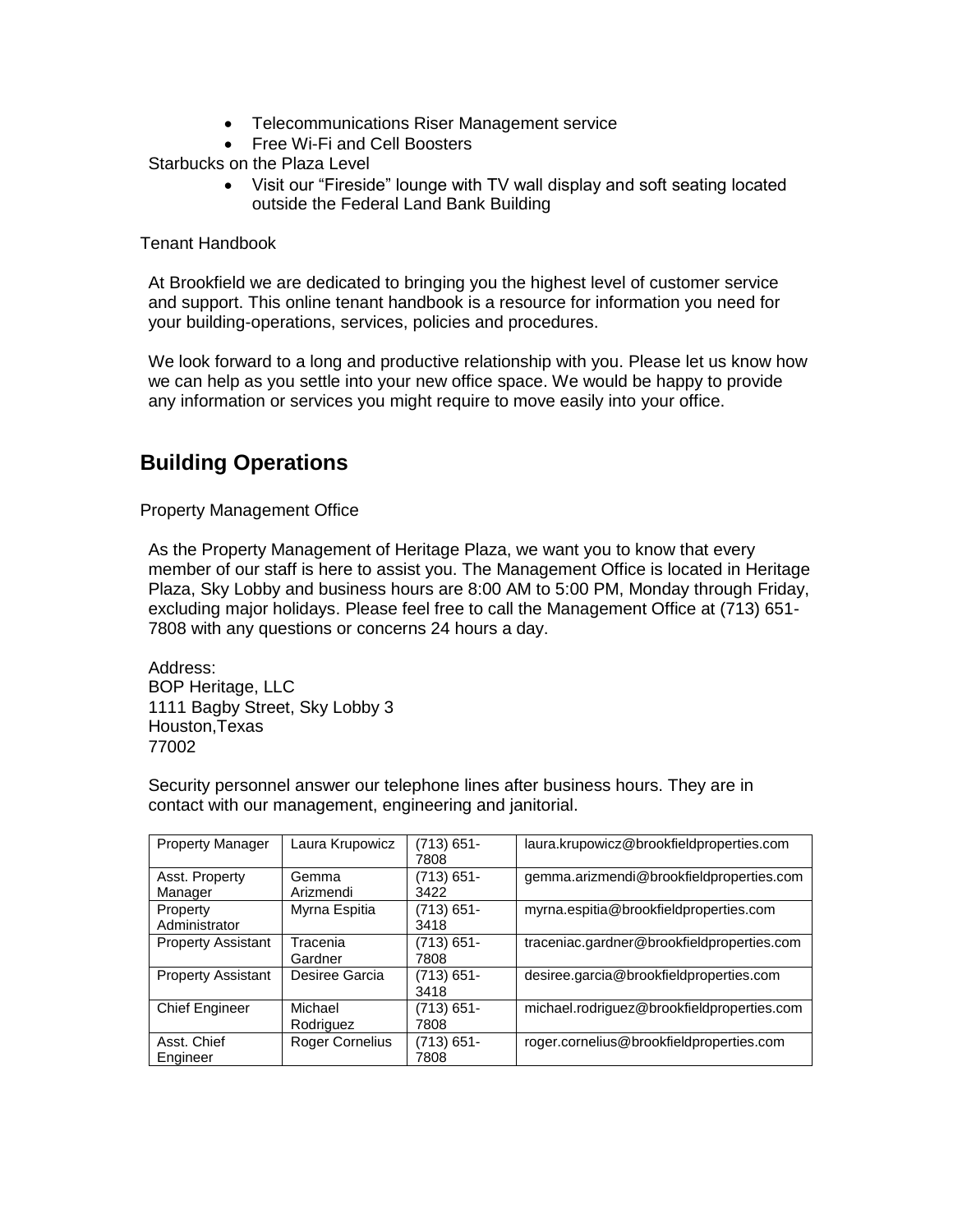- 1. Click on View Service Request
- 2. Select filters or accept the default parameters
- 3. Click Go!

The system will display all your service requests. The most recent request will be on top. Scroll to find the request your company has created. Click on the request date for detailed information about the request.

| Request<br><b>Status</b> | Explanation                                                                                                                                                                |
|--------------------------|----------------------------------------------------------------------------------------------------------------------------------------------------------------------------|
| Open (new)               | The request has been created but the Management Office<br>has not processed it                                                                                             |
| In Progress              | The request has been accepted by the Management<br>Office. The work requested had been completed. The<br>request may be kept in this status due to follow-up<br>activities |
| Work<br>Completed        | The work requested had been completed. The request<br>may be kept in this status due to follow-up activities                                                               |
| Closed                   | The work requested and follow up activities have been<br>completed                                                                                                         |
| Cancelled                | The work order was cancelled by tenant or Management<br>Office                                                                                                             |

Visitor Registration

https://www.ng1.angusanywhere.com/Tenant/Default.aspx?CompanyName=Trizec&W ebsiteName=Brookfield

Building Signage and Directory

Each tenant is listed on the electronic building directory. Please submit to the Management Office a list of specific names you wish listed in the directory. A door plaque and/or elevator signage will be provided at Tenants' expense. Please allow 6-8 weeks for delivery.

Directory listings are in the following format:

Company Listings Name Suite or Floor # Individual Listings Name Suite or Floor #

Plaza, Sky Lobby and multi-tenant elevator lobby directory signage can be ordered through the Property Management Office prior to your initial move-in. All signage must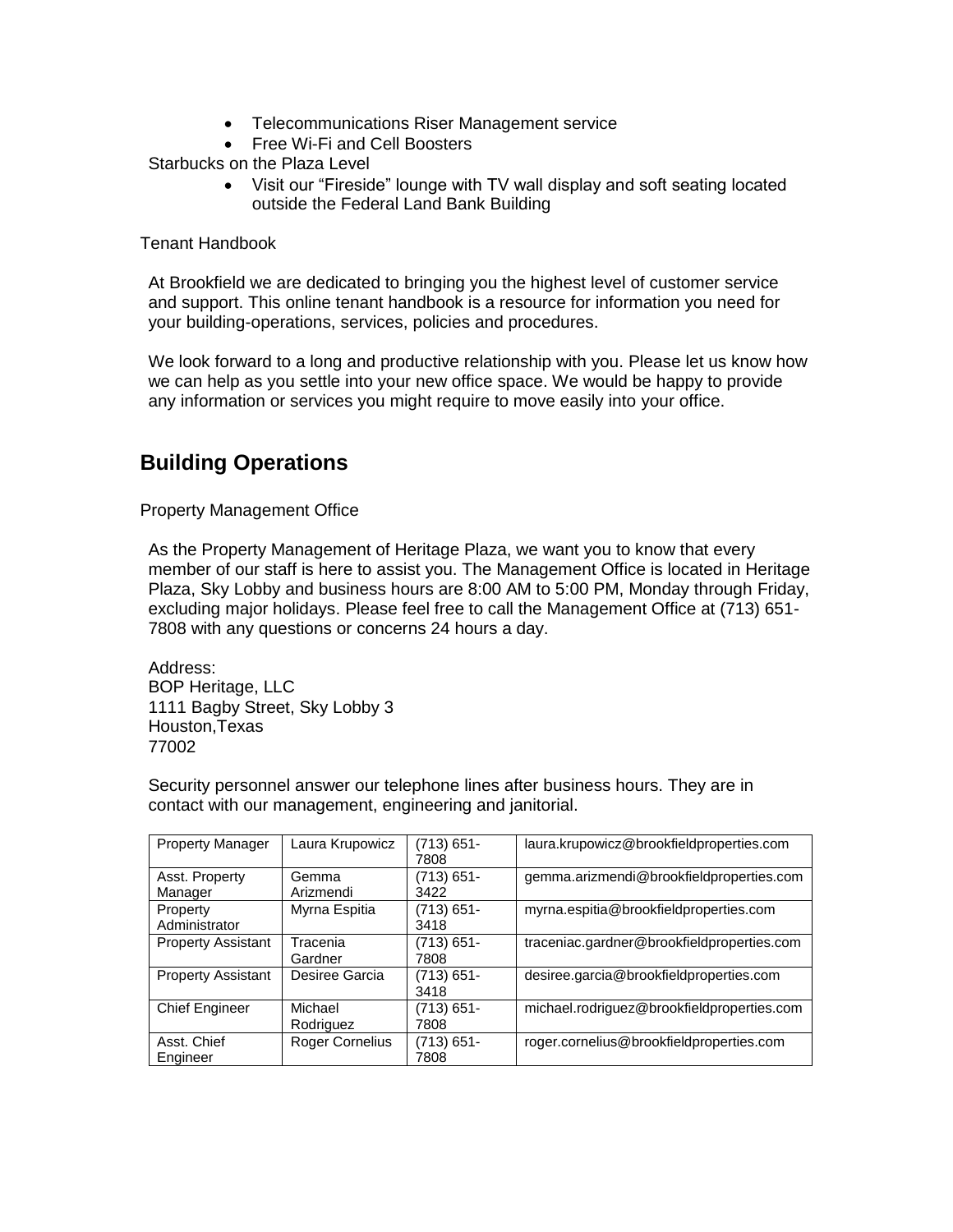#### be approved.

Please refrain from taping temporary or non-building standard signs to the building walls, suite doors, building or elevator lobby doors, or elevator walls.

Updates to the directory listing and tenant signage are the responsibility of the tenant.

### Cleaning Services

Cleaning service is provided five times per week. During each cleaning, carpets are vacuumed, unobstructed surfaces dusted, and trash is emptied. For trash that is not in a wastebasket, please inform the cleaning personnel by leaving a large note on the items that read BASURA or TRASH. Please DO NOT leave items that are not trash on top or near wastebaskets because these items might be misconstrued as garbage. If you have special cleaning needs please submit a request through the Angus work order system.

If a small cleaning problem should arise during working hours, please submit a work order through the Angus work order system and assign to Cleaning/Janitorial.

For questions or comments regarding the cleaning services or pricing for any extra services, please notify the Management Office.

#### **Deliveries**

Deliveries to Heritage Plaza are made through the Heritage Plaza Courier Service (Breakpoint) located on the Plaza Level of the building next to the loading dock. All incoming packages are brought to the Courier Room, scanned and uploaded to a tracking system. Letters and/or small packages are delivered to the Tenant's suite within 30 minutes and bulk shipments within an hour. All delivery personnel are required to enter at the loading dock.

Breakpoint also provides outbound services. Notify Breakpoint at 713.651.3450 outbound package(s) are ready for pickup. Please see schedule of services below. Please direct your questions to Breakpoint at 713-651-3450 or [www.breakpoint.co](http://www.breakpoint.co/) (please note this is a .co not .com).

#### Certificate of Insurance

All Tenant vendors must have a Certificate of Insurance on file including but not limited to coffee, beverage, catering, food takeout delivery, office supplies, etc. A Certificate of Insurance must be received by the Building Management Office 72 hours in advance of delivery. Please note, it is the Tenant's responsibility to acquire the Certificate of Insurance and forward to the Building Management Office. Contact the Building Management Office for a sample Certificate of Insurance per vendor type and list of approved vendors.

Loading Dock / Freight Elevator / Deliveries / Package Pickup

Monday – Friday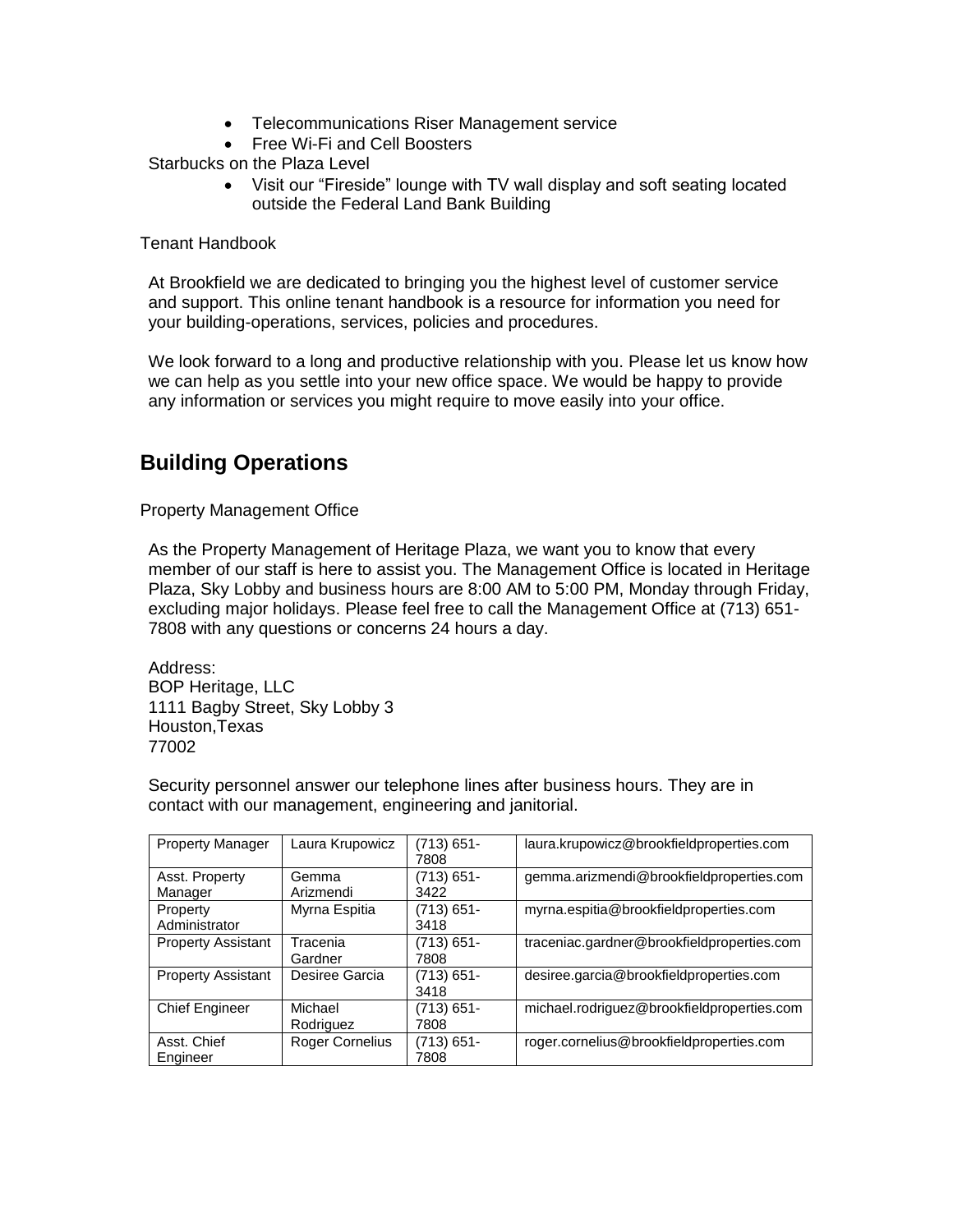6:30am – 11:00am Building Deliveries – UPS, FedEx, USPS, Coffee, Beverage, Catering, Food Takeout Delivery, Office supplies, etc.

11:00am – 1:00pm Catering Deliveries Only

1:00pm – 5:00pm Building Deliveries – UPS, FedEx, USPS, Coffee, Beverage, Catering, Food Takeout Delivery, Office supplies, etc. Small moves from 3:00pm – 5:00pm pending Building Management approval (i.e., 2 desks, 1 file cabinet, 2 chairs)

3:00pm – 3:30pm First Scheduled Package Pickup – Ground boxes (small and large), air express letters and packages. Notify Breakpoint at 713.651.3450 when your outbound package(s) are ready for pickup.

5:00pm – 5:30pm Janitorial Crew Only

5:30pm – 8:30pm Small Moves – Reserved through Management Office of first come, first served basis. \$40 per hour for dock officer with a 3 hour minimum charge.

6:00pm – 6:30pm Final Scheduled Package Pickup – Ground boxes (small only), air express letters and packages. Notify Breakpoint at 713.651.3450 when your outbound package is ready for pickup. Boxes larger than  $16" \times 13" \times 3"$  will be picked up the following day.

8:30pm – 10:00pm Janitorial Crew Only

10:00pm – 6:00am Large Moves – Reserved through Management Office on first come, first served basis. \$40 per hour for dock officer and \$40 per hour for freight operator with a 4 hour minimum charge for each service.

Saturday – Sunday

6:00am – 6:00am Large Moves – Reserved through Management Office on first come, first served basis. \$40 per hour for dock officer and \$40 per hour for freight elevator operator (total  $=$  \$80/hr.) with a minimum 4 hour charge.

Deliveries Summary

The loading dock is open from 6:30am to 5:00pm for everyday Tenant deliveries such as UPS, FedEx, coffee, beverage, food takeout delivery and office supplies, etc. The dock and freight is reserved for caterers only between the hours of 11:00am and 1:00pm. Whereas the loading dock is closed, the freight elevator is operational from 5:30pm to 10:00pm. Refer above.

Vendors and Tenants are allowed to use carts or dollies to transport boxes/items/large packages on the loading dock and in the freight elevator during and after business hours. Vendors and Tenants are not allowed to use carts or dollies to transport boxes/items/large packages on the Plaza Level or in the passenger elevator during and after business hours. Vendors and Tenants are to complete their path of travel via the freight elevator to the loading dock.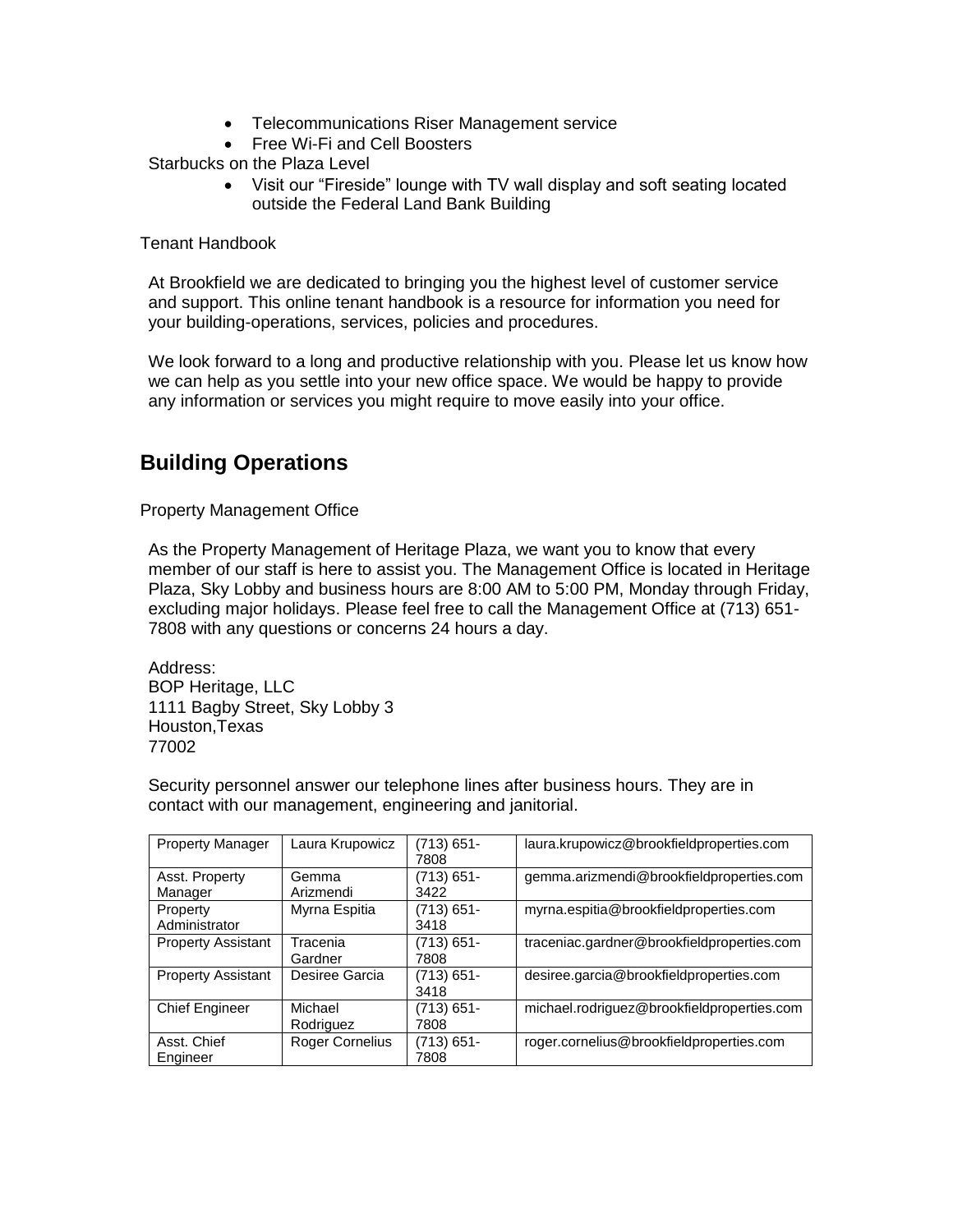Small after-hours food deliveries require a Tenant representative to meet the food vendor at the Plaza Level to either pick up the food or meet the vendor at the Plaza Level and escort the Vendor to the Tenant's suite.

The loading dock is available by appointment only for after-hours (after 5:30pm) and weekend use via the Angus work order system. The charge for this service will be included on your next Tenant statement. Reserving the dock must be scheduled 24 hours in advance for regular deliveries and 5 days in advance for moves. Cancellations are accepted 24 hours in advance of this service, you will be billed for this service if cancelled less than 24 hours in advance.

Large deliveries, move-ins, move-outs and construction MUST be scheduled afterhours and MUST be coordinated through the Building Management Office to avoid conflicts. Passenger elevators are not to be used for moving or deliveries.

- Scheduling is done on a first come, first served basis and the freight elevator/loading dock is exclusively for the requestor (Tenant) who made the reservation
- Pallet Jacks are not allowed on the property including the loading dock or freight elevator.
- Dumpsters are to be scheduled Monday through Friday between the hours of 10:00pm to 5:00am and must be removed the day of the scheduled usage. Dumpsters are to be scheduled Saturday – Sunday between the hours of 5:00am Saturday through 5:00am the following Monday. Dumpsters must be removed by 5:00am Monday.

Procedure for After-Hours Moves, Large Deliveries and Construction:

Please note, any after-hours use of the dock and freight elevator must have an overtime dock officer/overtime freight operator (minimum hours are listed below).

- Monday through Friday 5:30pm to 8:30pm: Minimum 3 hours (no charge for freight operator, charge for dock officer only)
- Monday through Friday 10:00pm to 6:00am: Minimum 4 hours (must have dock officer and freight operator)
- Saturday and Sunday 24 Hours: Minimum 4 hours (must have dock officer and freight operator)
- The cost of each dock officer/freight operator is approximately \$40.00 per hour, per person
- If a loading dock officer and or a freight operator was scheduled on your behalf, cancellation must be done twenty four hours in advance to avoid a four hour each (minimum) charge

Procedure for Reserving the Loading Dock/Freight Elevator:

The requestor (Tenant) will make the reservation for the loading dock/freight elevator through the Angus work order system including:

- Date: For dock and/or freight
- Duration: Start time and end time
- Location: Floor(s) where work is to take place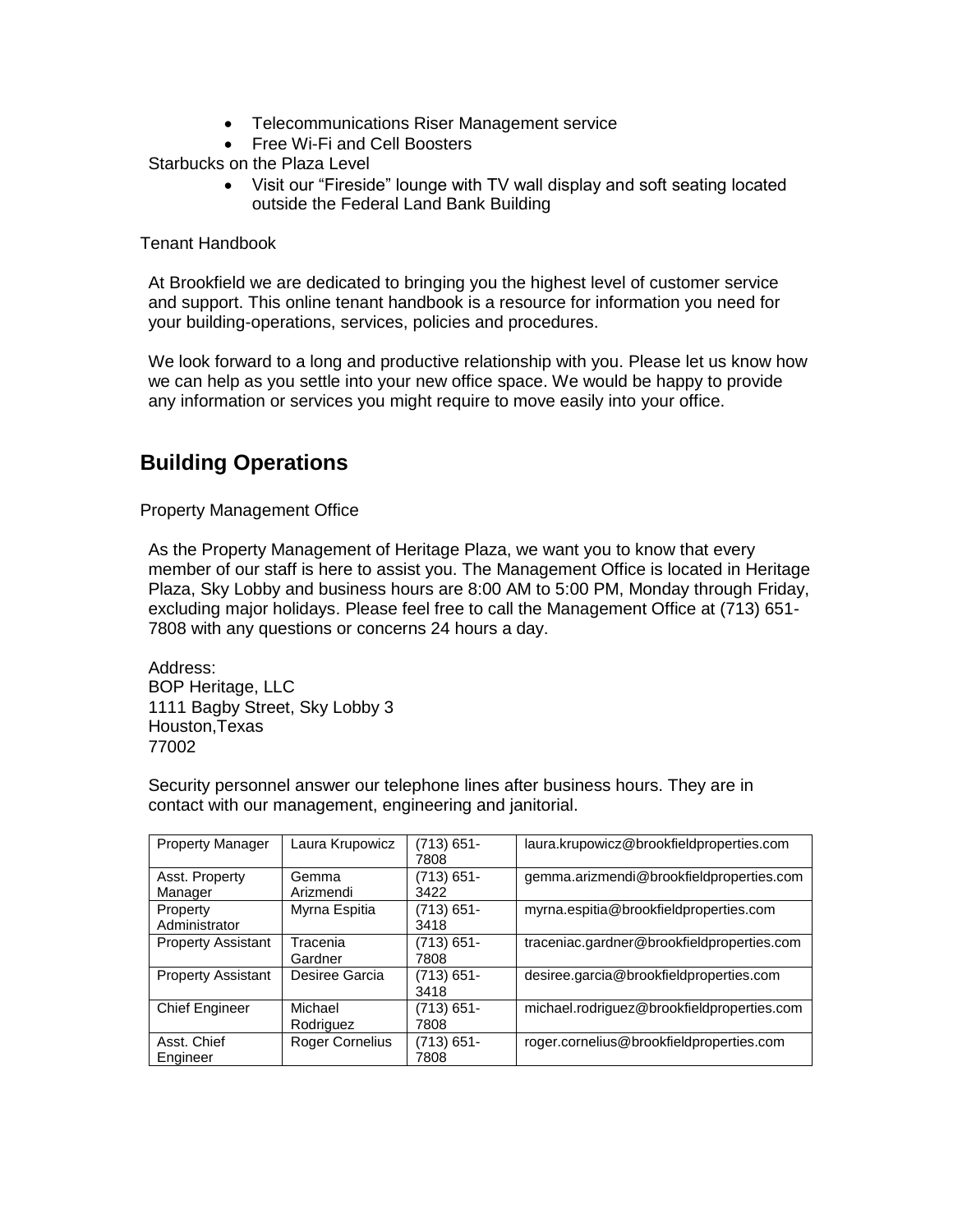- Purpose: Trash hauling, furniture move (approximately how many pieces), bring in/take out equipment on a build out, etc.
- Vendor: Name, contact and phone number
- Vendor: How vendor will access Tenant's space

### **Elevators**

There are twenty-eight (28) passenger elevators in the building. Three (3) elevators from the Parking Garage to the Sky Lobby, four (4) shuttle elevators from ground (Plaza) Level to Sky Lobby, two (2) in FLBB from Plaza to Level 4, one (1) handicapped accessible on the Sky Bridge from Sky Bridge to Plaza Level, six (6) elevators for Levels 14-26, six (6) elevators for Levels 27-39 and six (6) elevators for Levels 40-51 and one (1) Freight Elevator. Moving is not allowed on any passenger elevator, only the freight elevator. The elevator number is located inside each cab. The telephone automatically calls the Security Desk 24 hours a day, 7 days a week. Heritage Plaza has an onsite elevator technician Monday through Friday during business hours.

# Elevator Malfunction

Remember to remain calm if you are in the elevator and it stops. Pressing the emergency button within the cab will alert the Security Desk that the elevator is malfunctioning. The cab number will be identified along with the specific floor on which the elevator is stuck. The Security Officer will establish and continue two-way communication with the elevator occupants until help arrives.

In the event of a power outage, elevators will continue to operate in a limited fashion using our emergency power generator at the Tower. Should an outage occur, elevator lights will remain on, but the car itself will temporarily cease moving. Each elevator will automatically return to the Sky Lobby, their doors will open, and they will remain inoperable until the power has been restored.

# ELEVATORS MUST NOT BE USED FOR EVACUATION IN THE EVENT OF A FIRE ON YOUR FLOOR OR THE FLOOR DIRECTLY ABOVE OR BELOW. USE THE STAIRWELLS.

#### Riser Management

Heritage Plaza has partnered with Montgomery Technologies to manage the building telecommunications infrastructure, spaces and pathways. This service provides our Tenants with a program that ensures the security and integrity of the building communications system. When a telecom provider or vendor needs access to the riser for any data, telephone service or IT room demarc, Tenant is to schedule through Montgomery Technologies. Tenant is to contact Lunet Kelly at 1-844-824-0100 and 415-872-0810 or email lkelly@montgomerytech.net.

#### Engineering Services

Tenants may need special engineering services, including locks, replacement of nonstandard ceiling tiles, installation of additional thermostats, etc. The tenant is billed at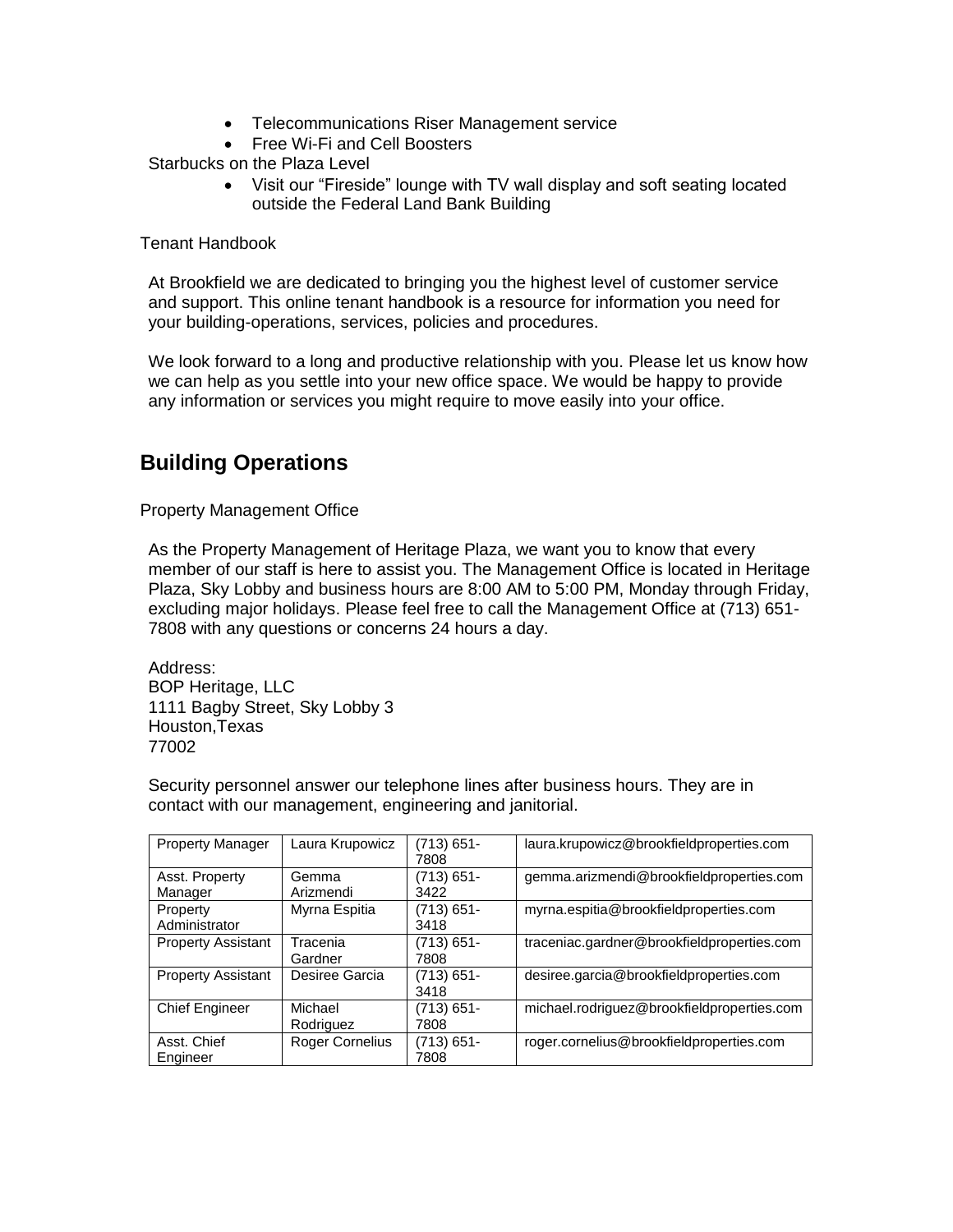established rates for engineering services. Please enter all requests for services via the Angus work order system.

Engineering requests are processed and billed as follows:

- A member of the engineering department staff investigates the situation
- If possible, the problem is resolved immediately
- If materials must be purchased or completing the repair requires further planning or other assistance, the engineer consults the Property Manager. They then plan the work and prepare a time-and-materials estimate for tenant approval

Prior to work commencing, the tenant will be required to approve the estimate of work in the Angus work order system, for which the tenant is responsible.

# **HVAC**

# HVAC Services

If the temperature in your office needs adjustment, please initiate a request through the Angus work order system. Your request will be referred immediately to engineering personnel.

# After Hours HVAC

The standard hours of HVAC (heating, venting and air conditioning) operation in the building are from 7:00 a.m. to 6:00 p.m. Monday through Friday and 8:00 a.m. to 1:00 p.m. on Saturday except for holidays which must be programmed. Overtime HVAC is charged at the rate stipulated in the lease; if the rate is not shown in the lease, the tenant is charged at the building standard rate, plus administrative fee (if applicable). Upon move-in, each Tenant is assigned a unit number and password to program OT HVAC. Call the number below and enter the following information for immediate afterhours HVAC needs.

| Call: 713-652-5845 |
|--------------------|
| Floor              |
| Unit No.           |
| Password           |

Enter the number of hours of after-hours HVAC that you need (1 to 6 hours are available). Call the phone number above and select "7" when prompted if you want to cancel or shut off the air conditioning.

Tenants who have "re-occurring" after-hours air conditioning can enter a work request in the Angus work order system. Choose the "HVAC-After Hours" and it will be programmed by one of the engineers.

# Keys and Locks

Upon moving into the building tenants must request keys or access cards for their entrance doors. Additional keys/cards and locks can be purchased by entering a work order through the Angus work order system. All locks and keys must be building standard. All locks, keys and lock changes must be installed by our building locksmith.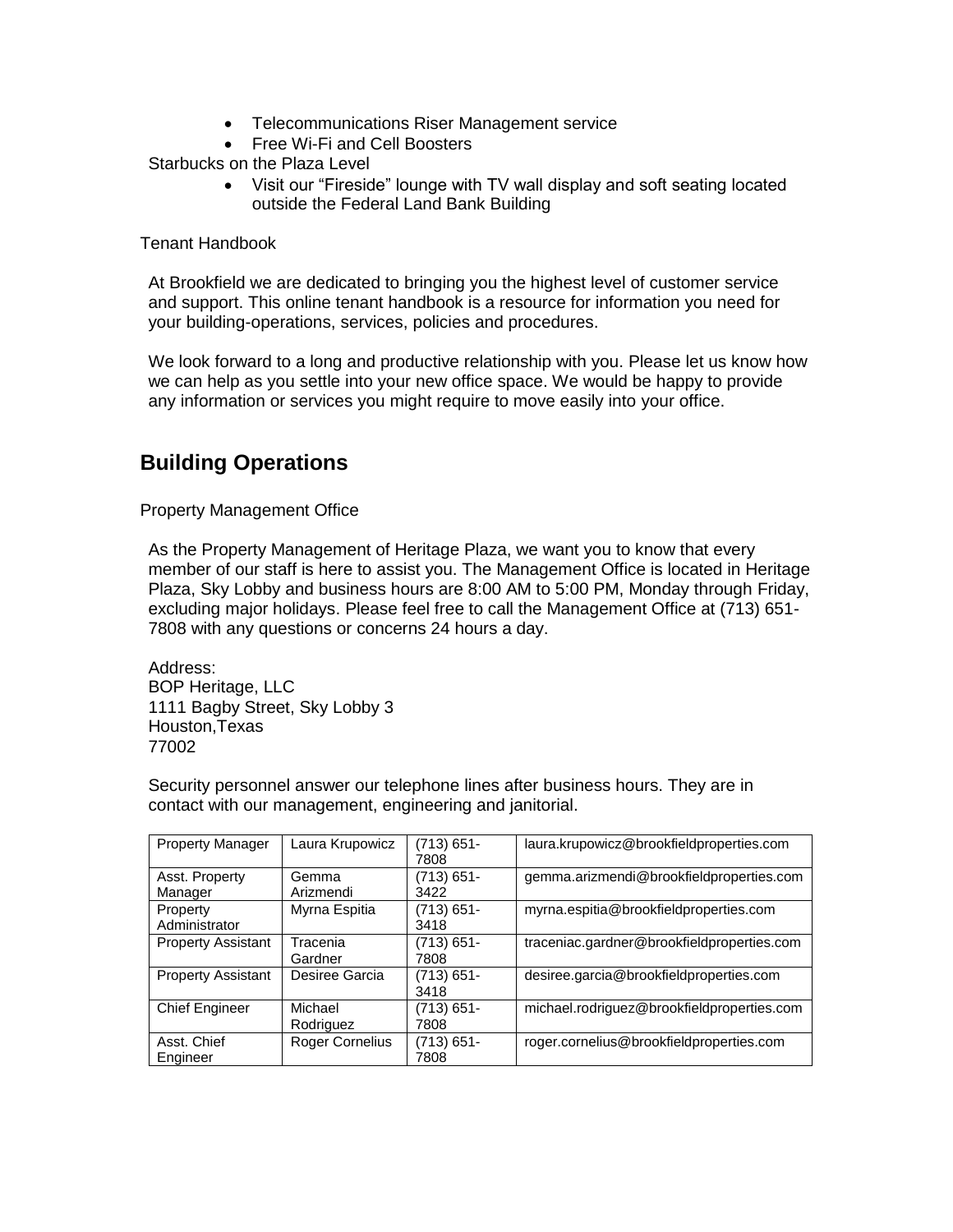A fee is charged for this service and is billed on your monthly statement for extra services. All key and lock requests should be submitted using the Angus work order system. There is a \$25.00 charge for access cards.

All keys and access cards remain the property of the landlord. No additional locks will be allowed on any door without written permission of landlord.

### Lost and Found

The Management Office maintains a lost and found for items that have been brought to us. If you have lost an item in the building or parking garage please call 713-651-7808 or come to the Management Office. If an item found in the building or parking garage please bring it to the front desk in the Management Office on the Sky Lobby floor or you may call 713-651-7808 for instructions.

### Mail Service

The mailroom is located on the Plaza Level and is operated by the U.S. Postal Service. Upon move-in, Tenants are assigned a postal box and issued a set of keys through the Management Office. However; the Management Office does not have access to the U.S. Postal Service boxes.

Outgoing mail can be deposited in the collection boxes located in the mailroom on the Plaza Level.

### Parking

There are two parking garages that service the property. Parking for a number of tenants is provided in the Tower garage, accessed from Lamar Avenue, on floors 2 - 12 providing 808 parking spaces. This garage has gate access and roll down gates. The Lamar parking entrance closes at 7:00 pm Monday through Friday and all day Saturday and Sunday. Each exit has an intercom system connected to Central Parking which is monitored 24/7. The Clay Street Garage also provides 1,151 parking spaces for building tenants and a tunnel that connects to the Heritage Plaza Mall Level. Heritage Plaza visitor parking is located at the Clay Garage, 1200 Bagby, surface lot only. There are no visitor parking spaces in the Tower garage.

All parking spaces marked "Reserved" are 24 hours a day, 7 days a week, for the person leasing that space. Please call the management office at 713-651-7808 for all routine matters including the issuance of monthly passes and tickets.

sp+ operates the parking facilities. If you have questions related to parking, please call Charlotte Howard at 713-651-7808. For parking specifics and pricing please refer to your lease.

If your company has individual parkers seeking a parking contract that is not billed through your company, go to www.spplus.com and register with your credit card. Please see the attached map for location of the garage and visitor parking information.

Pedestrian traffic on the garage entrance ramp is prohibited for the safety of all concerned.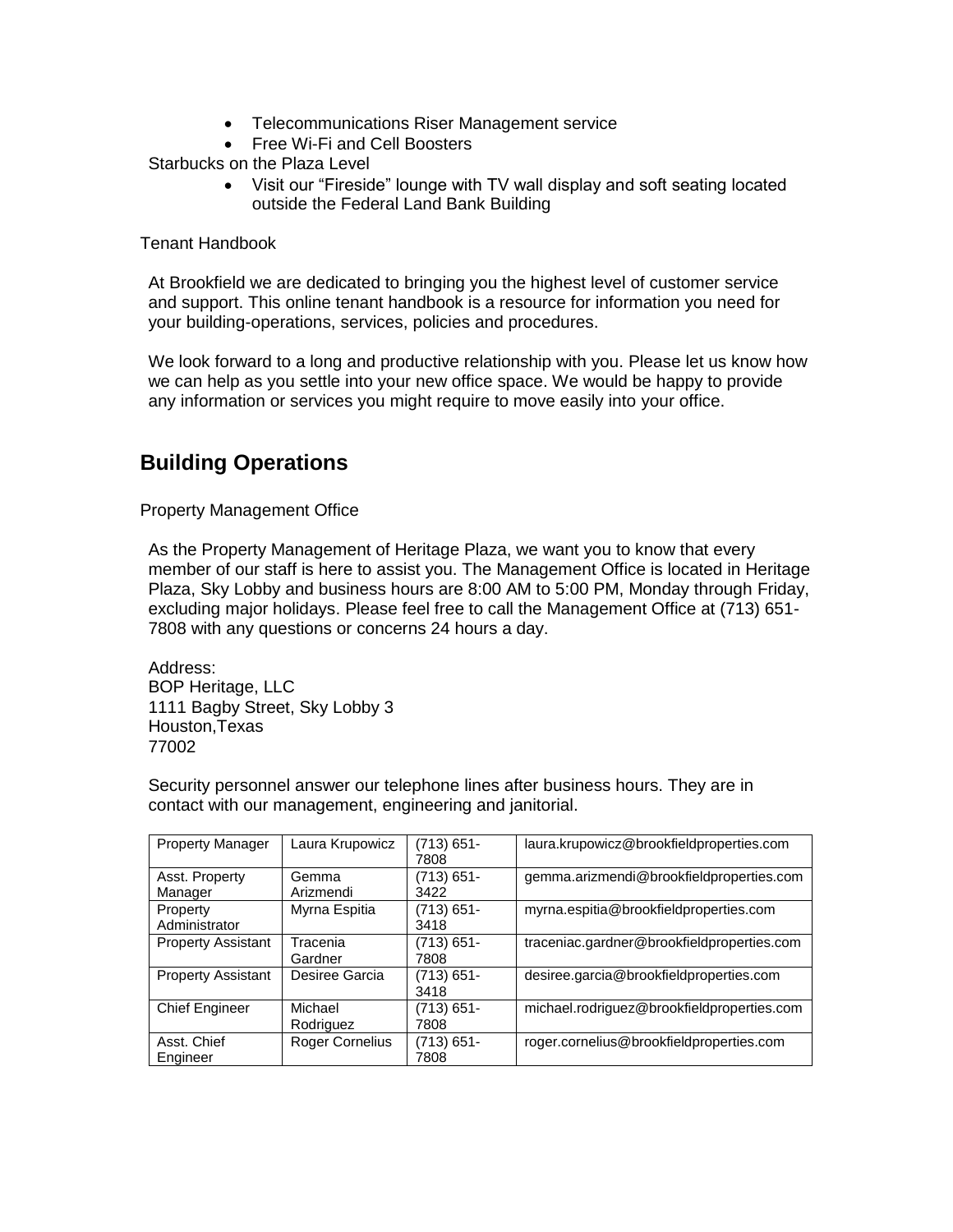Posted speed limit within the garage is 5 MPH.

# Recycling

Brookfield is committed to both preserving our environment and reducing operating costs.

Heritage Plaza participates in a single stream recycling program. Blue liners are used as indication of designated Tenant recycling containers that accept paper, aluminum, cardboard and clean plastic. Recycled materials from the building are hauled to a designated "MERF" to sort and separate the materials. Heritage Plaza currently averages close to 50% of all building waste to be diverted from landfills.

In addition, Heritage Plaza participates in the following efforts to increase our landfill diversion rates and reduce our carbon footprint:

- E-Waste Host a bi-annual electronic waste drive.
- Construction & Debris Maintains our policy to use waste haulers that will divert construction and debris from landfills as a first option.
- Toner Our Management Office recycles all toners.
- Light Bulbs All light bulbs are recycled through a third party vendor.
- Batteries Our Management office will accept batteries from Tenants and recycle on an as needed basis.
- Consultant Heritage Plaza has a consultant to assist Tenants in improving their diversion rates, help increase sustainability efforts and develop creative new methods to recycle material.

The following products cannot be recycled and should be discarded into the regular trash receptacles: glass, paper towels, carbon paper, waxed paper, blueprints, food plates and Styrofoam. Please contact the Management Office for information on recycling and ordering trash receptacles.

# Repairs

If a need for repairs is noticed throughout the building, please notify the Management Office by calling or by submitting a Service Request. Our staff welcomes your information and assistance in maintaining Heritage Plaza as a first-class office environment.

If electrical, plumbing or other above standard repairs are requested within your premises, please log on to the Tenant Service Request System. The work will be completed by property maintenance personnel or outside contractors who are familiar with the building.

For more information about Service Requests please call the Management Office.

Tenant Parties, Receptions and Open Houses

If a tenant has plans for a party, reception, open house, etc., please contact the Management Office at least seven days in advance via the Angus work order system.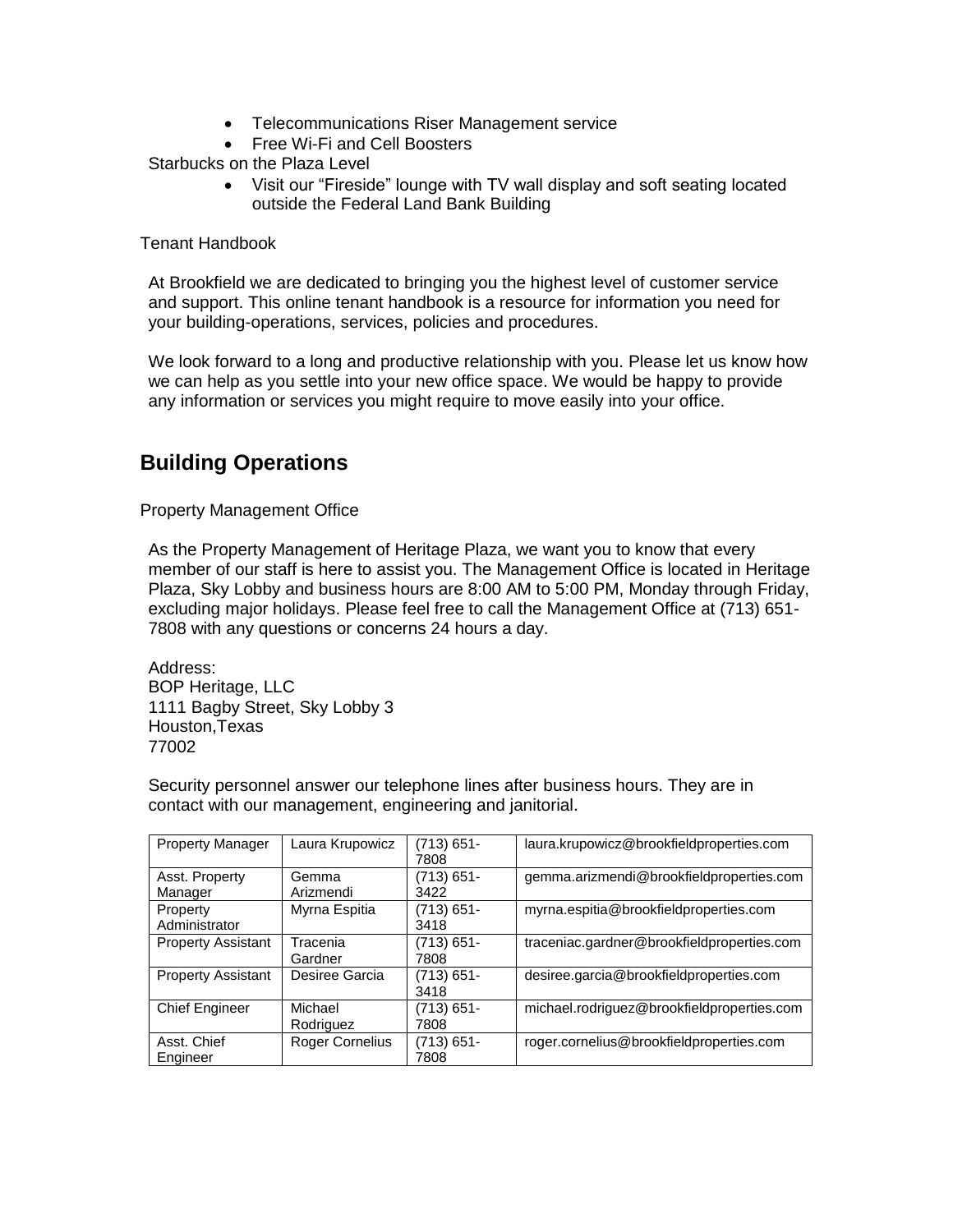Provide date, time, freight elevator access, catering and location of event. This will allow us to make security, cleaning staff and the HVAC departments aware of your gathering and to offer our help so that you and your guests have an enjoyable time. Some of the services provided have costs associated with them and it will appear on your monthly invoice.

If your plans include serving alcoholic beverages, you must have a uniformed police officer, with a required three hour minimum fee. Please contact Building Management office for scheduling.

### Tenant Security Services

Tenants may require security services in addition to those typically provided on a dayto-day basis by the property's security personnel. If extra security measures are required, the tenant should call the Property Manager to discuss these needs and the best way to fulfill them.

### TENANT AMENITIES

### Conference Rooms

Heritage Plaza offers two conference rooms free of charge for all Tenants to use. The Plaza Conference Room located on the Plaza Level is the largest and seats classroom style only up to 132 people. The fee is \$500.00 if you would like the Plaza Conference Room reconfigured. Note: Police officer required when alcohol is present. Management Office will provide contact information. With each reservation tenant may place one of the following immediately outside the Plaza Conference Room glass doors: (A) Foam board mounted sign on an easel. (B) Self-standing upright banner. The Mall Conference Room is located on the Mall level and seats up to 14 people with a large conference table, chairs, 40" Plasma Monitor and Polycom. All food vendors require insurance, refer to "Certificate of Insurance" in this Tenant Manual.

Reservations must be made through your Tenant Contact via the Angus Work Order System for your event and are booked on a first come, first served basis.

Conference room reservation and cancellation policy:

The Plaza Conference Room and Mall Level Conference Room will only be scheduled 60 days in advance and the rooms will only be available for two (2) consecutive days. There will be a charge of \$500.00 for tenants who fail to honor their reservation or fail to cancel within 48 hours of their scheduled reservation.

All conference room reservations must be made by the Tenant through the Angus system. If you do not have an account to access the Angus system, please contact your tenant coordinator.

Tenants are welcome to use our conference rooms during business hours, 7:00AM to 6:00PM, Monday through Friday.

All cancellation notices must be sent to Tracenia Gardner [\(traceniac.gardner@brookfieldproperties.com\)](mailto:traceniac.gardner@brookfieldproperties.com)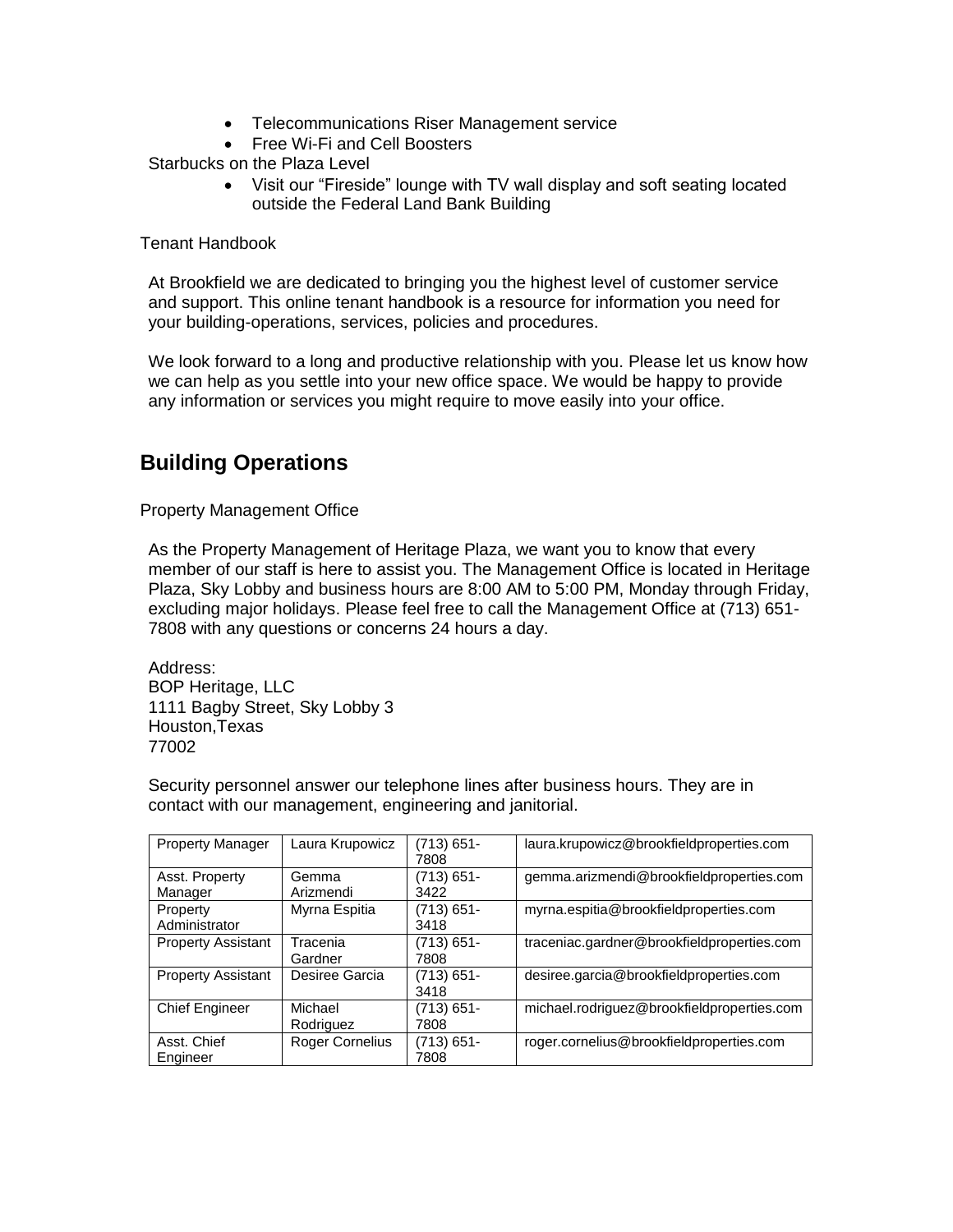### Fitness Center

The Heritage Plaza Fitness Center is located on the Mall Level. It is an 8,500 sq. ft. state-of-the-art facility with premier fitness equipment, locker room amenities and a full staff of fitness professionals. The fitness center is open to all Heritage Plaza Tenants. Optum Health is the management company for H-Fitness. Prior to using the Fitness Center, a Membership Information Packet must be completed. Your building access card will be activated for the card reader upon completion of the necessary paperwork. There will be a \$25 fee for a card upon registration if you do not have a building access card. The hours of operation are Monday through Thursday 5:30am. to 8:00pm and Friday 5:30am to 7:00pm. For more information please call 713.651.0075

### Food Service

Citrus Kitchen provides breakfast, salads, soups, hot entrees, burgers and sandwiches. Ice cream and specialty coffees are also available. Citrus Kitchen provides catering services for Tenant luncheons and events. is located on the Mall Level down the escalators from the main Plaza building lobby. The hours are 7:00am – 4:00pm.

### Heritage Coffee

Heritage Coffee is a "We Proudly Serve" Starbucks and is located on the Plaza Level. Hours of operation Mon.-Thurs. 6:00am – 5:00pm, Friday 6:00am – 4:00pm. To join the rewards program or order online please visit [www.heritagecoffeeweb.com.](http://www.heritagecoffeeweb.com/)

#### In-House Movers/Special Services

Services includes, hanging of framed art/certificates/photos and dry erase boards. Small in-house move like a desk and credenza. Rate is \$69.00 per hour/per man and a two-hour minimum is required.

#### Car Butler

Car Butler offers on-site professional auto detailing Monday through Friday. A representative is available every Tuesday and Friday from 7:00am - 9:30am at the Sky Lobby Concierge Desk. For more information please visit [https://carbutler.com](https://carbutler.com/) or by calling 713-223-0224.

Deliveries to Heritage Plaza are made through Heritage Plaza Courier Service (Breakpoint) located on the Plaza Level of the building next to the loading dock on Dallas Street. All packages are brought to the mailroom, scanned and uploaded in to the tracking system. This includes all floral and food deliveries. Letters and/or small packages are delivered within 30 minutes and bulk shipments within an hour. All deliveries must go through the courier room and badged in by a courier. Delivery personnel are required to enter the building at the loading dock located on Dallas Street. The Courier Service also provides outbound services. Notify the mailroom at 713-651-3450 when your outbound is ready for pickup. Operating hours are 6:30 am to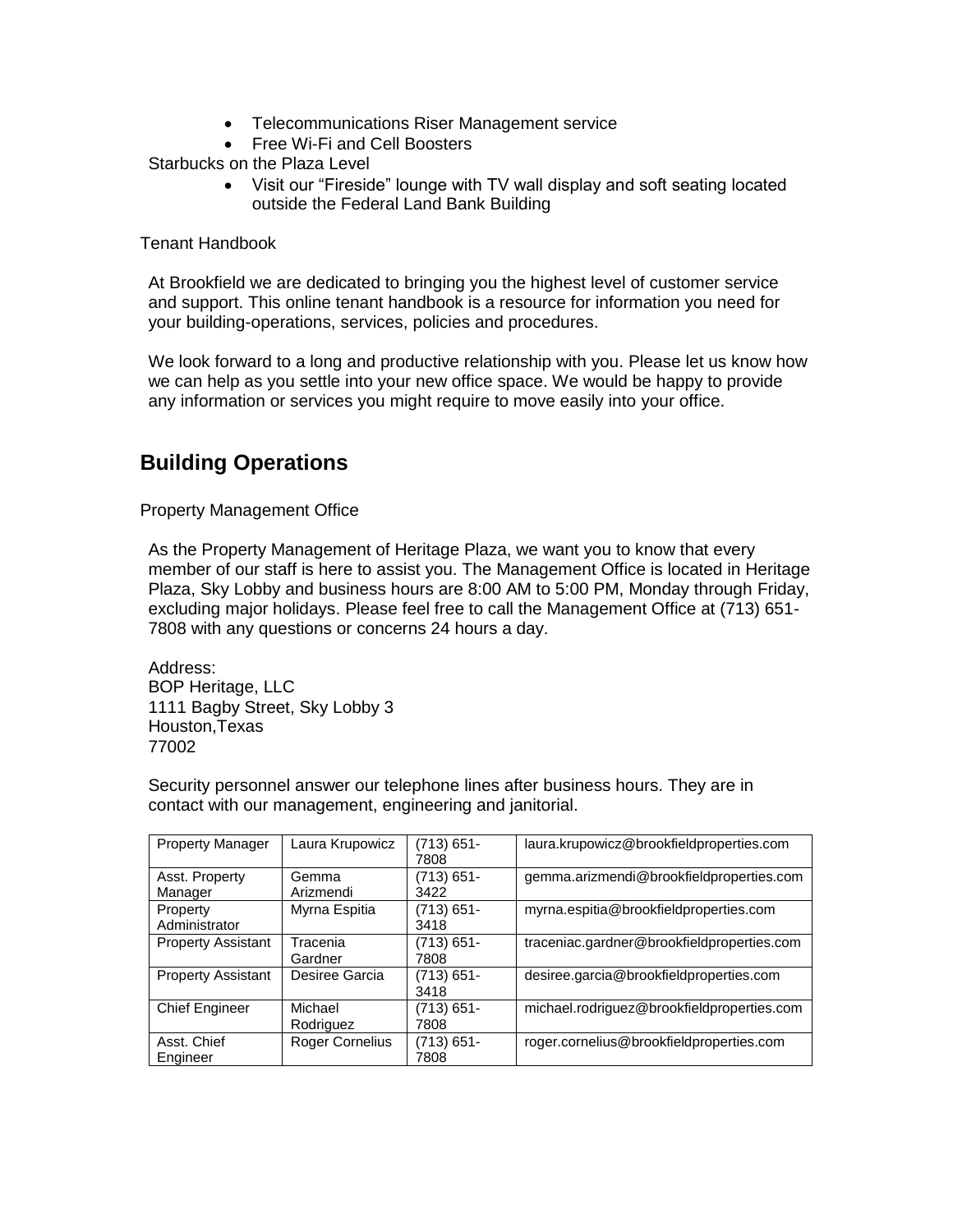7:00 pm Monday through Friday. Please direct your questions to Heritage Plaza Couriers at 713-651-3450. The courier service website is: www.breakpoint.co.

Courier Service (Breakpoint) does not have any affiliation with the U.S Postal Service or access to the U.S. Postal Service boxes located in the building.

# **Policies and Procedures**

# **Contractors**

Any Tenant planning for construction in their space must notify the Building Management Office and have their plans and drawings approved and coordinated through the Building Management Office. This includes any jobs (i.e. plumbing, electrical or mechanical). Building approved contractors must be used.

Construction, Remodels or Modifications to Your Suite

Tenants must have the Landlord's approval for any construction, remodeling and/or modifications to your suite (per your lease). After drawings have been approved, Tenants can contact the Building Management Office for the approved vendor list. These vendors should already have a current Certificate of Insurance on file. Please do not hire any vendor before checking via email with the Building Management Office. Please note some services provided may incur a management fee and is outlined in your lease agreement.

The following regulations establish the minimum criteria for all construction activities on the property. The regulations are subject to change and Contractors will be notified of changes that affect their work. Brookfield Property Partners requires strict compliance with these regulations.

# Access

a. Security Badges

All construction personnel shall wear company shirts or uniforms at all times while they are present on the property.

- b. Security Clearance Forms may be obtained from Property Management and shall be submitted to Property Management for the following:
	- o General Construction: Form may be submitted for approval prior to
	- o commencement of each project.
	- o Adjacent Space: Form shall be submitted for approval 24 hrs. prior to any work that will require access to adjacent lease spaces.
	- o Building Systems: Form shall be submitted for approval 24 hrs. in advance of any work which shall require the impairment or alteration of any building system.
	- o Freight Elevator: Form shall be submitted for approval 24 hours in advance of any extensive use requirements for the freight elevators (i.e. stocking material, removing trash).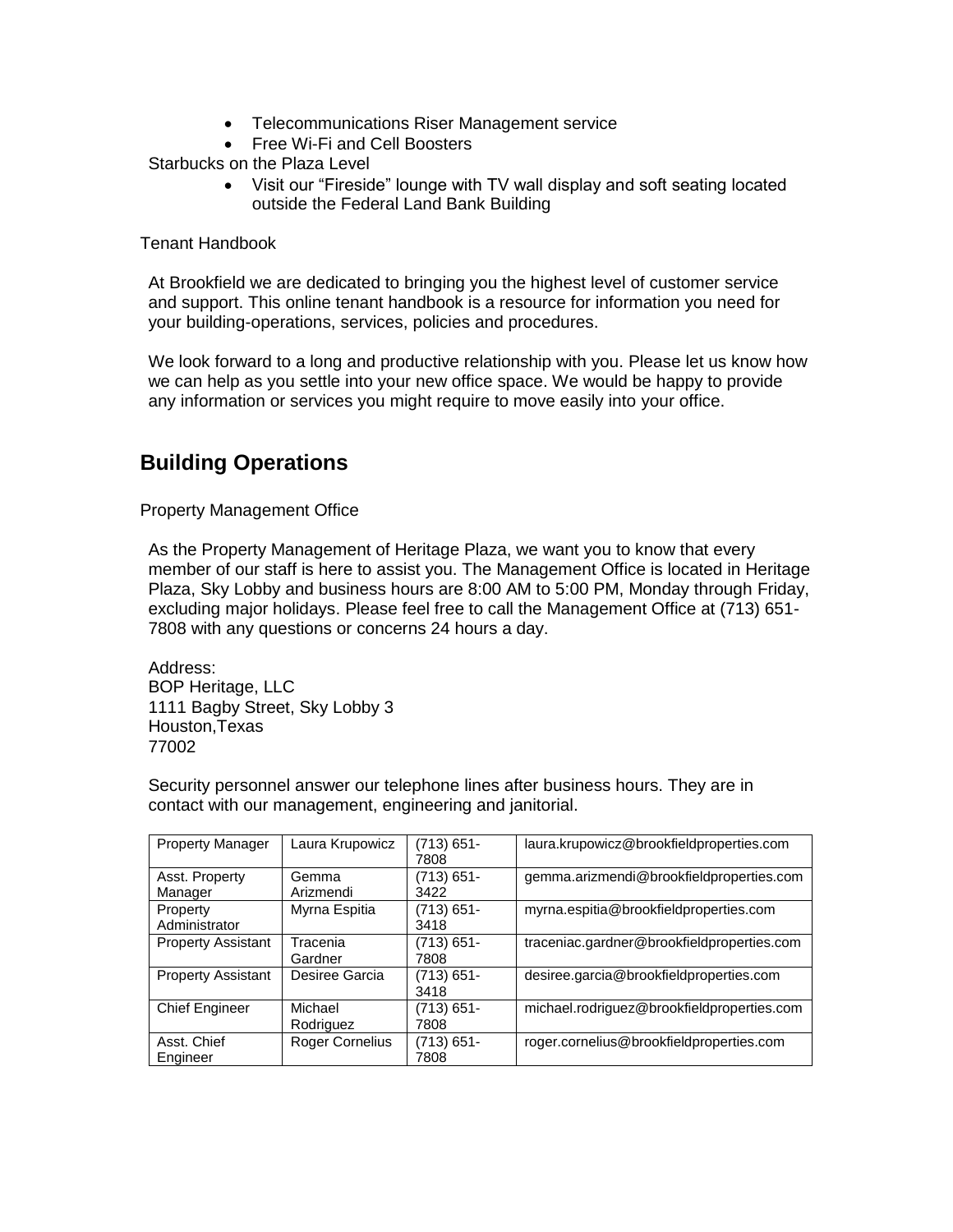# Personnel

- 1. Construction personnel shall use the freight elevators at all times.
- 2. Alcohol and drugs are not permitted on the property or within the building.
- 3. Construction Personnel found to be in the possession of or under the influence of drugs or alcohol are subject to immediate removal from the property and banned from further work on the property.
- 4. All electronic devices are prohibited at worksite.
- 5. Contractor personnel are not permitted to use vending machines inside the tenant spaces, or table and chairs in common areas provided for the use of the building tenants.
- 6. Only Mall level restrooms are available for contractors.

# Subcontractors

Only Heritage Plaza approved general contractors and subcontractors such as Mechanical, Electrical, Plumbing, Sprinkler and Fire Alarm subcontractors may perform work on the project. A copy of approved subcontractors list is available from the Property Manager.

# Housekeeping

- a. All common areas shall be kept clean at all times. These areas include but are not limited to common corridors, restrooms, stairwells, lobbies, elevators, loading dock, and the grounds.
- b. Construction debris and trash shall be removed from the jobsite as soon as
- c. practicable. Property Management reserves the right to require trash removal on demand.
- d. Construction debris and trash shall not be stored in Mechanical rooms, Electrical closets, Service Elevator lobbies, adjacent spaces or any other location outside of the jobsite.
- e. All trash removal shall be scheduled for weekends.
- f. Contractor shall provide walk off mats at each exit from the jobsite. Mats shall be maintained or replaced as necessary to prevent construction dust from being tracked throughout the buildings.
- g. Mechanical and Electrical rooms shall be broom cleaned daily. Panel covers shall be replaced on all active electrical panels daily. No construction materials or supplies are to be stored in the mechanical or electrical rooms.
- h. The Contractor is to install a construction pre- filter on all air handling units serving the jobsite before starting job and remove once the job is complete. The filters needs to be monitored weekly during construction.

# Sprinkler System

a. Contractor shall notify Property Management 24 hours in advance of any work affecting the sprinkler system.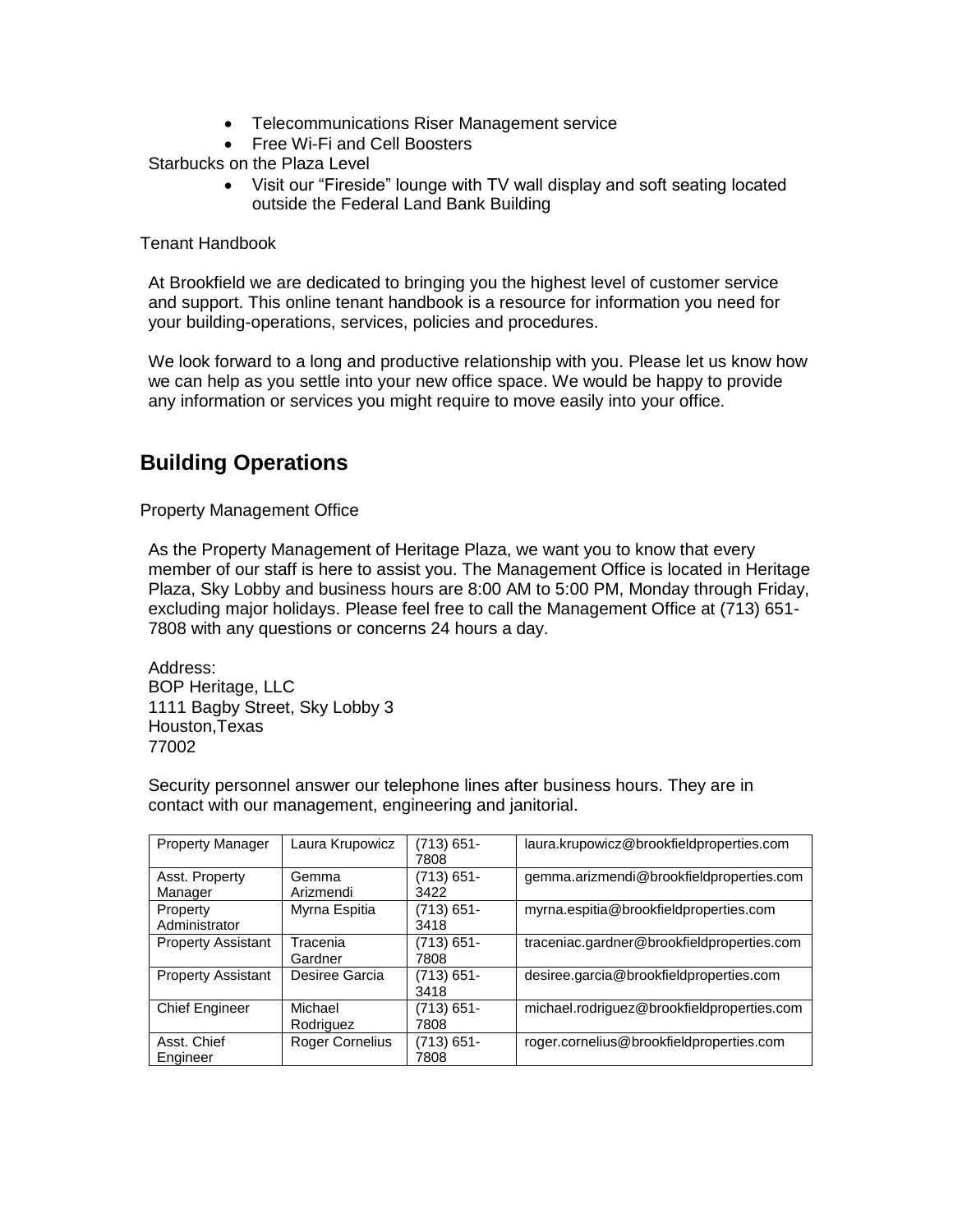- b. Contractor shall check in at the Security Console prior to commencement of the sprinkler work.
- c. Chief Engineer/Assistant Chief Engineer shall accompany Contractor and tag impaired devices.
- d. Sprinkler system drain down and refill are the responsibility of the Contractor.
- e. When notified by the Contractor, Chief Engineer/Assistant Chief Engineer shall remove impaired device tags after the work is complete and the system is operational.
- f. The Contractor shall remain on site at all times when the sprinkler system is impaired and shall not leave until the system is refilled and all alarm or trouble conditions related to the work are cleared.
- g. Sprinkler Standpipes or risers may not be drained or remain empty between the hours of 7:30 a.m. and 6:00 p.m.
- h. Sprinkler feed mains, cross-mains and branch lines shall be drained after 7:30 a.m. on regular business days only and must be refilled by 5:00 p.m. each day. Exceptions require approval of Property Management. The Contractor may incur additional cost for Property Management personnel when these steps are not followed.

# Fire Alarm System

- a. Contractor shall not conduct any activities that will activate the building fire alarm system prior to the implementation of precautionary measures to prevent false alarms.
- b. Contractor shall be charged \$250.00 per occurrence in the event of false fire alarms caused by smoke detectors that have not been taken out of service prior to the work in accordance with the following procedures:
- a. Contractor shall notify Property Management/Security in advance of any activities that will require impairment of any smoke detectors.
- b. The Contractor will take smoke detectors out of service.
- c. Contractor personnel must be present at all times on each floor or specific work area where the smoke detectors are disabled.
- d. Contractor shall notify Management Security when the work is finished and shall not leave the project until all smoke detectors are back in service.

# Building Systems

Restrooms, toilets, maid's closet, wash bowls and other apparatus shall not be used for any purpose other than that for which they were designed. Any expenses for repair of damage to the above shall be borne by the Contractor.

# **Thermostats**

Existing thermostats shall be protected during demolition and construction to prevent malfunction of the HVAC operating systems. BAS System control wires to the BAS shall be identified and protected during demolition or construction to prevent wires from damage or being cut. Contractor is responsible if cut or damaged.

The Work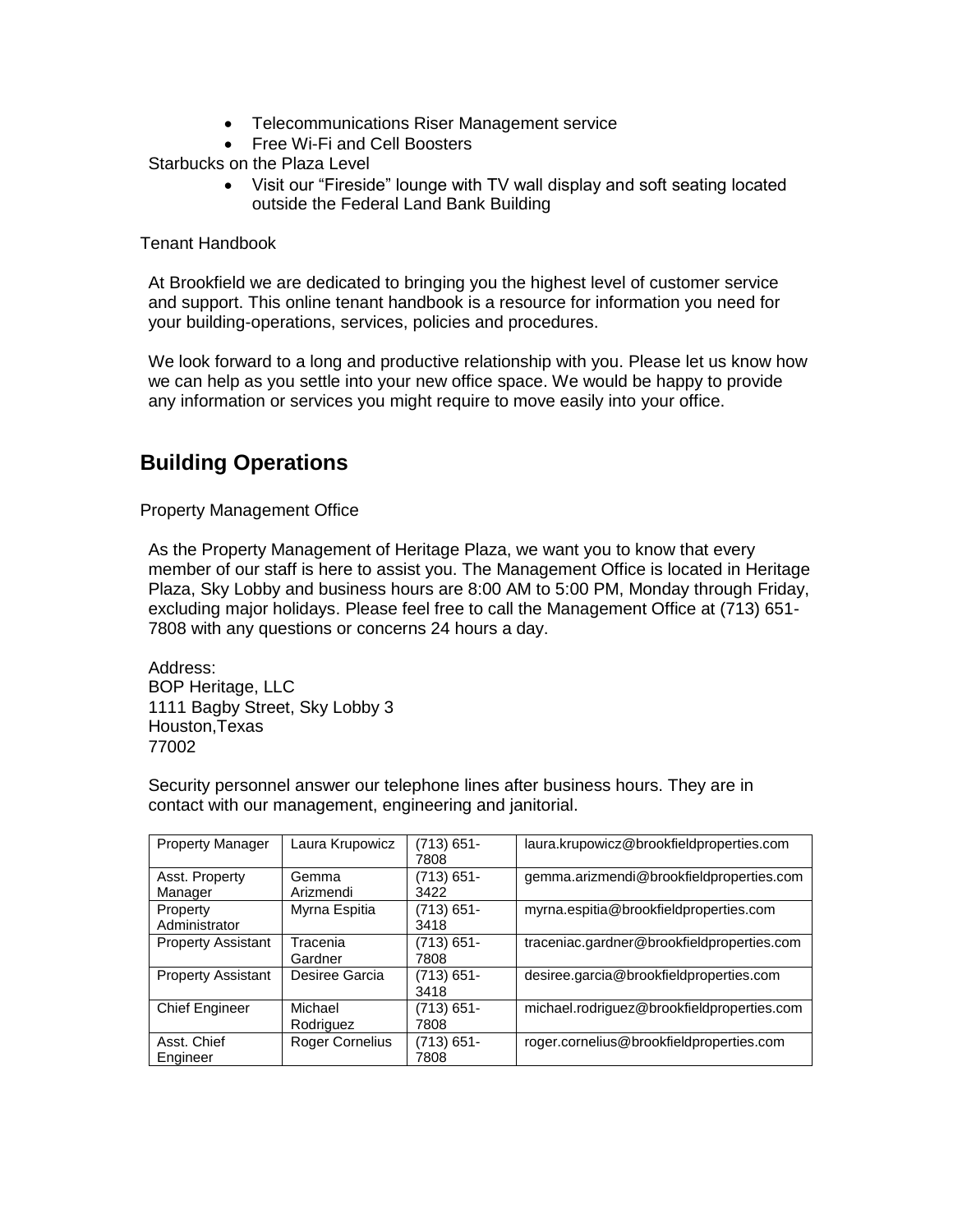- a. Work shall not begin prior to authorization by Property Management.
- b. Noisy Work: Noisy work shall be performed between 6:00 p.m. and 7:00 a.m. or on weekends regardless of the location in the building. Noisy work includes but is not limited to drilling, grinding, shooting stud track or ceiling hanger wires, and the use of power saws.
- c. Welding or Soldering: All welding/soldering shall be performed between 6:00 p.m. and 7:00 a.m. and procedures for venting fumes shall be approved by Property Management twenty-four (24) hours prior to commencement of the work. Also a Hot Work Permit is required for all welding work. Contractor is to have an adequate fire extinguisher available at all times. Contractor will be issued a Hot Work Permit at Security Desk. The Hot Work Permit will be signed by and reviewed by Chief Engineer/Assistant Chief Engineer.
- d. Noxious fumes: All work that will produce noxious fumes shall be performed after 6:00 p.m. and shall be finished with ample time to clear the air of the fumes prior to 7:00 a.m. Procedures for venting fumes shall be approved by the Property Manager twenty four- (24) hours prior to commencement of the work. MSDS sheets should be available on site.
- e. Property Management reserves the right to stop any work that is disruptive to the tenants in the building.
- f. Contractor shall work in harmony with other Contractors and Subcontractors performing work in the building on behalf of Property Management or other tenants.
- g. Contractor shall maintain an active and current safety training and record keeping program and require his Subcontractors to do likewise.
- h. Contractor shall notify Property Management twenty-four (24) hours in advance of ceiling cover so that Property Management will have the opportunity to inspect the work.
- i. Signs or logos will not be permitted without prior approval of Property Management.
- j. Demolished materials are property of Property Manager unless noted otherwise.
- k. Stair doors are not to be propped open at any time.
- l. All floor penetrations require x-ray before coring through cement. Approval is to be obtained through the Management Office.

# **Material**

- a. Materials shall be hoisted via the freight elevators. Passenger elevators shall not be used for material transportation. Pallet jacks are not permitted on freight or passenger elevators.
- b. No materials shall be hoisted outside the freight elevator cabs without prior
- c. notification and approval of Property Management. All costs associated with material hoisting shall be borne by the Contractor.
- d. Materials shall not be stored in the freight elevator lobbies, mechanical rooms or any other common space within the building. Materials shall not be stored in adjacent vacant space without prior consent of Property Management.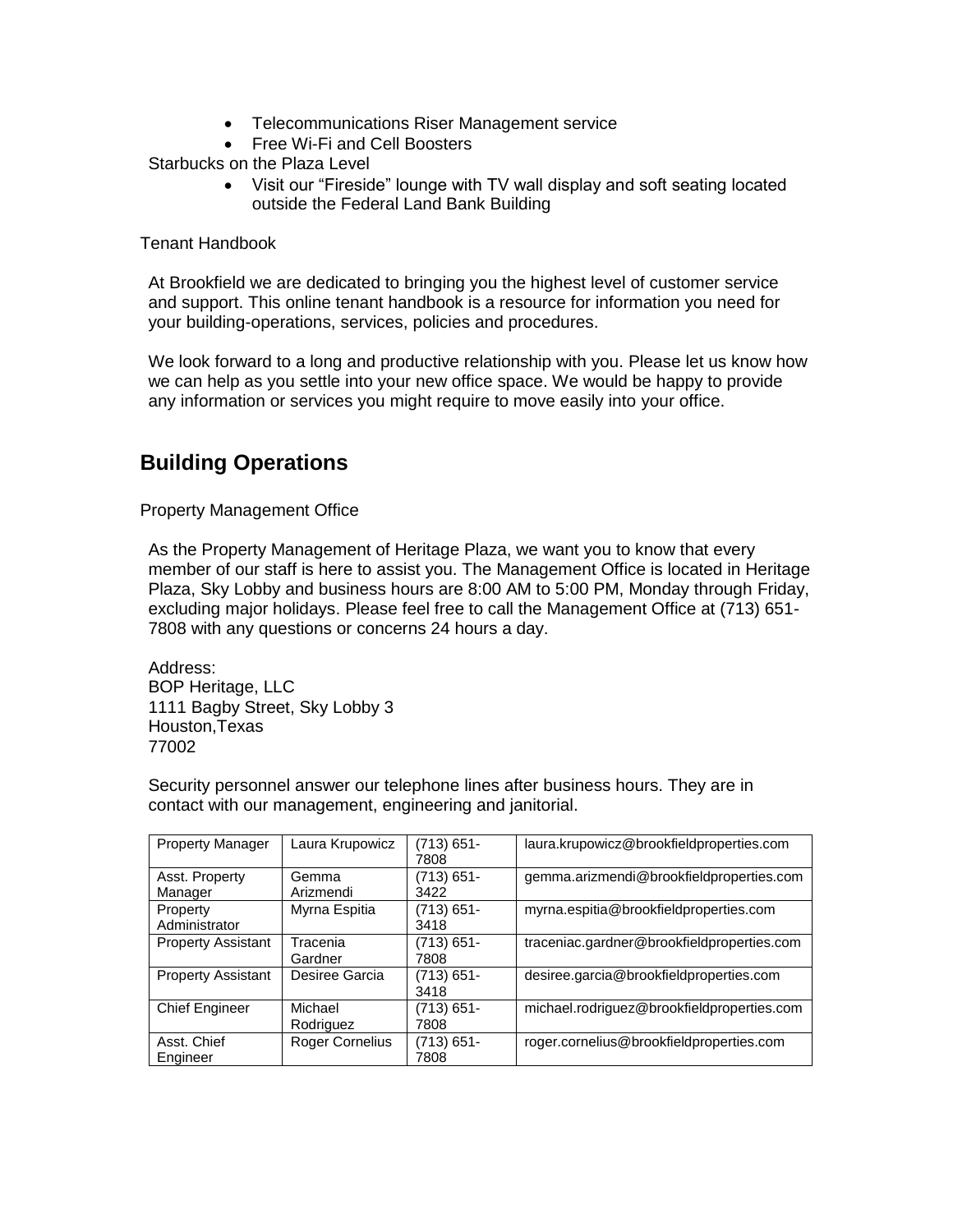- e. Dollies, carts and other moving or loading apparatus shall have rubber tires. The expense of any damage caused to floors/wall, etc., by moving materials shall be borne by the Contractor causing the damage. It is advised that all public areas be sufficiently protected in advance by the Contractor to avoid such damage.
- f. Freight elevators are available on a first come, first serve basis. The Contractor is advised to contact Property Management 24 hrs. in advance of any hoisting operations that will require extensive use of the freight elevators to determine the availability of the elevators.
- g. Property Management reserves the right to inspect all toolboxes, storage bins, trash bins, or other conveyances prior to removal from the property.
- h. The Contractor shall comply with all Federal, State, and Local regulations
- i. pertaining to the use of hazardous materials or potentially hazardous materials. No hazardous materials may be used on the property without prior written approval of Property Management.
- j. All doors, hardware, door frames, light fixtures, HVAC units, air boots, slot
- k. diffuses, millwork and appliances to be removed from demolished leases are the property of the building and may be required to be relocated elsewhere in the building. Please contact the Property Management office for direction.

# **Insurance**

a. Contractors and their Subcontractors shall provide insurance coverage in accordance with the requirements of the Landlord.

b. The Contractor shall submit a Certificate of Insurance evidencing the required coverage prior to the commencement of the work.

Hazardous Materials Spill and Releases

a. If the materials can not be identified, assume they are hazardous. If a hazardous material is released or spilled, there are a few basic responses that must be followed. The following minimum response procedures should be followed regardless of the nature of the incident.

- b. Notify Property Management of the incident immediately. State the location of the accident, the type of material released and any actions taken.
- c. Evacuate everyone in the vicinity immediately. This includes tenants, contractors, and building personnel. If the release of a dangerous vapor or gas occurs, a larger area of evacuation may be necessary.
- d. Once you know the area is cleared, you may take safe and reasonable steps to identify the released materials. If you can identify the materials, small spills of liquids may be limited with sandbags or adsorbents. Isolated fumes or gases may be limited by closing doors or shutting down air handler units in the area.
- e. If the material has not been identified, the Property Manager or Chief Engineer will attempt to use Material Safety Data Sheets to classify the material according to its hazardous properties. If the spill or release is deemed to be a threat to a wide spread area of the property and its occupants, call 911 and ask for the Fire Department HAZMAT Response Unit.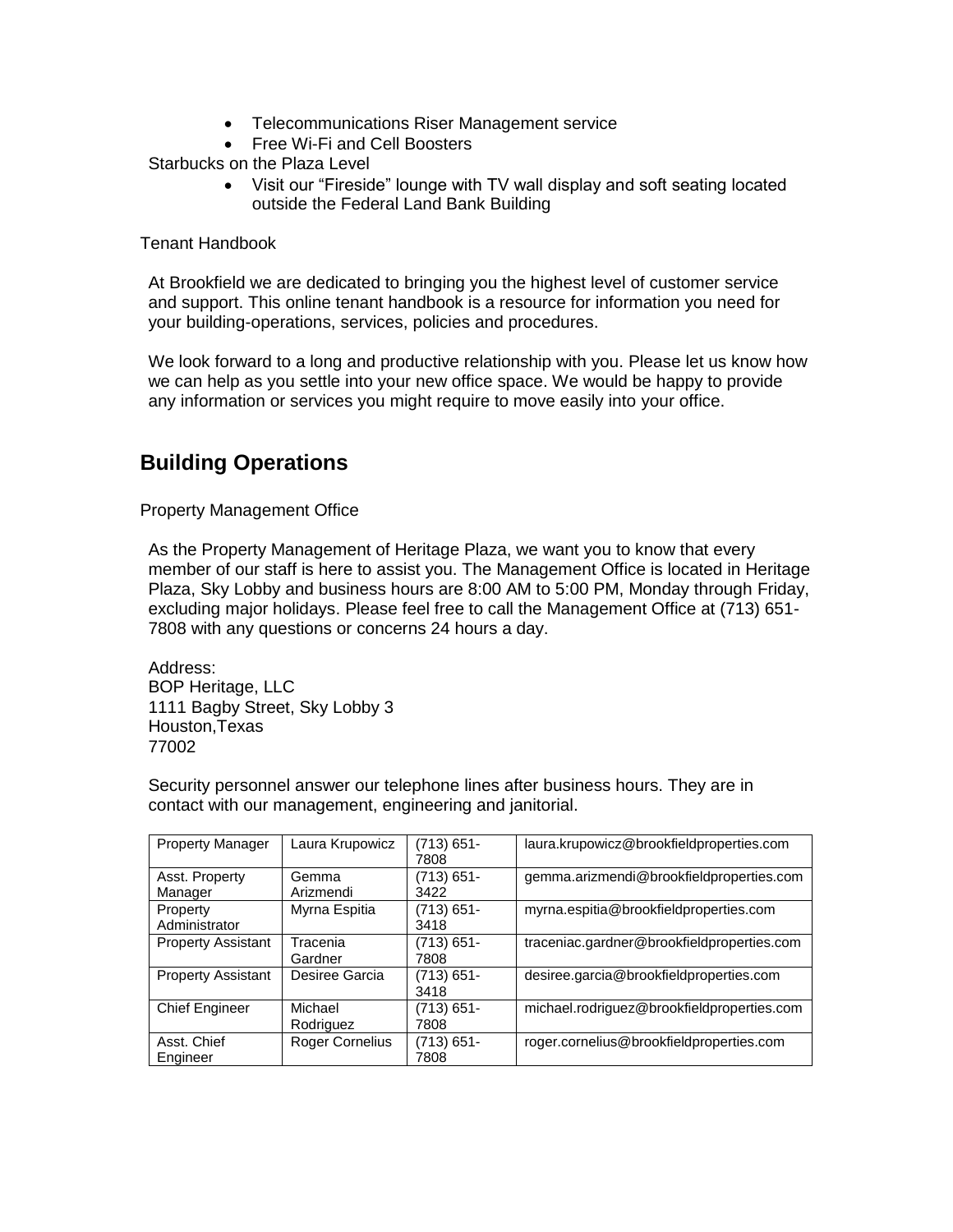- f. Before occupying the completed space, submit the final certificate of occupancy and any other approvals to the Property Manager. We also require an air balancing report signed by a professional engineer and an "as built" set of drawings in AutoCAD format on disk and one (1) hard copy showing all of the work in full detail.
- g. Before occupying the completed space, submit the final certificate of occupancy and any other approvals to the Property Manager. We also require an air balancing report signed by a professional engineer and an "as built" set of drawings in AutoCAD format on disk and one (1) hard copy showing all of the work in full detail.

# Energy Conservation

Below are several tips for helping conserve energy at Heritage Plaza. The single largest expense for the property is building utilities and is reflected in your operating expenses. We need everyone to be diligent in working to keep the building operating costs down.

- Turn off lights and lamps in offices that are not in use
- Turn off all electronic equipment (i.e. computers, printers, copy machines, etc.) when not in use or when you leave the office
- Use blinds to block direct rays from the sun and roll blinds closed each evening
- Avoid overloading duplex outlets
- NO space heaters or fans are allowed per City of Houston Fire Code

# General Rules & Regulations

Heritage Plaza is a premier business address in Houston, and as such we have worked very hard to create the most positive environment possible for you and your employees to conduct business in an orderly, clean and desirable premise. We have endeavored to minimize our formal Rules and Regulations. However, in order to maintain the positive business environment, which initially attracted you as a tenant and minimize the interference by others to your premises, we anticipate your cooperation in observing the following Rules and Regulations prescribed by the Owner.

Please note that the term 'Tenant' as used in these Rules and Regulations includes its officers, agents, servants, employees, licensees and invitees.

After Hours Entry: Owner reserves the right after normal building hours to require that persons entering the Building identify themselves and establish their right to enter or to leave the Building.

Animals & Bicycles: Tenant shall not bring into the Building, or keep in or around the premises any insect or animal, or bicycles without the prior written consent of Owner (wheelchairs, seeing eye dogs, and baby carriages excepted). Bicycle racks are provided on the east plaza outside.

Antennas & Wires: Tenant shall not install any antenna or aerial wires, or radio or television equipment, or any other type of equipment, inside or outside of the Building,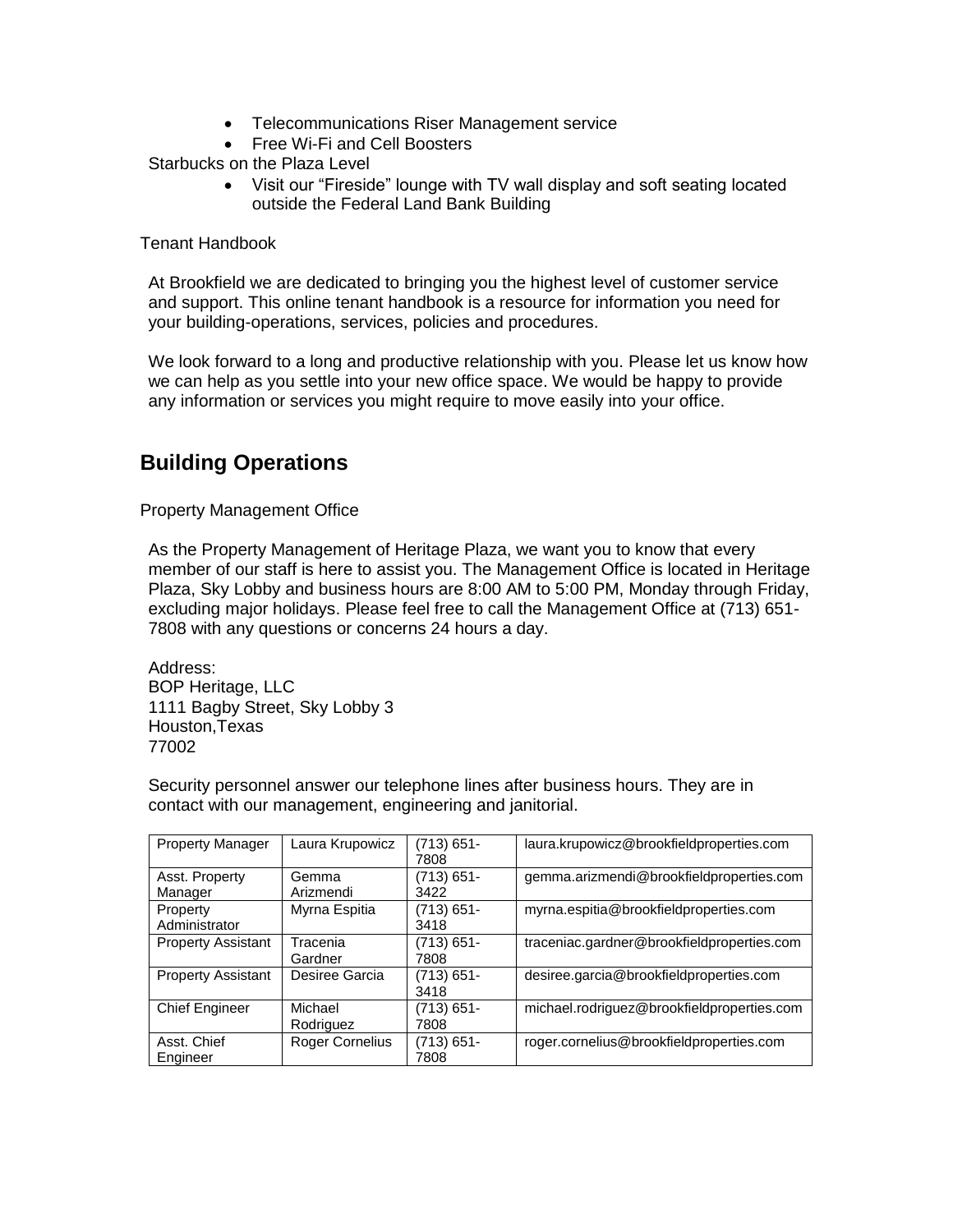without Owner's prior approval in writing. Tenant may operate personal radios and/or televisions inside the premises leased or occupied by it, provided noise from such equipment is not audible outside the premises.

Blind Closing: Each Tenant shall cooperate with Owner in obtaining maximum effectiveness of the cooling system by closing blinds or drapes when the sun's rays fall directly on windows of the premises leased or occupied by Tenant.

Building Image: Tenant shall not advertise the business, profession or activities of Tenant in any manner which violates the letter or spirit of any code of ethics adopted by any recognized association or organization, or use the name of the Building for any purpose other than that of the business address of Tenant, or use any picture or likeness of the Building or the Building name or logo in any letterheads, envelopes, circulars, or notices, without Owner's expressed consent in writing, which consent may be unreasonably withheld.

Entrance Obstruction: Tenant shall not block or obstruct any of the public sidewalk entries, parking areas or courtyards adjacent to the Building, passageways, doors, corridors, elevators, elevator doors, freight elevator lobbies, hallways or stairways of the Building.

Tenant shall not place, empty, or throw any rubbish, litter, trash or material of any nature into such areas, or permit such areas to be used at any time except for ingress or egress of Tenant, its licensees and invitees.

Finish Materials: All carpets, fabrics and furniture purchased for premises leased or occupied by Tenant shall conform to local and state fire codes.

Flammable Fluids: Tenant shall not bring into the premises or the Building any flammable fluids or explosives without written permission of Owner.

Glass Panel Doors: Glass panel doors that reflect or admit light into the passageways or into any place in the Building shall not be covered or obstructed by Tenant. Tenant shall not permit, erect or place drapes, furniture, fixtures, shelving, display cases or tables, lights, signs or advertising devices in front of or in proximity of interior or exterior windows, glass panels, or glass unless the same shall have first been approved by Owner.

Hand Trucks: Any hand trucks used in any space or public halls of the Building, either by Tenant or by jobbers or others, in the delivery or receipt of merchandise, shall be equipped with rubber tires and safeguards.

Large Item Disposal: Tenant shall have the responsibility of disposing of crates, boxes, etc., which will not fit into office wastepaper baskets and other unusual waste. In no event shall Tenant set such items in public hallways or other areas of the Building, except within the premises leased or occupied by Tenant, for disposal. If Tenant wishes to dispose of such items prior to 6:00 pm., it may do so by calling the Management Office to arrange for porter service. A fee may or may not be assessed,

Locks: No additional locks shall be placed on any door in the Building, which are incompatible with the master keying system. Owner may at all times keep a passkey to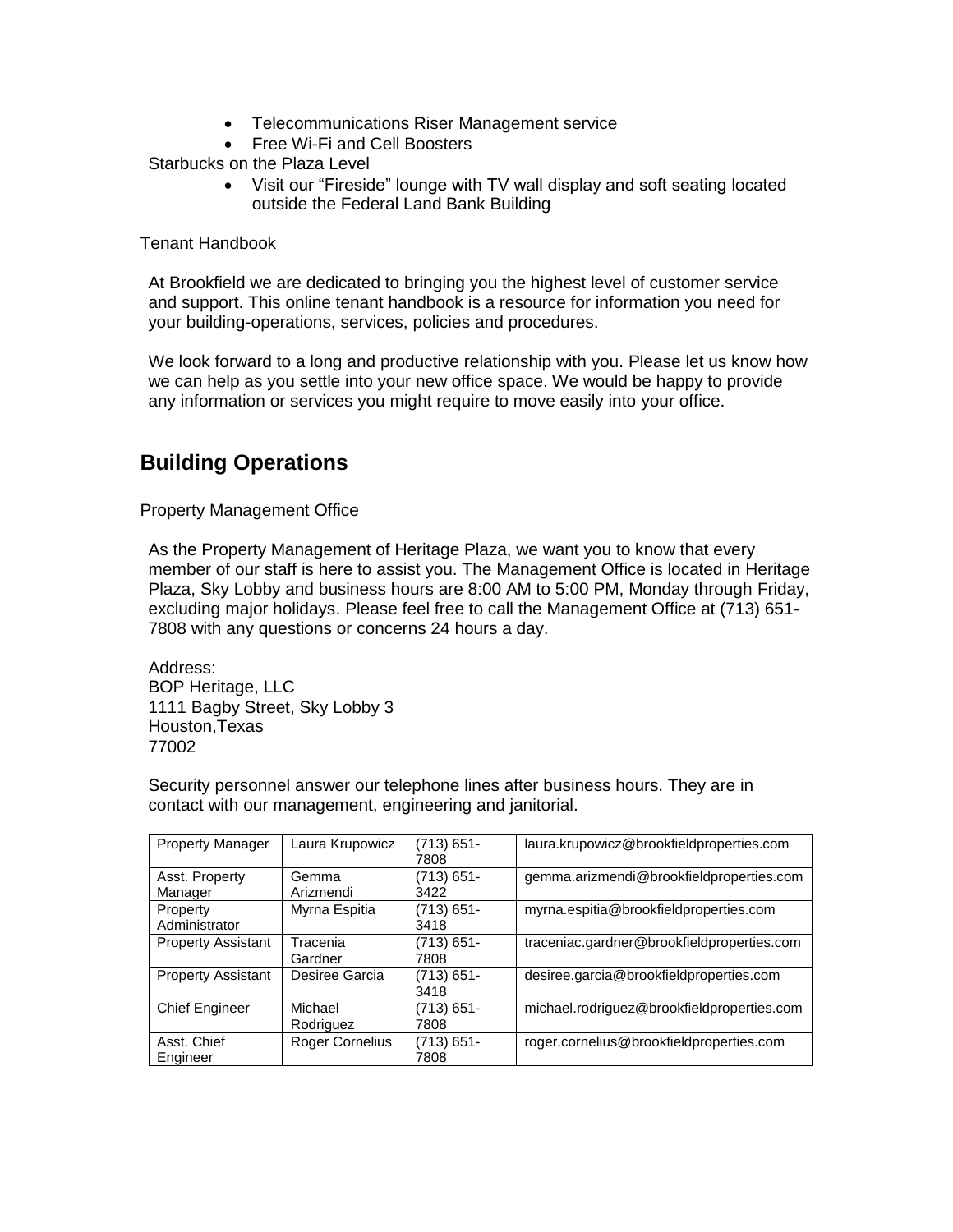all leased or occupied premises. All keys shall be returned to Owner promptly upon termination of each lease.

Material Movement: The movement of furniture, equipment, machines, merchandise or material within, into or out of the leased premises and the Building shall be restricted to time, method and routing as determined by Owner upon request from Tenant, and Tenant shall assume all liability and risk to property, the premises leased or occupied by it, and the Building in such move.

Owner's Reservation of Rights: Owner reserves the right to rescind, alter or waive any rule or regulation at any time prescribed for the Building when, in its judgment, in the interests of all Tenants, and no alteration or waiver of any rule or regulation in favor of one Tenant shall operate as an alteration or waiver in favor of any other Tenant. Owner shall not be responsible to any Tenant for the non-observance or violation by any other Tenant or any of the rules of regulations at any time prescribed for the Building.

Plumbing Systems: The plumbing facilities, lavatories and janitor closets shall not be used for any other purposes than for which they are constructed, respectively, and no rubbish, rags, sweepings, and/or any other harmful damaging or foreign substance of any kind shall be thrown in them, and the expense or any breakage, stoppage, or damage resulting from a violation of this provision shall be borne by Tenant.

Premises Infestation: If the premises become infested with vermin due to Tenant deliveries or acts or omissions of Tenant, Tenant at its sole cost and expense, shall cause such premises to be exterminated from time to time, to the satisfaction of Owner and shall employ such exterminators as shall be approved by Owner.

Quiet Enjoyment: Tenant shall not permit the operation of any musical or soundproducing instruments or devices which may be heard outside the leased premises or the Building, or which may emanate electrical waves which will impair radio or television reception from or in the Building.

Roof Access: Admittance to the roof of the Building is done only upon the written consent of Owner.

Sales or Auctions: No space in the Building shall be used for manufacturing, public sales or auctions.

Signal Communication: If Tenant desires signal communication, alarm or other utility or service connections installed or changed, such work shall be done at the expense of Tenant, with the prior written approval and under the direction of Owner.

Signs & Advertising: No sign, door plaque, advertisement or notice shall be displayed, painted or affixed by Tenant in or on any part of the outside or inside of the Building or parking facilities without prior written consent of Owner.

Smoke Free: This property is a smoke free building; smoking is prohibited in the lobby and other common areas, all elevators, rest rooms, the elevator lobby on each floor (even if such floor is occupied by only one Tenant) and the parking garage.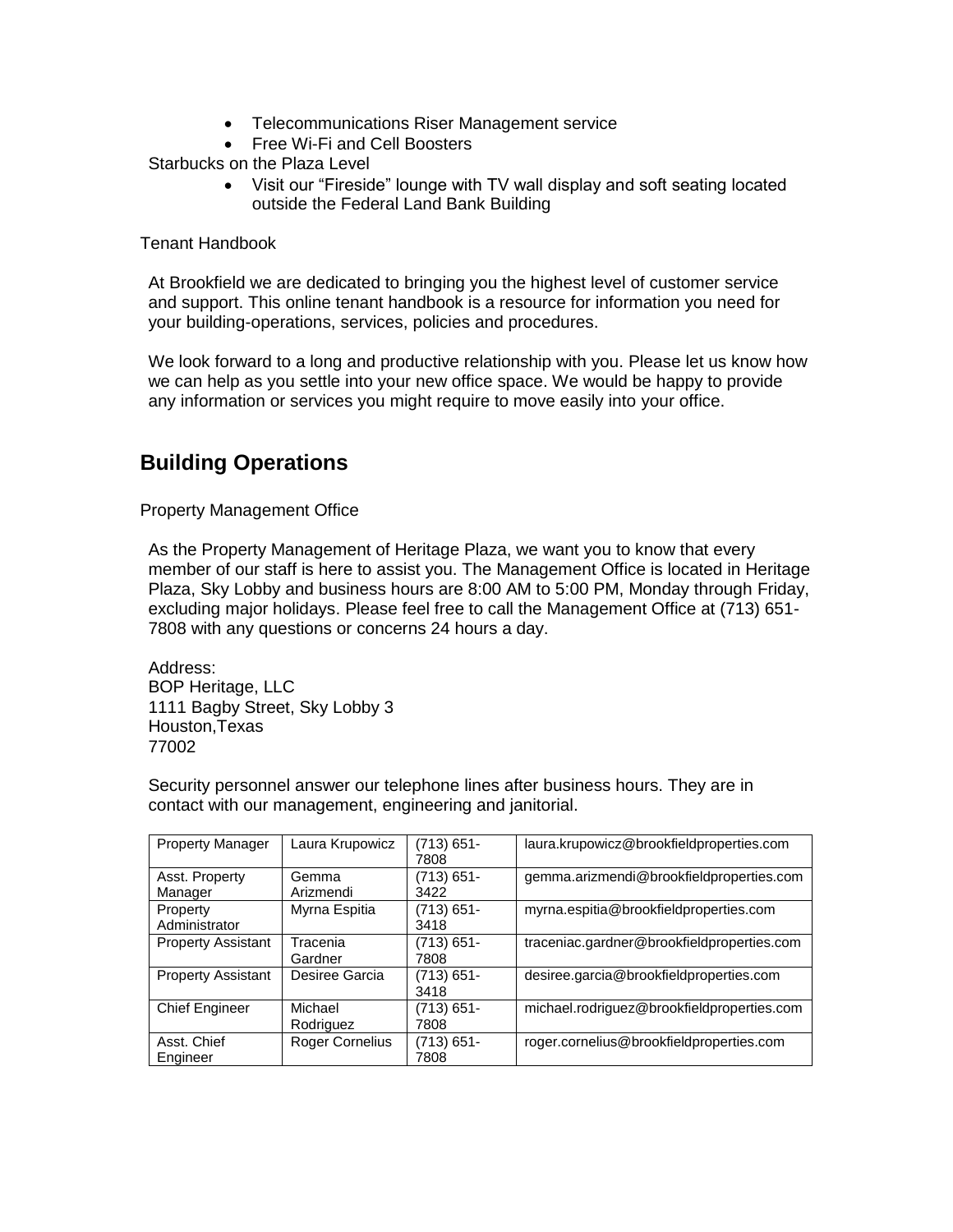Soliciting & Peddling: Canvassing, soliciting, peddling, and distribution of handbills and other advertising material in the Building is prohibited. Tenant shall cooperate to prevent the same and shall promptly report such activities to the Management Office.

Weapons: Owner has the right, but not the obligation, to restrict Tenant from bringing into the Building, or keeping on the premises, any weapon including but not limited to firearms, knives, shotguns and similar items.

#### Insurance Protection

Tenants are required to keep on file with the Property Management Office a current Certificate of Insurance evidencing sufficient coverage to satisfy the terms of their lease. The insurer must be admitted and licensed in Texas and the Certificate must contain a provision that coverage will not be canceled or non-renewed without a thirty (30) days prior written notice to the Owner.

When tenant work is to be done by contractors in the building, the tenant authorizing such work shall be responsible for including in the contract for such work the following insurance and indemnity requirements to the extent that they are applicable. Insurance certificates must be received prior to construction/service.

All certificates shall name the Landlord as the certificate holder as follows:

BOP Heritage LLC 1111 Bagby Street, Sky Lobby Houston, TX 77002

And as an additional insured party as follows:

Brookfield Properties Investor Corporation, Metropolitan Life Insurance company, BOP Heritage LLC, Brookfield Properties Management LLC, Brookfield Properties Management LLC, Brookfield Properties Corporation, and their respective affiliates, shareholders, partners (including partners of partners). subsidiaries and related entities, and any successors and assigns of such entities.

#### Certificates of Insurance

Please review your lease to determine the exact requirements for insurance. Evidence of compliance with this portion of the Lease, in the form of Certificates of Insurance, should be submitted prior to move-in.

It is required that a current certificate of insurance be on file for the term of your lease. Most insurance renews annually, therefore each year the certificate needs to be updated. Additionally, any vendor or contractor employed by a tenant and performing labor at the property must submit a certificate of insurance prior to the commencement of work. Usually the vendor or contractor will be required to have insurance coverage limits equal to the Brookfield Properties minimum limits, but large, significant work projects may require higher insurance coverage limits to be provided (example: major construction). Please contact the Property Management Office with any questions and/or concerns. This includes movers, telephone vendors, computer cable installers, cleaners, furniture assemblers, etc.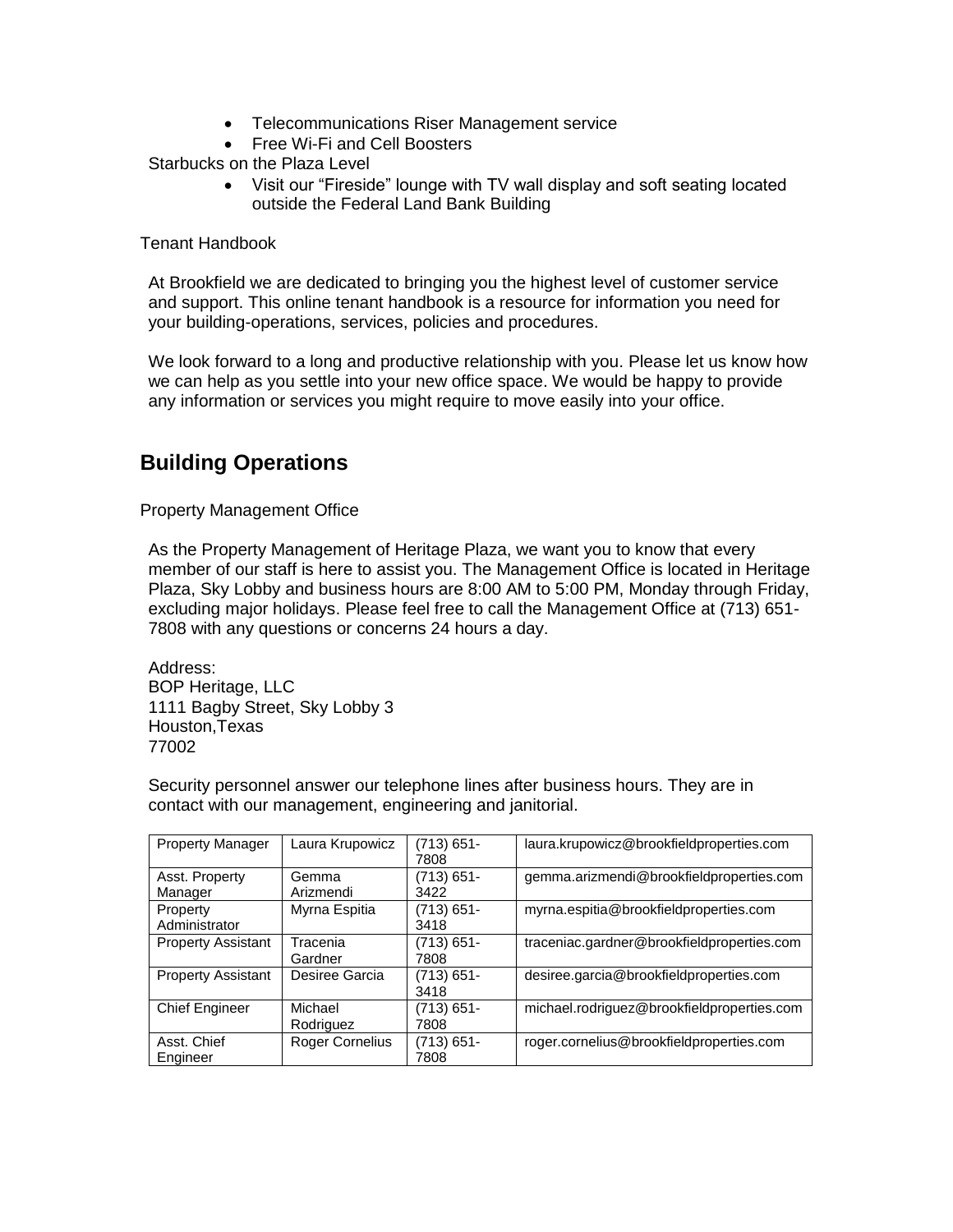Insurance Requirements for Tenants

(Click here for a printable version of the Insurance Requirements for Tenants - Coming Soon!)

The certificate must name the following as the certificate holder:

BOP Heritage LLC c/o Brookfield Three World Financial Center 200 Vesey Street New York, NY 10281

The certificate must name the following as Additional Insured with respect to general liability coverage:

Brookfield Properties Investor Corporation, Metropolitan Life Insurance company, BOP Heritage LLC, Brookfield Properties Management LLC, Brookfield Properties Management LLC, Brookfield Properties Corporation, and their respective affiliates, shareholders, partners (including partners of partners). subsidiaries and related entities, and any successors and assigns of such entities.

If you are going to issue the additional insured on an attachment, please make sure that you note this on the certificate of insurance in the description/other area. You also need to include the insured, Policy #, Issue Date of Certificate of Insurance, project #, and project name (if applicable) on the certificate of insurance attachment.

Please mail the certificate of insurance to the Management Office at:

BOP Heritage LLC 1111 Bagby Street, Sky Lobby 3 Houston, TX 77002

Please refer to your lease document for the required limits of coverage:

Worker's Compensation

• Statutory Worker's Compensation

Employers Liability

- Each Accident:
- Disease-Policy Limit:
- Disease-EA Employee:

General Commercial Liability (Occurrence Policy)

- General Aggregate:
- Each Occurrence: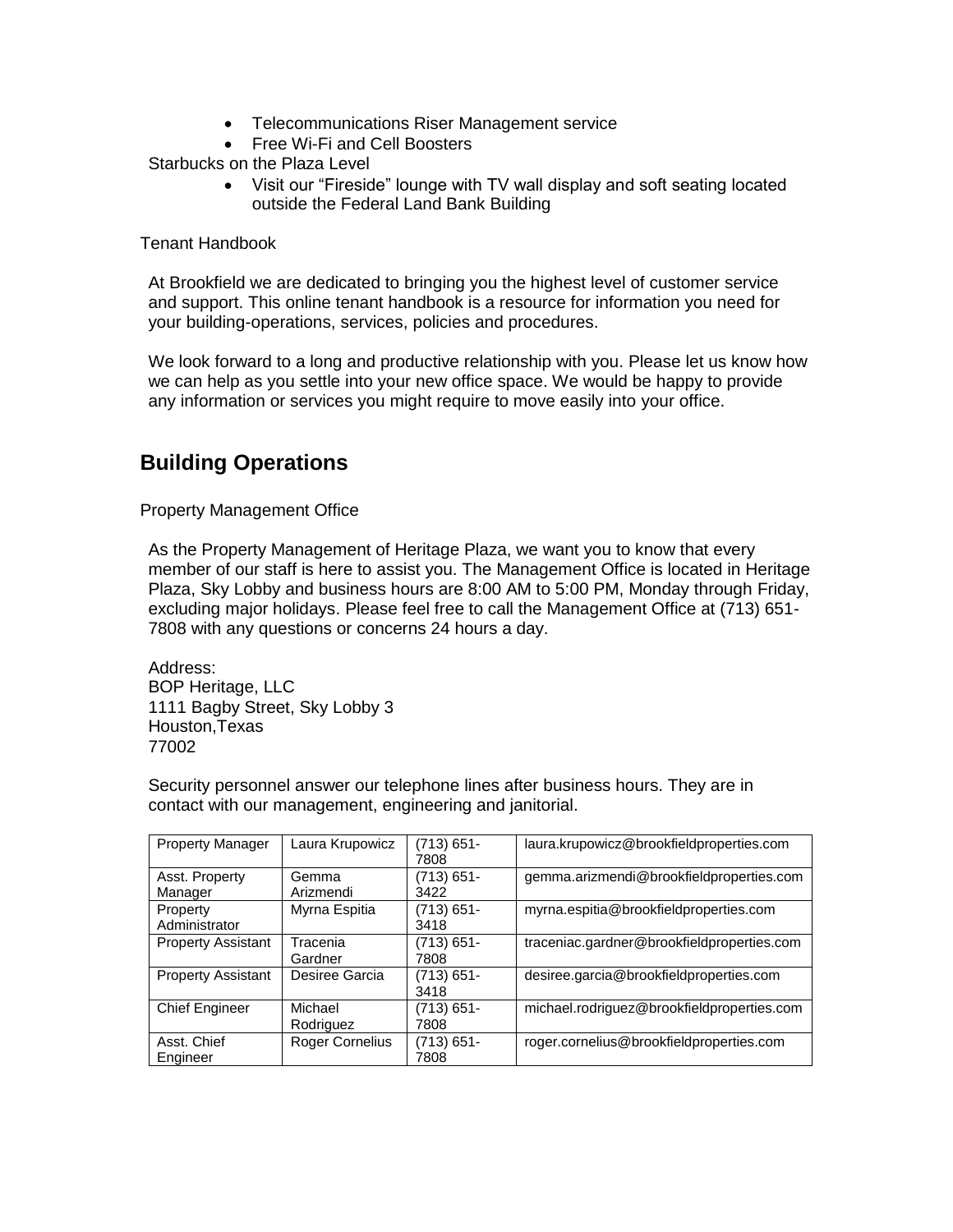• Products/Completed Operations:

Automobile (Any Auto)

- Combined Single Limit:
- Bodily Injury (per person):
- Bodily Injury (per accident):
- Property Damage:

Property Insurance

All risk or special form covering not less than 100% of the full replacement cost of tenant improvements, alterations and personal property.

AM Best Rating

• AM Best Rating must be a minimum of A-VIII

Additional Insured - Must be listed exactly as outlined below:

Brookfield Properties Investor Corporation, Metropolitan Life Insurance company, BOP Heritage LLC, Brookfield Properties Management LLC, Brookfield Properties Management LLC, Brookfield Properties Corporation, and their respective affiliates, shareholders, partners (including partners of partners). subsidiaries and related entities, and any successors and assigns of such entities. Total Per Occurrence/Accident Limits for Commercial General Liability, Auto Liability, and Employer's Liability Insurance may be comprised of any combination of primary and/or umbrella liability policies to total the minimum insurance limits required by Brookfield Properties.

The limits specified above are minimums. Any greater limits carried by a tenant are certainly acceptable.

Insurance Requirements for Vendors

(Click here for a printable version of the Insurance Requirements for Vendors - Coming Soon!)

The certificate must name the following as the certificate holder:

BOP Heritage LLC 1111 Bagby Street, Sky Lobby 3 Houston, TX 77002

The certificate must name the following as Additional Insured with respect to general liability coverage:

Brookfield Properties Investor Corporation, Metropolitan Life Insurance company, BOP Heritage LLC, Brookfield Properties Management LLC, Brookfield Properties Management LLC, Brookfield Properties Corporation, and their respective affiliates,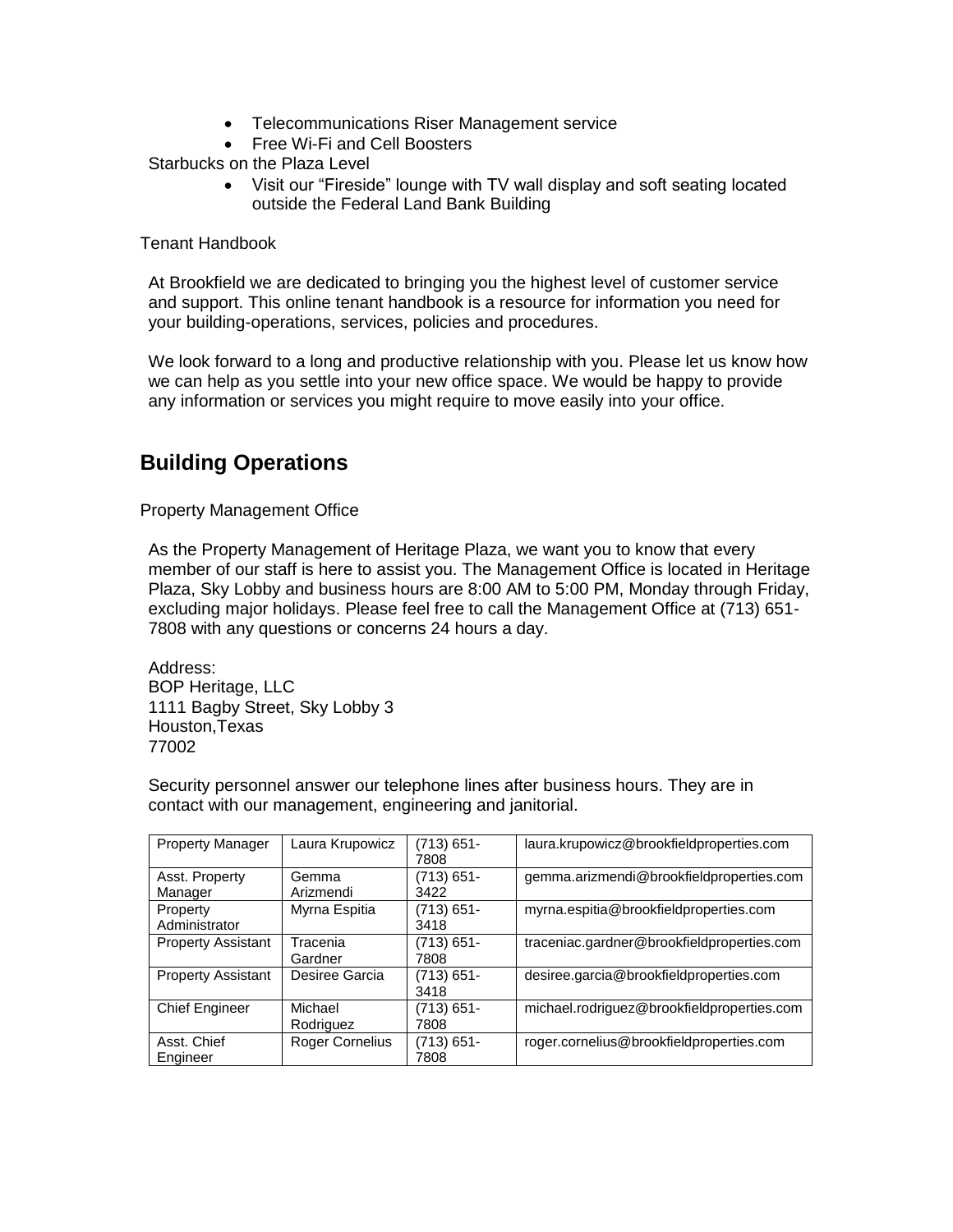shareholders, partners (including partners of partners). subsidiaries and related entities, and any successors and assigns of such entities.

If you are going to issue the additional insured on an attachment, please make sure that you note this on the certificate of insurance in the description/other area. You also need to include the insured, Policy #, Issue Date of Certificate of Insurance, project #, and project name (if applicable) on the certificate of insurance attachment.

Please fax certificates of insurance to the Property Management Office at (713) 651- 9517, or mail the originals to:

BOP Heritage LLC 1111 Bagby Street, Sky Lobby 3 Houston, TX 77002

Certificates should state the following limits of coverage:

Worker's Compensation

• Statutory Worker's Compensation

Employers Liability

- Each Accident:
- Disease-Policy Limit:
- Disease-EA Employee:

General Commercial Liability (Occurrence Policy)

- General Aggregate:
- Each Occurrence:
- Products/Completed Operations:

Automobile (Any Auto)

- Combined Single Limit:
- Bodily Injury (per person):
- Bodily Injury (per accident):
- Property Damage:

AM Best Rating

• AM Best Rating must be a minimum of A-VIII

# Moving Procedures

Tenants are requested to contact the Management Office as far in advance of the move date as possible, but no less than two (2) weeks prior to any move in to or out of the Building, to coordinate the move and reserve the freight elevator. All move-ins/outs must take place after 5:30 pm, Monday through Friday, or on weekends and are scheduled on a first come, first served basis. Additional Charges for loading dock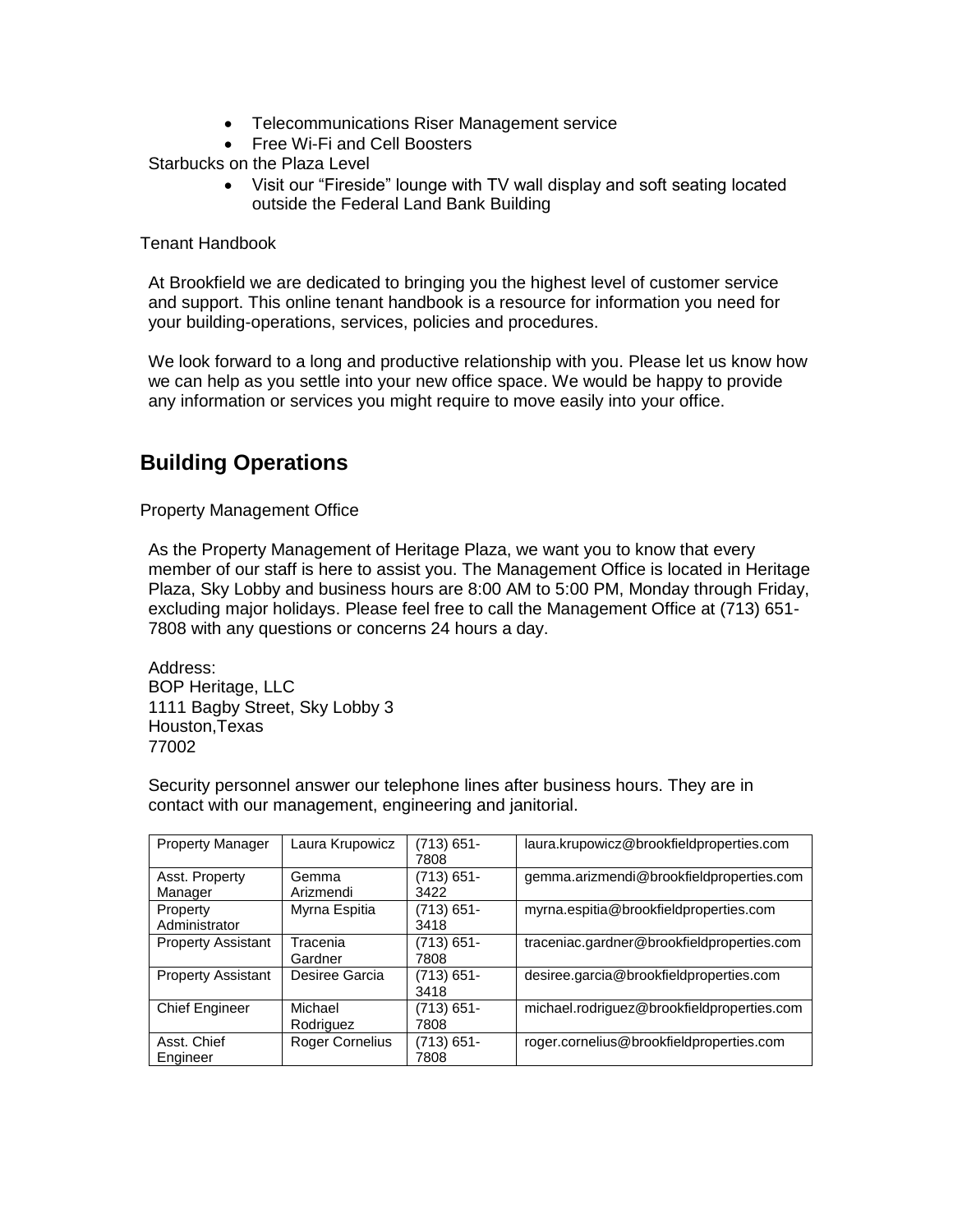personnel, elevator operators, and security guards to accomplish the move will be charged to you at prevailing rates.

As a brief checklist, please provide the following to the Management Office prior to your move in date:

- Certificate of Insurance
- Tenant business telephone and fax numbers. At least two (2) after-hours emergency contacts (home telephone numbers)
- Directory designation (both corporate name and personnel)
- Four (4) Fire Warden designates and alternates per full floor occupancy
- Tenant contact/emergency sheet

You should receive from the Management Office the following information:

- Emergency Information booklets for employees
- Current list of building service charges

Arrangements should also be made with the Management Office for:

- Access control cards
- Evacuation training for Floor Wardens and employees
- Keys for offices

A list of Building approved movers is available in the Management Office The following rules pertain to moving furniture, equipment and supplies in and out:

- The loading dock is the only building entrance permitted to be used for moves
- Movers must carry insurance in accordance with the specifications in the Insurance Requirements section and provide a Certificate prior to the move
- Clean masonite sections must be used as runners on all finished floor areas where furniture or equipment is being moved with wheel or skidtype dollies. The masonite must be at least one-fourth inch thick, 4' x 8' wide sheets in elevator lobbies and corridors, and 32" wide sheets through doors in Tenant Space. All sections of masonite must be taped to prohibit sliding
- The mover must provide and install protective coverings on all walls, door facings, elevator cabs and other areas along the route to be a protective barrier. These areas are inspected for damage after the move
- Restoring any damage to the building or fixtures in connection with the move is the financial responsibility of the Tenant
- The freight elevator is the only elevator used for the movement of furniture, equipment and supplies unless prior written approval to use additional elevators is obtained from the Management Office
- Movers must make arrangements with the Management Office for use of the elevators for each move. A firm arrival time should be established for each day of a move